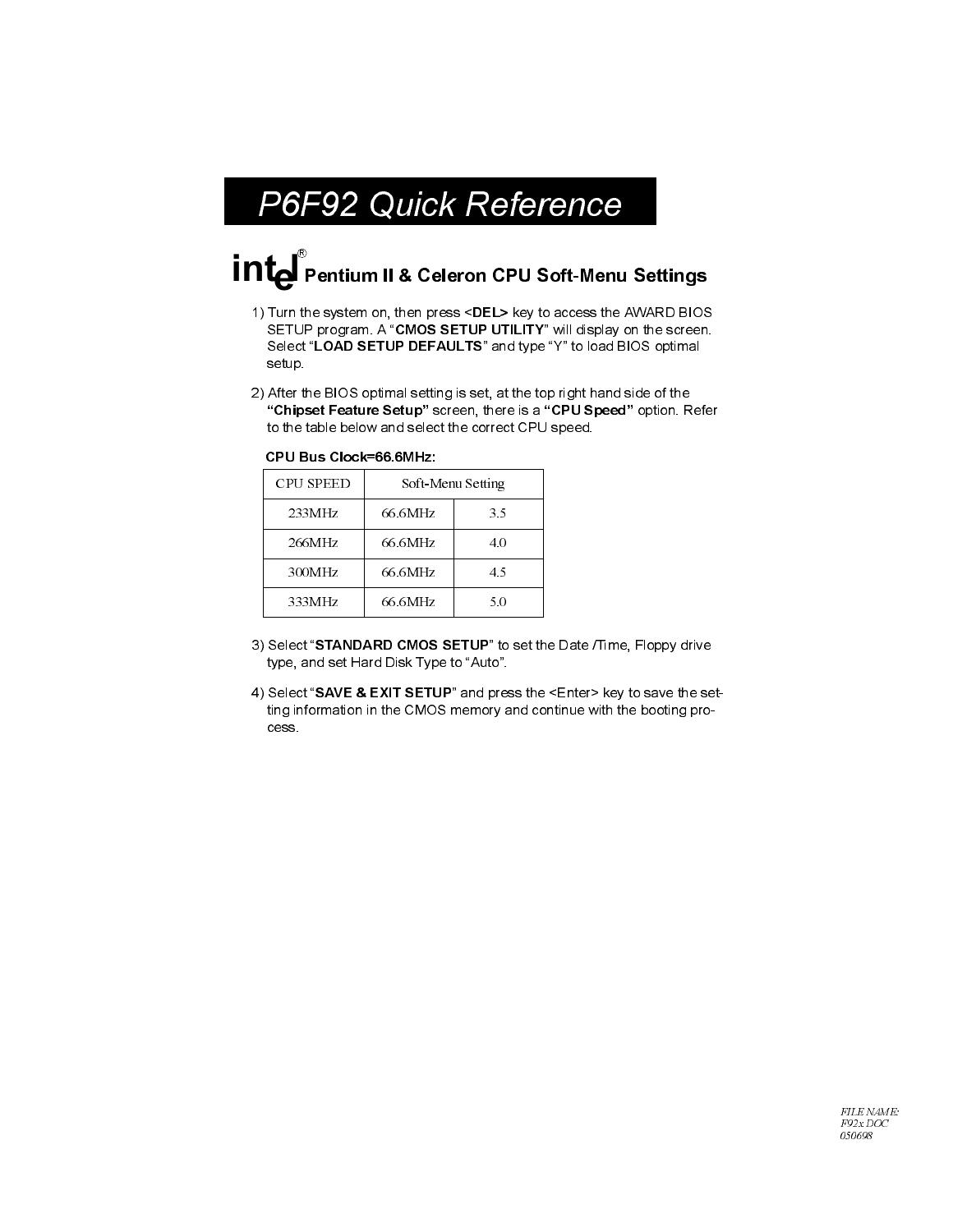## Copyright Notice

#### CCopyright 1998.

The information contained in the user's manual and all accompanying documentation is copyrighted and all rights are reserved. This publication may not, in whole or in part, be reproduced, transcribed, stored in a retrieval system, translated into any language or computer language, or transmitted in any form whatsoever without the prior written consent from the manufacturer, except for copies retained by the purchasers for their personal archival purposes.

The manufacturer reserves the right to revise this user's manual and all accompanying documentation and to make changes in the content without obligation to notify any person or organization of the revision or change.

IN NO EVENT WILL THE VENDOR BE LIABLE FOR DIRECT, INDIRECT, SPECIAL, INCIDENTAL, OR CONSE-**OUENTIAL DAMAGES ARISING OUT OF THE USE OR** INABILITY TO USE THIS PRODUCT OR DOCUMENTA-TION, EVEN IF ADVISED OF THE POSSIBILITY OF SUCH DAMAGES. IN PARTICULAR, THE VENDOR SHALL NOT HAVE LIABILITY FOR ANY HARDWARE, SOFTWARE, OR DATA STORED OR USED WITH THE PRODUCT, INCLUD-ING THE COSTS OF REPAIRING, REPLACING, OR RECOV-ERING SUCH HARDWARE, SOFTWARE, OR DATA.

All trademarks mentioned in this document are acknowledged.

The Specification on the manual is subject to change without notice.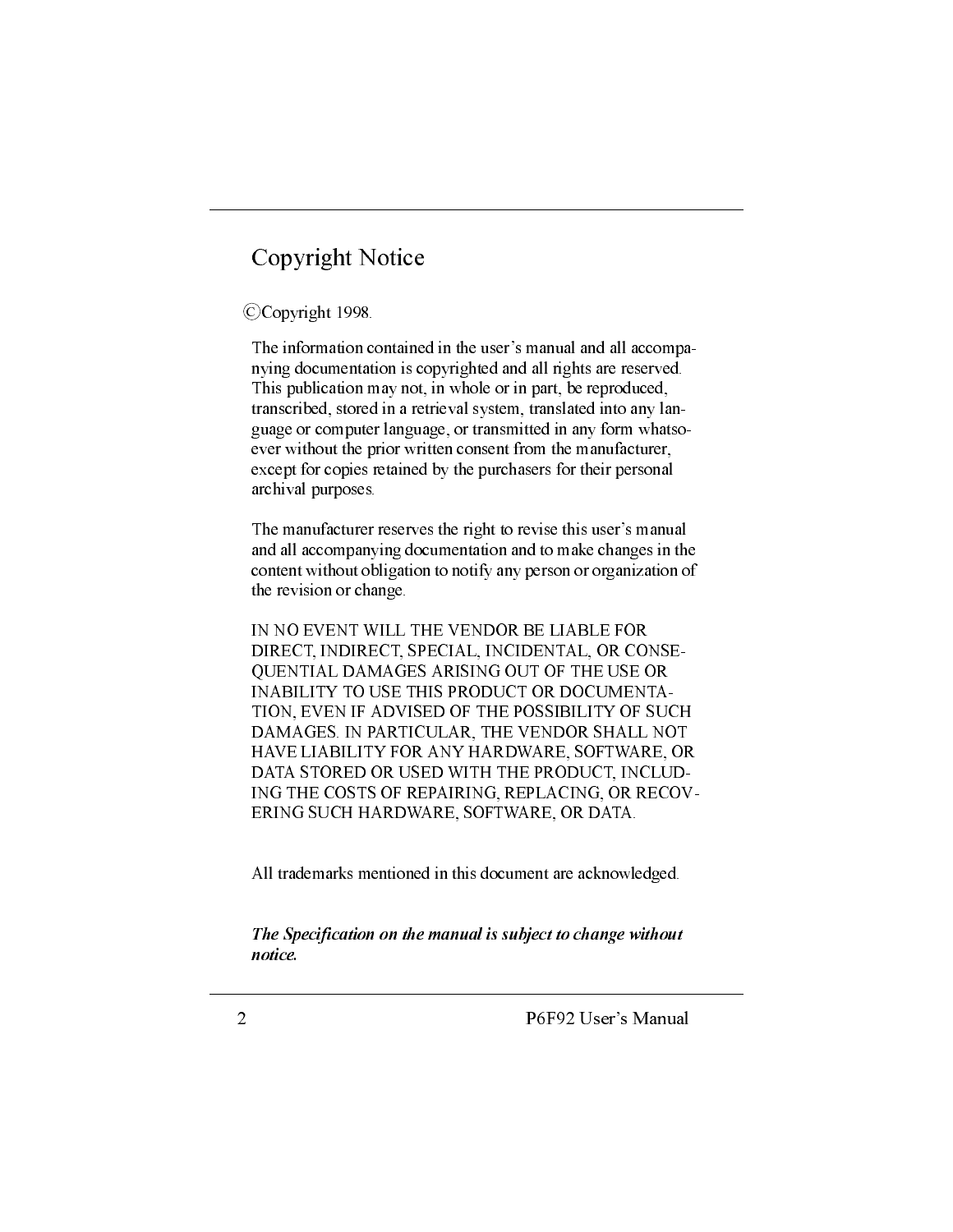## **Table Of Contents**

## Chapter 1

| Introduction                               |    |
|--------------------------------------------|----|
| 1.1 Overview                               | 5  |
| 1.2 P6F92 Specifications/Features          | 7  |
| 1.2.1 Hardware                             | 7  |
| 1.2.2 Software                             | 8  |
| 1.2.3 Enviroment                           | 9  |
| 1.2.4 Mainboard Chipset Identify           | 9  |
| 1.3 P6F92 Mainboard Layout                 | 10 |
| 1.4 Microprocessor                         | 11 |
| 1.5 Pentium II Packaging                   | 11 |
| 1.6 Celeron Packaging                      | 11 |
| 1.7 Chipset                                | 12 |
| 1.8 Main Memory                            | 12 |
| 1.9 Accelerated Graphics Port (AGP) slot   | 13 |
| 1.10 Enhanced IDE Support                  | 13 |
| 1.11 Keyboard, Mouse and USB Interface     | 14 |
| 1.12 Real-time Clock, CMOS RAM and Battery | 15 |
| 1.13 IrDA Infrared Support                 | 15 |
| 1.14 Power Management                      | 15 |
| 1.15 System Power On/Off Control           | 16 |
| 1.16 System Sleep / Resume                 | 17 |
| 1.17 Wake On LAN (WOL)                     | 17 |
| Chapter 2                                  |    |
| <b>Hardware Installation</b>               |    |
| 2.1 Unpacking                              | 19 |
| 2.2 Installation                           | 19 |
| 2.2.1 Attaching Connectors                 | 21 |
| 2.2.2 Installing CPU                       | 27 |
| 2.2.3 Removing the Processor               | 30 |
| 2.2.4 Installing System Memory             | 31 |
| 2.2.5 Clear CMOS and Password              | 32 |

2.2.7 PS/2 Keyboard & Mouse Power Selection

2.2.8 Intel Pentium II CPU Soft-Menu Setting

2.2.9 System Clock (CPU Bus Clock)

2.2.6 Auto Power On

 $3\sqrt{2}$ 

32

33

33

36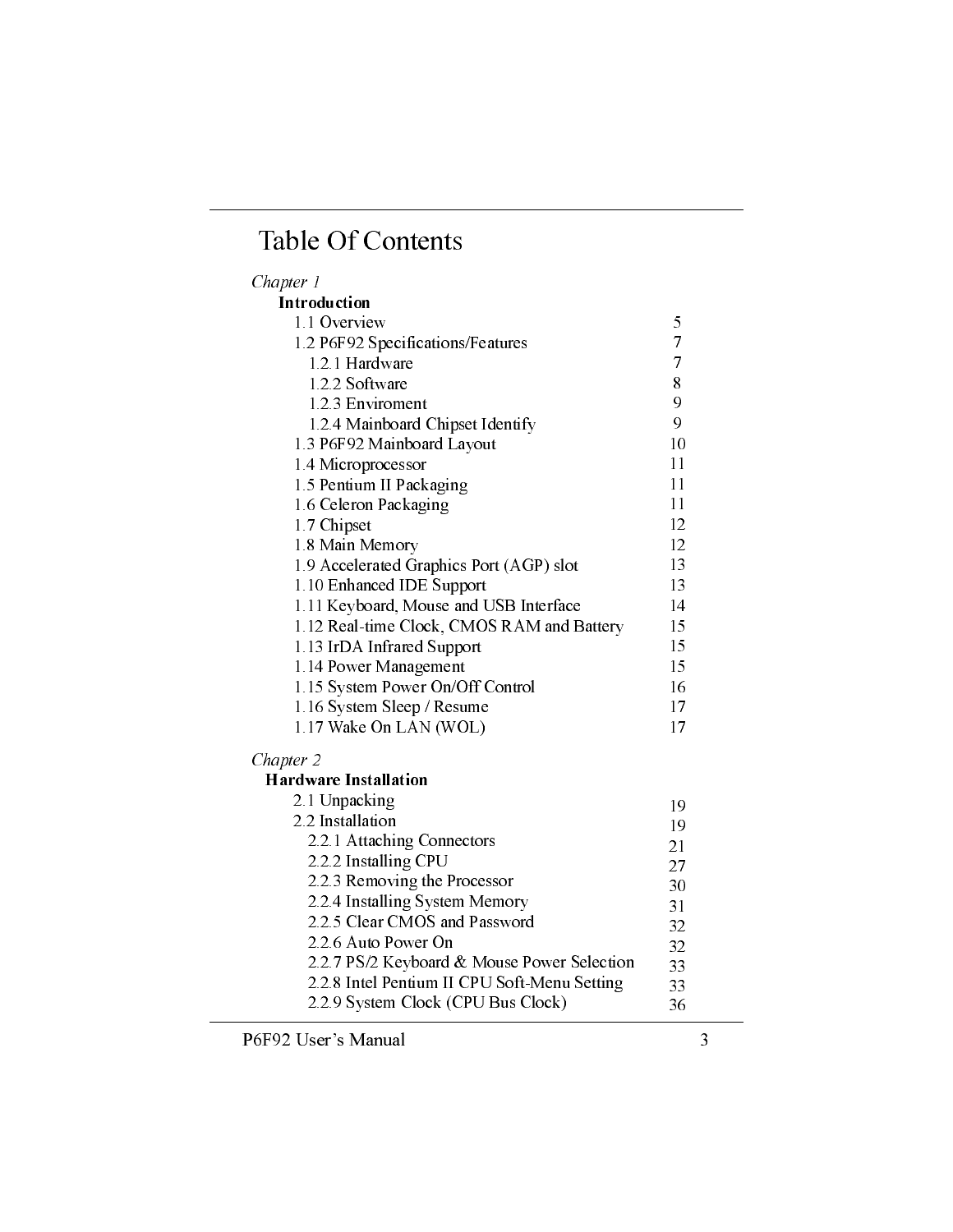| Chapter 3                       |    |
|---------------------------------|----|
| <b>BIOS</b> Configuration       |    |
| 3.1 Entering Setup              | 37 |
| 3.2 CMOS Setup Utility          | 38 |
| 3.3 Standard CMOS Setup         | 39 |
| 3.4 IDE HDD Auto Detection      | 41 |
| 3.5 Load Setup Defaults         | 42 |
| 3.6 Save & Exit Setup           | 42 |
| 3.7 Exit Without Saving         | 42 |
| 3.8 BIOS Features Setup         | 43 |
| 3.9 Chipset Features Setup      | 46 |
| 3.10 Power Management Setup     | 50 |
| 3.11 PnP/PCI Configuration      | 54 |
| 3.12 Integrated Peripherals     | 56 |
| 3.13 Supervisor / User Password | 59 |

| hanter |
|--------|
|--------|

| <b>Driver and Utility</b> |  |
|---------------------------|--|
| .                         |  |

| 4.1 Flash Utility                   | 60 |
|-------------------------------------|----|
| 4.2 EIDE Bus Master Driver          | 60 |
| 4.3 PIIX4(E) Utility for Windows 95 | 60 |

| <i>APPENDIX</i>                              |     |
|----------------------------------------------|-----|
| <b>System Environment Monitor (optional)</b> |     |
| 1.0.1 Hardware Doctor Setup                  | 62. |
| 1.0.2 Setting the Threshold                  | -64 |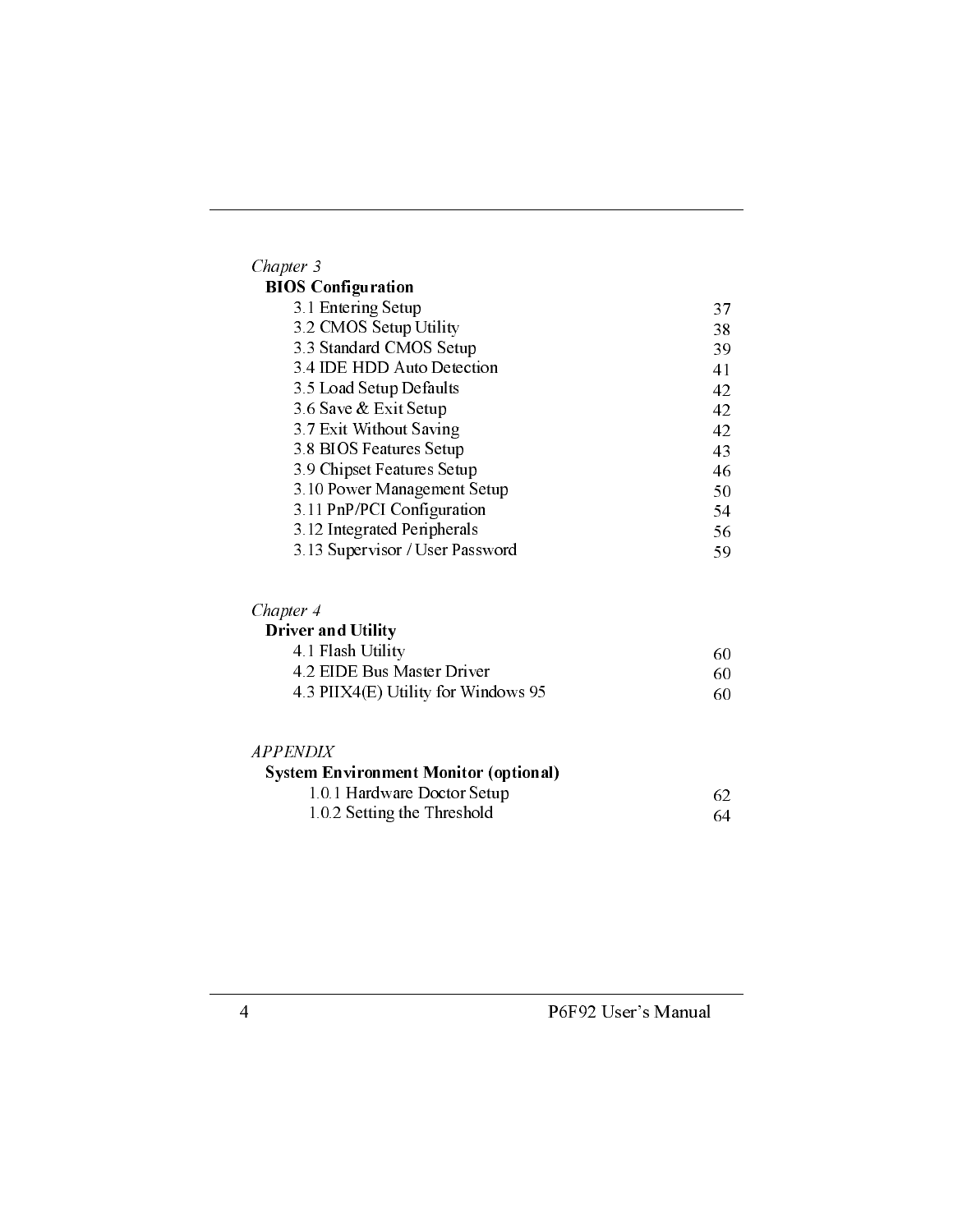## 1 Introduction

### 1.1 Overview

The P6F92 is a high quality, high performance, function enhanced mainboard, based on the powerful Intel Pentium II processor operating at 233, 266, 300, 333MHz and Intel Celeron processor operating at 266MHz or faster CPU in the future. This mainboard is designed around the latest Intel 82440LX/EX chipset in a standard AT form factor. The Soft-menu (jumperless) design of the P6F92 uses the onboard BIOS for clock frequency, and CPU multiplier, jumper settings are no longer needed.

The P6F92 mainboard delivers workstation level performance with its integrated AGP (Accelerated Graphics Port), Bus Mastering EIDE (Enhanced IDE) controller, concurrent PCI bus, and its ability to accommodate EDO (Extended Data Out) and SDRAM (Synchronous DRAM) memory. When this high data stream bandwidth mainboard is equipped with powerful 64-bit Pentium II or Celeron processor with MMX technology, your system has the power to handle future demanding communication, multi-media, multi-tasking and intensive 32-bit applications on advanced 32-bit operating systems.

When P6F92 mainboard equipped with Intel 82440LX chipset, it can achieves the highest reliability by supporting the ECC (Error Checking and Correction) memory protection. This enables the P6F92 (with Intel 82440LX chipset) mainboard to achieve superior data integrity and fault-tolerance, in respect to memory errors while running applications.

The P6F92 mainboard offers outstanding I/O capabilities. It contains a full set of PC I/O, such as dual channel PCI EIDE interfaces, a floppy controller, two FIFOed serial port connectors, an EPP/ECP capable bidirectional parallel port connector, an IrDA compatible infrared port, dual USB (Universal Serial Bus) connector, and a AT keyboard connector and a PS/2 mouse connector. One AGP slot. Three PCI local bus slots and two ISA bus slots provide expandability for add on peripheral cards.

NOTE: ECC function is not supported by Intel 440EX chipset.

P6F92 User's Manual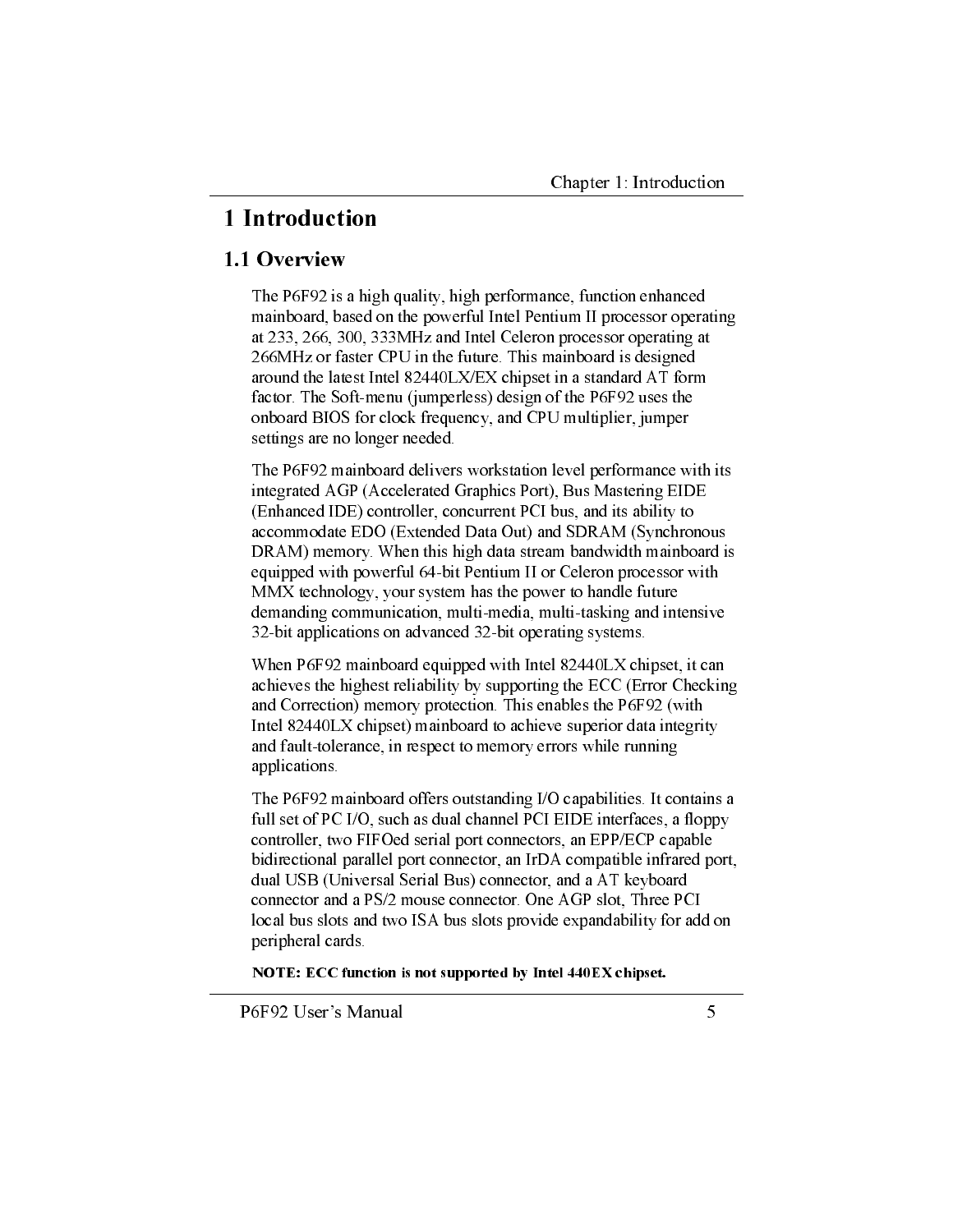The P6F92 mainboard is OnNow PC, Managed PC and PC98 compliant. It also offers optimized system performance, integrated power management, Creative SoundBlaster Link, Trend Chipaway Virus and system manageability (optional).

**Optimized System Performance:** AGP improves the Graphics performance dramatically, Ultra DMA/33 speeds up disk drive access, Enhanced SDRAM support for fastest access to memory, and Concurrent PCI enables simultaneous data transfer.

**Integrated Power Management:** ACPI (Advanced Configuration and Power Interface) support enables O/S and application programs to direct the system power management.

Creative SoundBlaster (SB-Link): This SB-Link header enables the migration of Creative Soundblaster DOS program compatibility to the PCI bus. Some DOS programs require the use of signals which were previously only available to an ISA bus card. These signals have now been made available to a PCI bus card which may require them, through the use of this header.

**Trend Chipaway Virus (TCAV):** This unique, specially designed solution stops boot viruses from infecting the boot sector or partition table during the "threat" period that exists before the boot sector loads and traditional anti-virus protection takes effect. Trend ChipAway Virus resides in the BIOS to prevent boot viruses from causing any damage to computers.

System Manageability: Winbond W83781D Hardware Environment Monitoring chip (optional) enables the ability for system voltage, temperature and fan speed monitoring detection.

In addition to superior hardware capabilities, features like bus mastering EIDE driver, Plug and Play, Soft-off, APM (Advanced Power Management), Keyboard password turn On, External Modem Ring On, Wake On LAN (WOL), Watchdog timer wake up, Sleeping state indicator, fan off in sleeping state (requires Fan with tachometer output) and BIOS upgradability are provided on the P6F92 platform.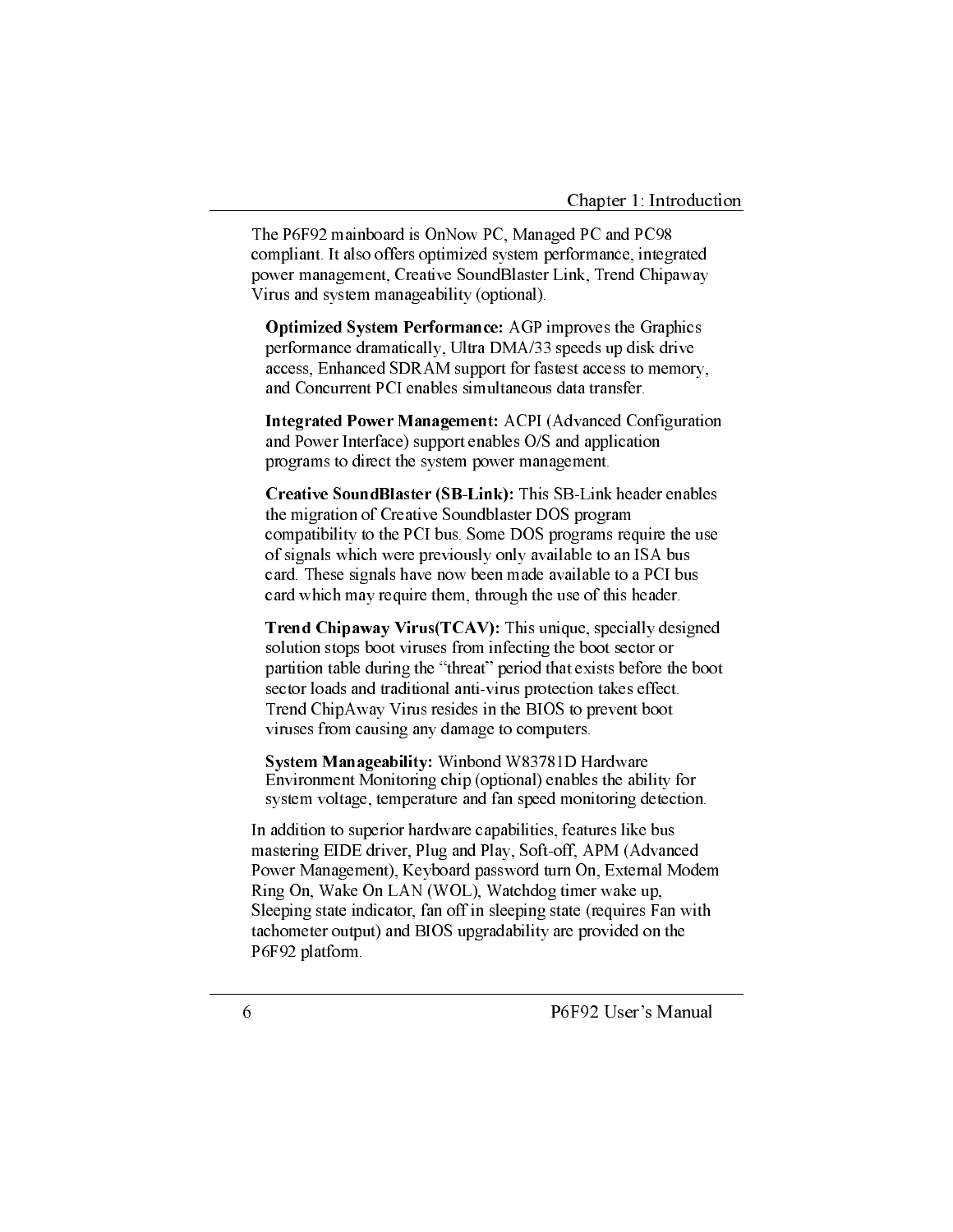## 1.2 P6F92 Specifications/Features

## 1.2.1 Hardware

| <b>CPU</b>           | Supports Intel Pentium II 233, 266, 300 and 333MHz<br>Supports Intel Celeron 266MHz                                                                                                                         |
|----------------------|-------------------------------------------------------------------------------------------------------------------------------------------------------------------------------------------------------------|
| <b>VRM</b>           | Dual Switching Voltage Regulator on board<br>Provides 1.8V to 3.5V operating voltage for CPU core.<br>Provides 3.3V operating voltage for I/O.                                                              |
| Coprocessor          | CPU built-in FPU (floating point unit)                                                                                                                                                                      |
| Speed                | System bus clock 66/68/75/83 MHz<br>AGP clock 66/68/75/83 MHz<br>PCI bus clock 33/34/37/41.5 MHz<br>ISA bus clock 8.33~10.1 MHz                                                                             |
| Chipset              | Intel's 82440LX/EX AGPset<br>ITE's IT8671F I/O chip<br>Winbond's W83781D chip (assembly option)                                                                                                             |
| L <sub>2</sub> Cache | CPU built-in 512KB for Pentium II<br>None or less cache (128KB) for Celeron.                                                                                                                                |
| <b>DRAM</b>          | 2 x 168-pin DIMM sockets<br>Supports 8MB to 256MB memory<br>Supports EDO and SDRAM memory                                                                                                                   |
| EIDE Controller      | Supports four IDE devices in two channels<br>Supports PIO mode 0 through mode 4 drives<br>Supports Bus Mastering DMA mode 2 drives<br>Supports Bus Mastering Ultra DMA/33 drives                            |
| Enhanced I/O         | One floppy disk controller<br>One Standard/EPP/ECP parallel port connector<br>Two 16550 compatible serial port connectors<br>One IrDA compatible Infrared port<br>Two USB (Universal Serial Bus) connectors |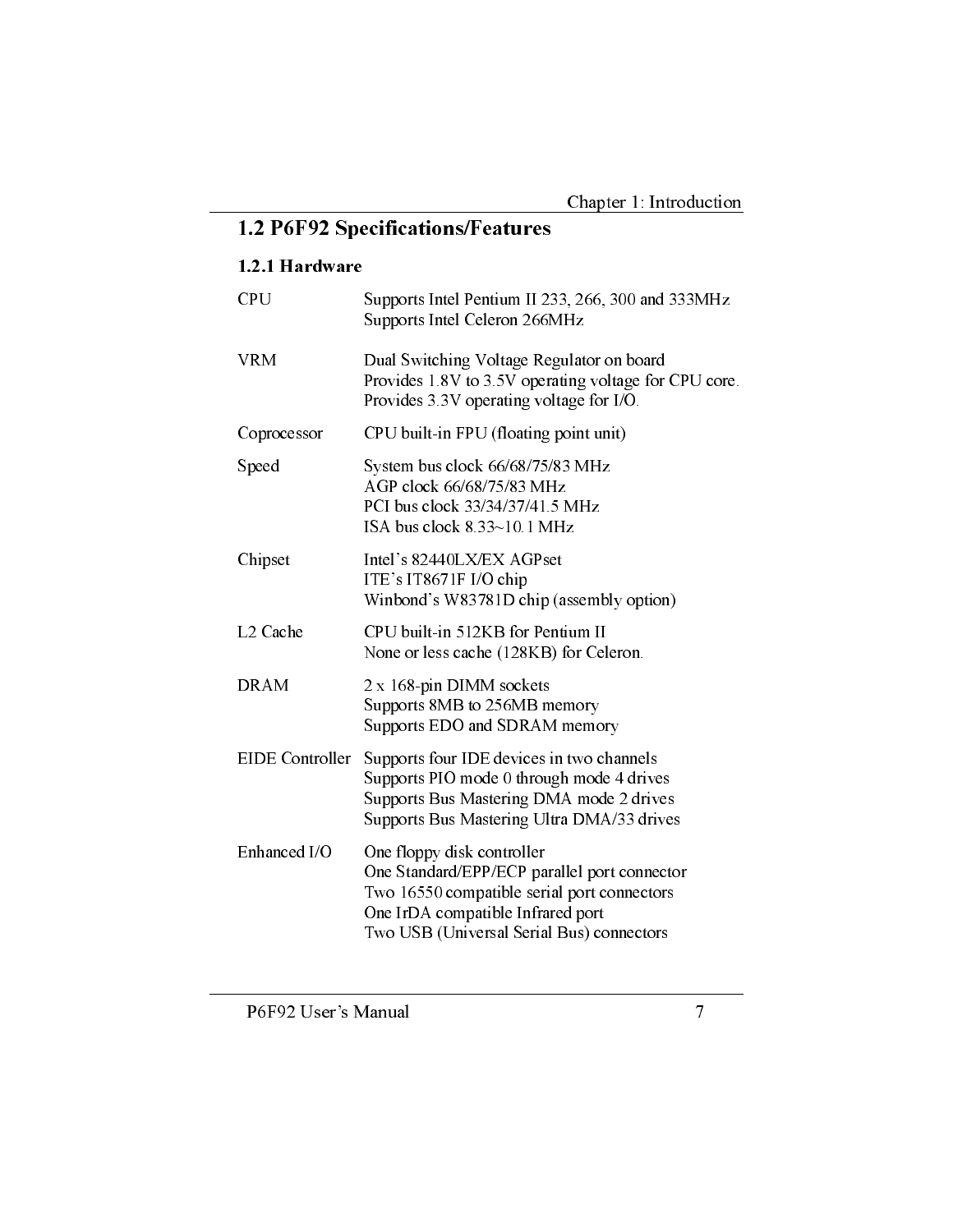| Mouse/Keyboard         | PS/2 mouse connector<br>AT keyboard connector                                                                                                                                                                                                                                                                  |
|------------------------|----------------------------------------------------------------------------------------------------------------------------------------------------------------------------------------------------------------------------------------------------------------------------------------------------------------|
| <b>Expansion Slots</b> | One AGP Slot<br>Three 32-bit PCI slots<br>Two 16-bit ISA slots (one PCI/ISA shared slot)                                                                                                                                                                                                                       |
| Power Management       | Compliant with EPA, APM 1.2 and ACPI<br>ATX soft-off power control<br>Power - On by Keyboard<br>Power - On by External Modem Ring<br>Power - On by Alarm<br>Power - On by Wake On LAN (WOL)<br>Sleep state indicator<br>Fan off in sleep mode                                                                  |
| System Management      | Winbond W83781D PC Environment Monitor<br>(Assembly option)                                                                                                                                                                                                                                                    |
| Voltage Regulator      | Dual Switching regulator<br>VID for CPU voltage auto-detection                                                                                                                                                                                                                                                 |
| Form Factor            | AT Form Factor, 22cm x 21.1cm (8.66"x 8.30")                                                                                                                                                                                                                                                                   |
| 1.2.2 Software         |                                                                                                                                                                                                                                                                                                                |
| <b>BIOS</b>            | Soft-Menu (Jumperless) design<br>Built-in Trend Chipaway Virus(TCAV)<br><b>AWARD Pentium II AGP/PCI BIOS</b><br>Flash BIOS with ESCD (Extended System<br>Configuration Data) block<br>Supports APM, PnP, Multi-Boot, DMI and<br>EIDE devices<br>Supports High-Capacity LS-120 and ZIP<br>Removable Media Drive |
| Driver                 | IDE Bus mastering Ultra DMA driver                                                                                                                                                                                                                                                                             |
| Utility                | Flash utility for BIOS upgrade                                                                                                                                                                                                                                                                                 |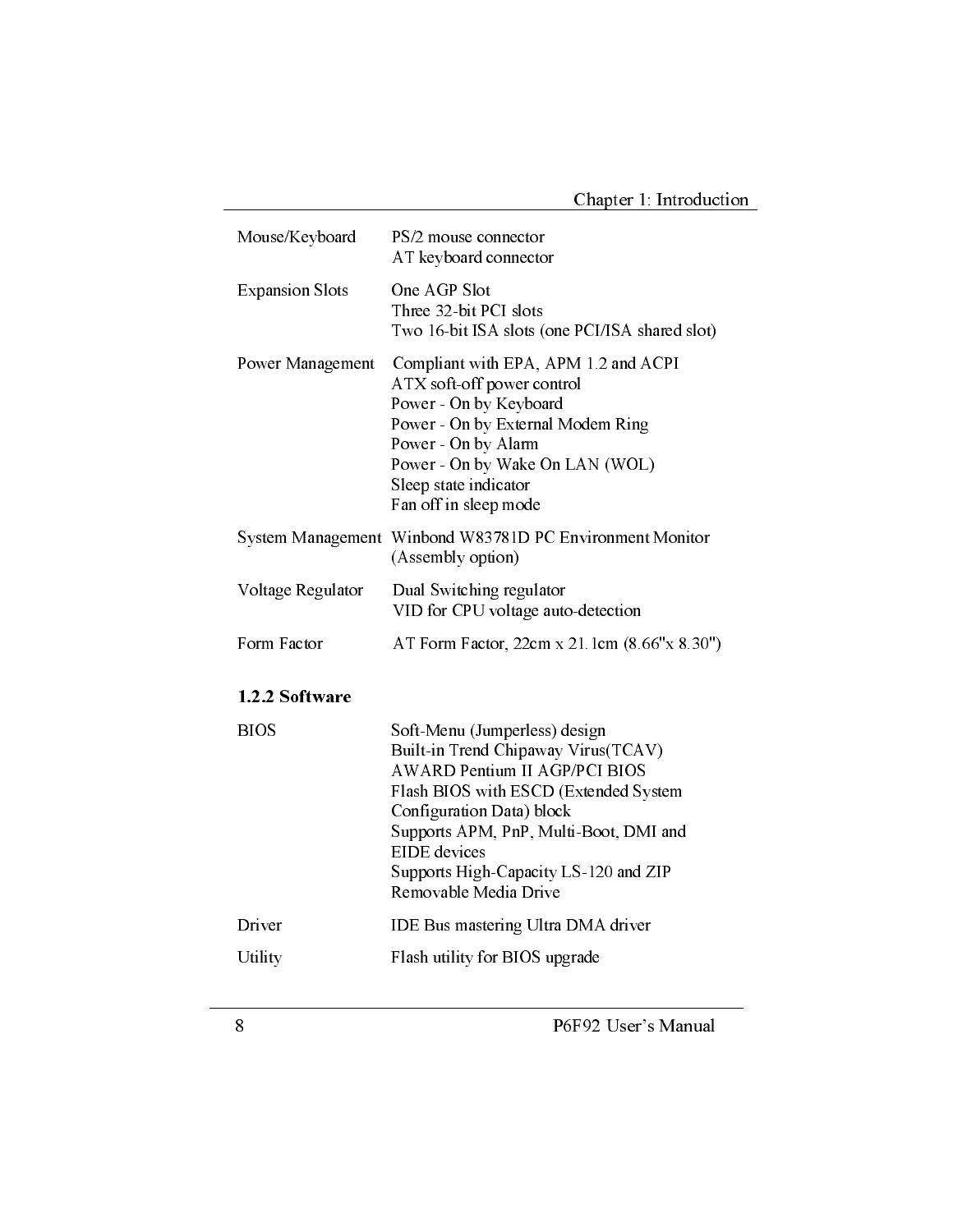$O.S.$ Operates with MS DOS, Windows 3.x, Windows for Work Groups 3.x, Windows98, Windows 95, Windows NT, OS/2, Novell Netware, Novell UnixWare 1.1 and SCO Unix 5.x

#### 1.2.3 Environment

| Ambient Temperature | $0^0$ C to 50 <sup>o</sup> C (Operating)           |
|---------------------|----------------------------------------------------|
| Relative Humidity   | 0 to $85\%$ (Operating)                            |
| Vibration           | 0 to 500 $Hz$                                      |
| DC Voltage          | 4.9V to 5.2V                                       |
| DC Voltage          | 1.80V to 3.50V                                     |
| DC Voltage          | $-5V$ , $+12V$ , $-12V$ , $+5V_{SB} 5%$ tolerance. |

#### 1.2.4 Mainboard Chipset Identify

P6F92 mainboard may have either Intel 82440LX or Intel 82440EX chipset installed. Here are a easy way to identify it.



When P6F92 equipped with Intel 82440LX chipset, it support 64-bit or 72bit (64-bit memory data plus 8-bit ECC) DRAM array. When P6F92 equipped with Intel 82440EX chipset, it only support 64-bit DRAM array. The ECC function is not supported by Intel 82440EX chipset.

P6F92 User's Manual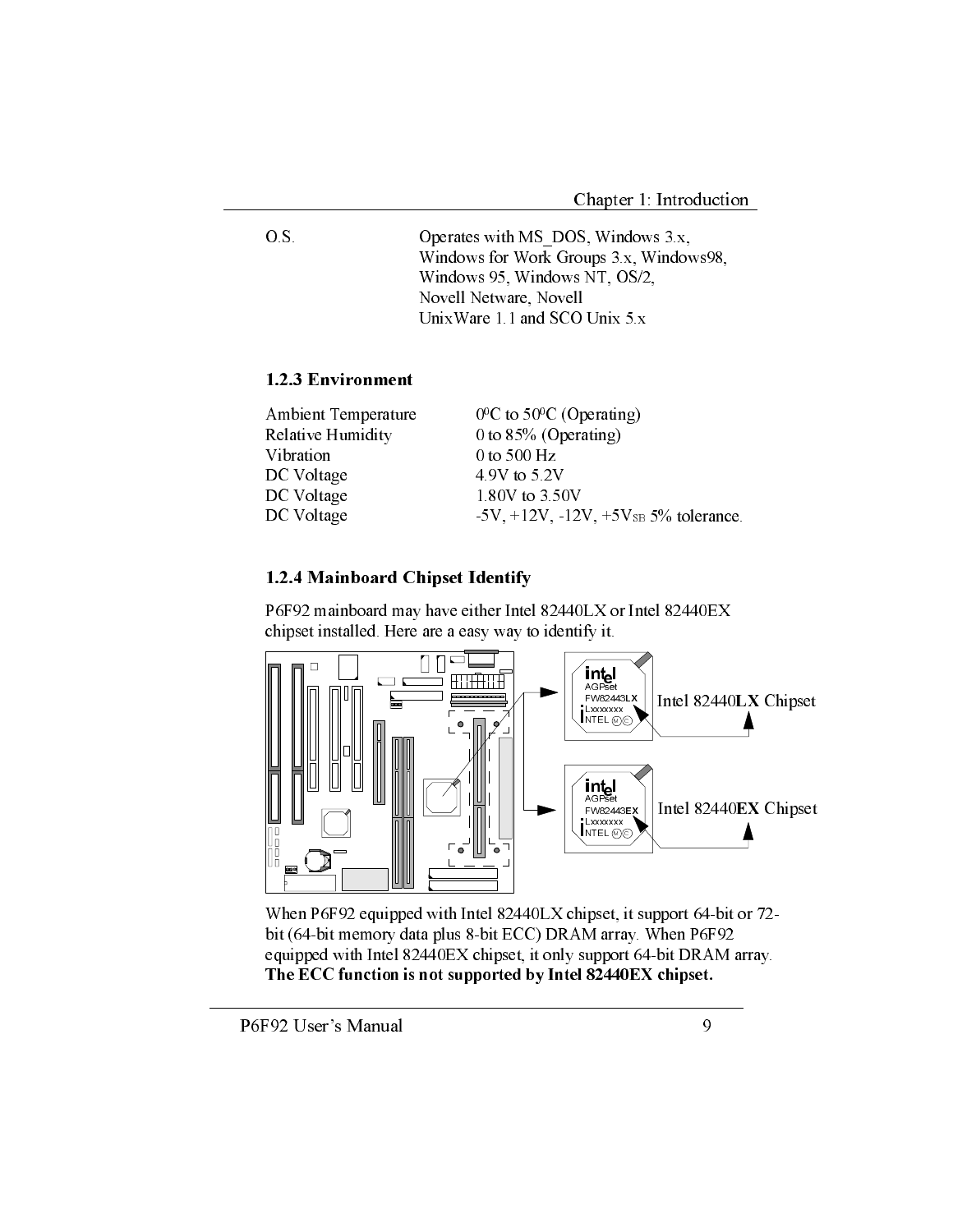Chapter 1: Introduction



P6F92 User's Manual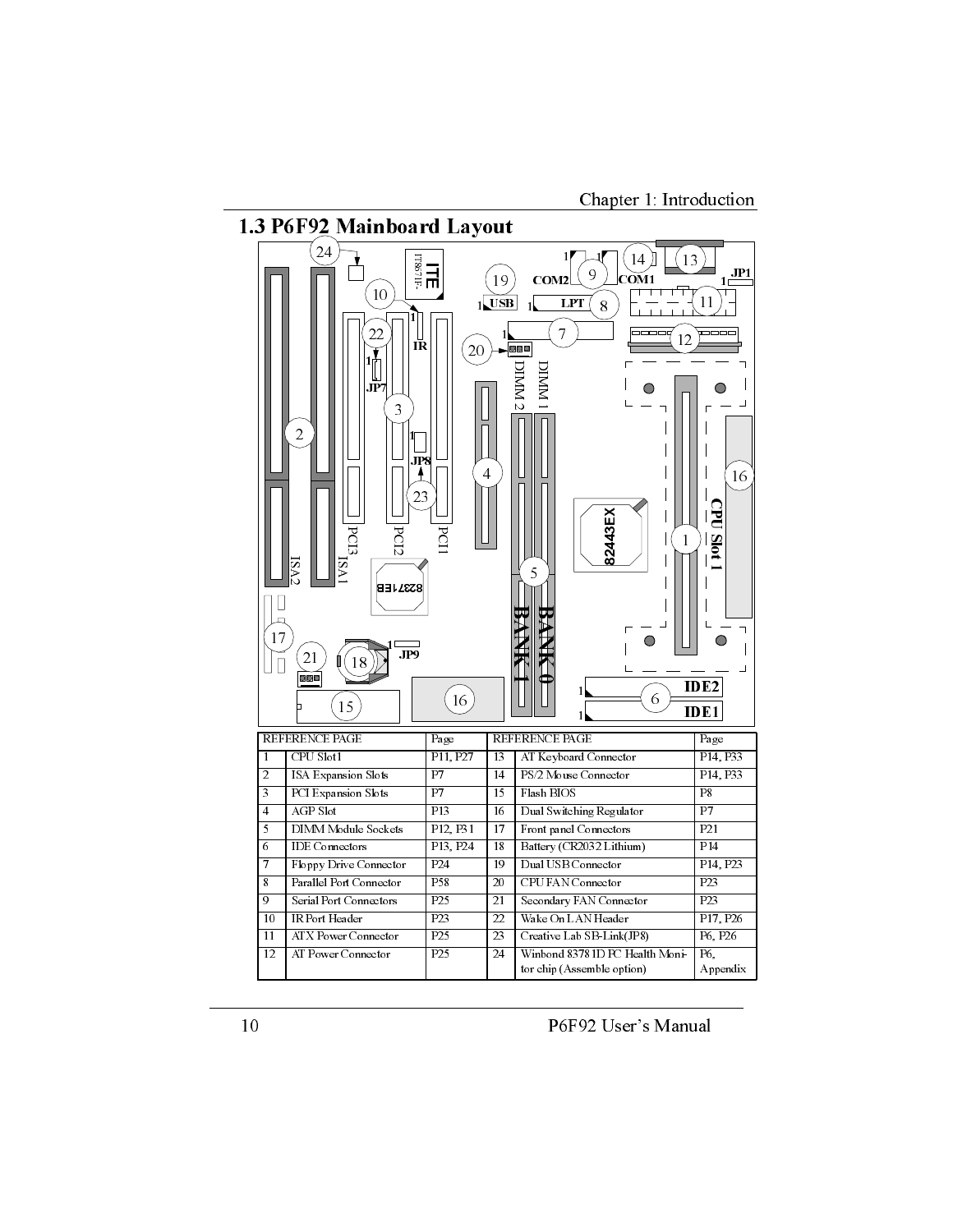### 1.4 Microprocessor

The P6F92 mainboard is designed to operate with the Intel Pentium II processor that runs at 233, 266, 300, 333MHz and Intel Celeron at 266MHz or faster CPU in the future. Dual on board switching voltage regulator provides the required 1.8 to 3.5 volts for the processor and I/O logic. The Pentium II or Celeron processor will send 5 VID (Voltage Identification) signals to the switching voltage regulator, and the switching regulator will generate the correct voltage for the processor.

The Pentium II or Celeron processor implements MMX technology and maintains full backward compatibility with the 486 and Pentium processors. The processor's numeric coprocessor significantly increases the speed of floating-point operations.

## 1.5 Pentium II Packaging

The Pentium II is packaged in an S.E.C. (Single-edge Contact) cartridge. The S.E.C. cartridge includes the processor core, the secondlevel cache, a thermal plate, and a back cover. The Pentium II processor connects to the P6F92 mainboard through the Slot 1 processor connector, a 242-pin edge connector. When the Pentium II is installed in Slot 1, it is secured by a retention mechanism attached to the mainboard. The Pentium II heatsink is stabilized by a heatsink support, which is attached to the mainboard.

## 1.6 Celeron Packaging

The Celeron is packaged in an S.E.P.P. (Single Edge Processor Package), which is similar to the Single Edge Contact (SEC) cartridge form factor that the Pentium II processor uses, and maintains compatibility with Slot 1. This packaging technology features a P6-microarchitecture-based core processor on a singlesided substrate without BSRAM componentry. It does not have a thermal plate or cover. The 0.25 micron manufacturing process, which reduces processor heat, enables the Intel Celeron processor to use a smaller heat sink. Also, the Intel Celeron processor uses newer Retention Mechanisms that are designed to fit the SEPP form factor.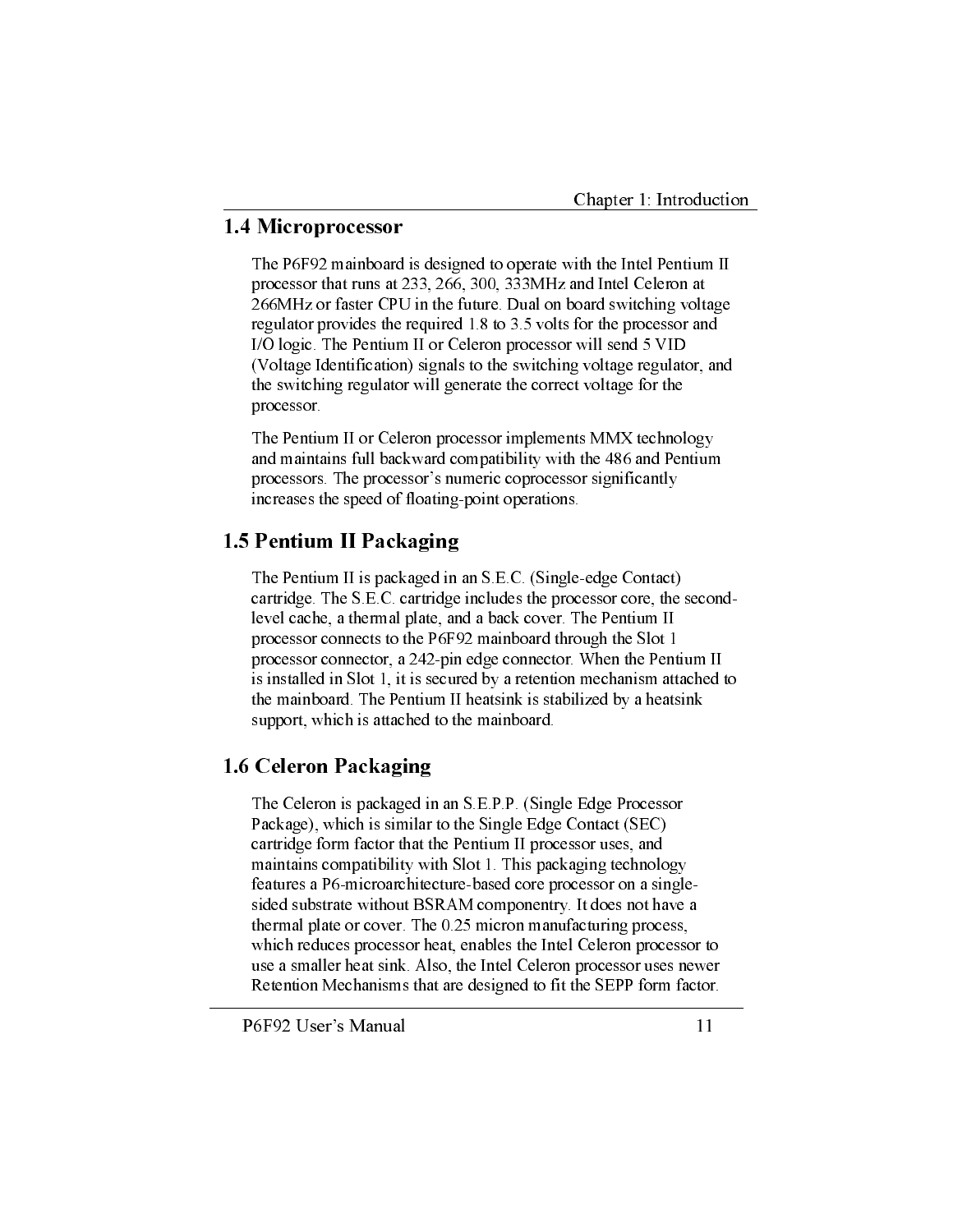## 1.7 Chipset

The Intel 82440LX/EX AGPset consists of one 82443LX/EX (PAC) System Controller, and one 82371EB (PIIX4E) PCI ISA/IDE Accelerator.

| 82443LX/EX (PAC): | - CPU interface controller<br>- AGP Interface controller<br>- Integrated DRAM controller<br>- Fully synchronous PCI 2.1 bus interface<br>- Extensive CPU-to-AGP, CPU-to-DRAM,<br>CPU-to-PCI, AGP-to-DRAM, AGP-to-<br>PCI, PCI-to-AGP and PCI-to-DRAM data<br>buffering                                             |
|-------------------|--------------------------------------------------------------------------------------------------------------------------------------------------------------------------------------------------------------------------------------------------------------------------------------------------------------------|
| 82371EB (PIIX4E): | - Interface between the PCI and ISA buses<br>- Power Management Logic<br>- USB controller<br>- EIDE controller<br>- Seven DMA channels, one timer/counter,<br>two eight-channel interrupt controllers,<br>NMI logic, SMI interrupt logic, and PCI/<br>ISA bus arbitrator<br>- SMBus interface<br>- Real-Time clock |

#### 1.8 Main Memory

The P6F92 mainboard provides two 168-pin DIMM sockets. When P6F92 equipped with Intel 82440LX chipset, it supports 64-bit or 72-bit (64-bit memory data plus 8-bit ECC) DRAM array. When P6F92 equipped with Intel 82440EX chipset, it only supports 64-bit DRAM array. The ECC function is not supported by Intel 82440EX chipset. The total memory size can support from 8MB to 256MB. The sockets support 1M x 64 (8MB), 2M x 64 (16MB), 4M x 64 (32MB), 8M x 64 (64MB) and 16Mx64 (128MB) DIMM in single or double-sided modules.

The P6F92 supports two types of DRAMs, Extended Data Out (EDO) and Synchronous DRAM (SDRAM). Memory Timing requires 60ns or faster for EDO, and 66.6MHz speed grade for SDRAMs. Each DIMM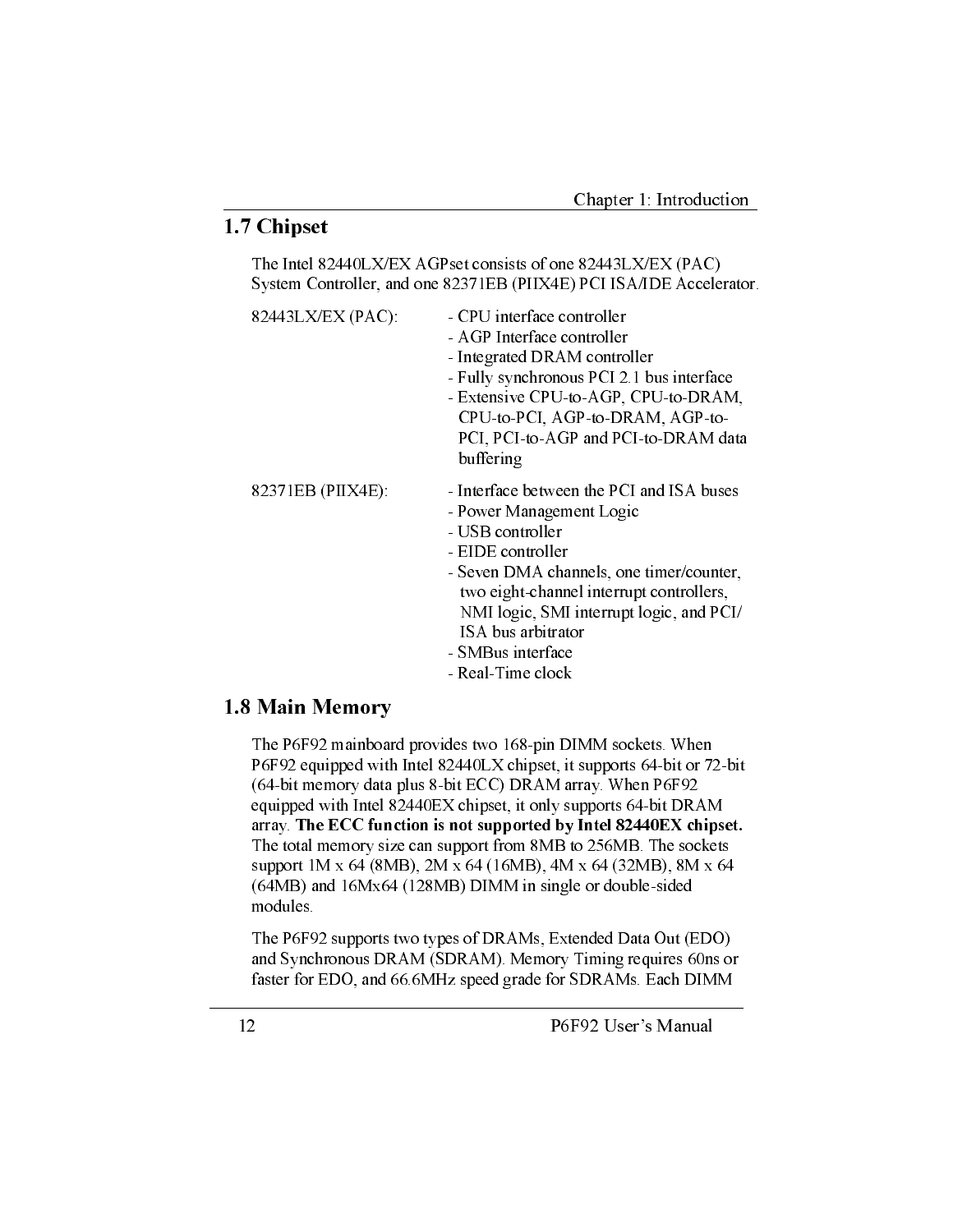belongs to different banks, each bank can have different size, type, speed of memory. SDRAM and EDO DIMMs can be mixed within the memory array. There are no jumper settings required for the memory size and type, which are automatically detected by the BIOS.

## 1.9 Accelerated Graphics Port (AGP) Slot

The P6F92 mainboard is equipped with an Accelerated Graphic Port slot which is compliant to the AGP specification. The AGP runs at 66.6MHz clock and supports both 1x and 2x mode for 66.6MHz and 133MHz 3.3V devices. The data transfer rate on the AGP bus can be 4 times faster than PCI bus

| <b>System Clock</b> | <b>AGP</b> Clock | <b>PCI Clock</b> | <b>ISA Clock</b> |
|---------------------|------------------|------------------|------------------|
| 66MHz               | 66MHz            | 33MHz            | 8.3MHz           |
| 68MHz               | 68 MHz           | 34MHz            | 8.5MHz           |
| 75MHz               | 75 MHz           | 37.5MHz          | 9.4MHz           |
| 83MHz               | 83MHz            | 41.5MHz          | 10.4MHz          |

The following is a clock frequency for different system clock operating modes:

## 1.10 Enhanced IDE Support

The P6F92 mainboard provides two enhanced high performance PCI IDE interfaces capable of supporting four devices with PIO mode 0 through mode 4, bus-mastering DMA mode 2, and bus-mastering Ultra DMA/33 ATAPI devices. Detection of IDE device type and transfer rate is automatically performed by the BIOS. The traditional PIO IDE device requires a substantial amount of CPU bandwidth to handle all the activities of IDE access including waiting for mechanical activities. The Bus Master logic designed in the Intel 82440LX/EX chipset is intended to reduce the workload of the CPU, hence increasing CPU efficiency. The Bus Master takes care of the data transfer between IDE and memory, and lets the CPU handle other tasks. In true multi-tasking operating systems such as Windows 95, Windows 98, Windows NT, and OS/2, by using bus-mastering IDE, the CPU workload can be reduced to complete other tasks while disk data transfers are occurring. The driver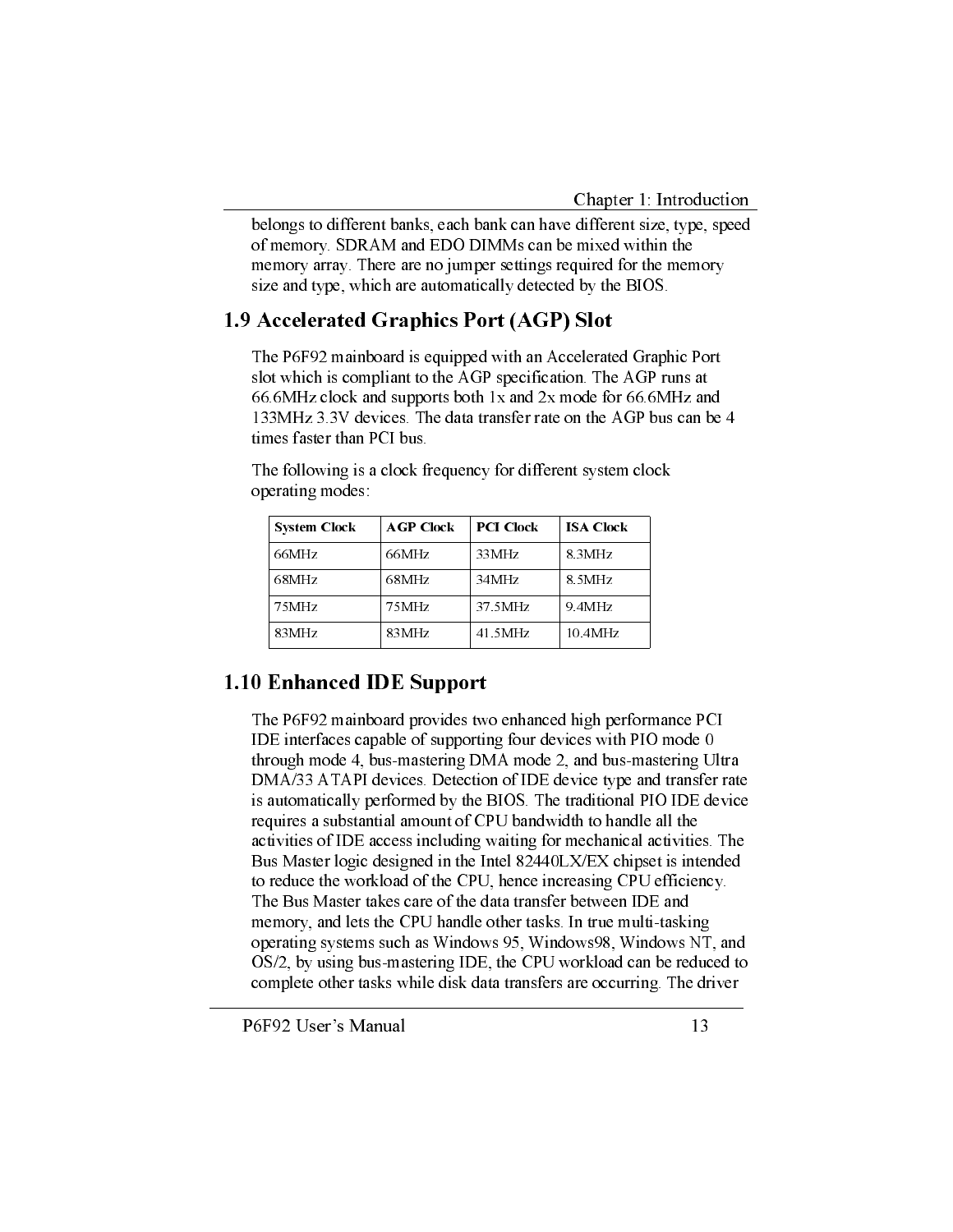must be loaded in order to make the EIDE drive operate in busmastering DMA mode.

| Operating Mode | Maximum Data Transfer Rate |
|----------------|----------------------------|
| PIO Mode 3     | 11.1 MB/Second             |
| PIO Mode 4     | 16.6 MB/Second             |
| DMA Mode 1     | 13.3 MB/Second             |
| DMA Mode 2     | 16.6 MB/Second             |
| Ultra DMA/33   | 33.2MB/Second              |

The following is a data transfer rate comparison table for different IDE operating modes

## 1.11 Keyboard, Mouse and USB Interface

The 5V line to the AT keyboard connector, PS/2 mouse port, are protected with PolySwitch circuits that acts much like a rehealing fuse which will re-establishing the connection after an over-current condition is removed. While this device eliminates the possibility of having to replace a fuse, you still need to be sure to turn off the system power before installing or removing a keyboard or mouse.

The P6F92 mainboard has a dual-row 10-pin connector to support two USB ports. The USB is a serial bus interface standard that is designed to bring the "Plug and Play" concept to the outside of the computer system chassis. The bus allows devices to be attached, configured, used and detached while the host system is in operation.

The USB will allow as many as 63 devices to be daisy chained in any combination per port. With up to 12Mbits/sec transfer rate, the USB is suitable for devices such as keyboard, mouse, digital joystick, game pad, fax/modem, scanner, printer, ISDN and telephony device.

 $\frac{1}{2}$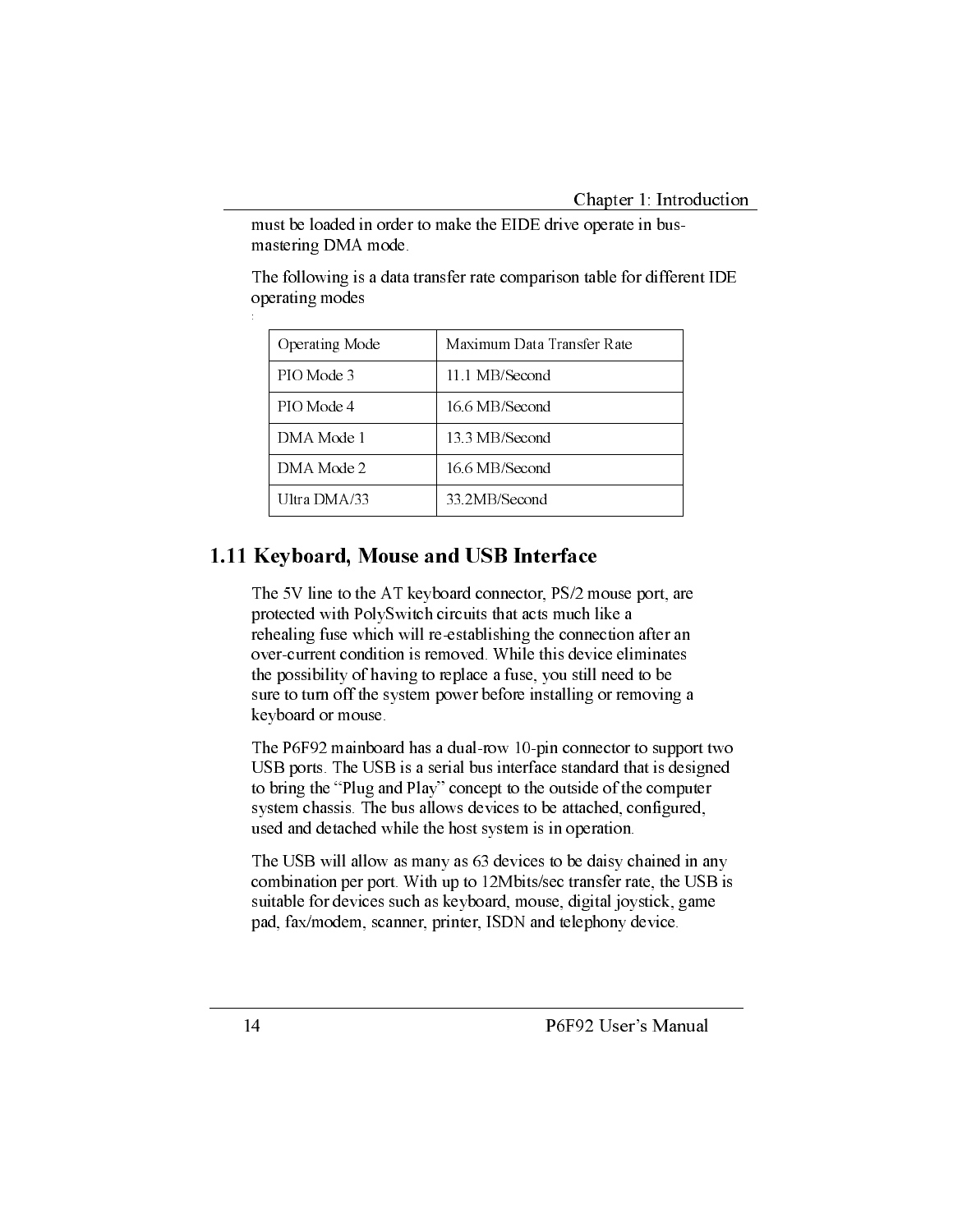#### 1.12 Real-time Clock, CMOS RAM and Battery

The integrated real-time clock (RTC) provides a time of day clock, and an 85-year calendar with alarm features. P6F92 also has 242 bytes battery backed CMOS RAM which stores the system setup information and password. The RTC and CMOS RAM can be set via the BIOS SETUP program. The contents of the CMOS RAM can be cleared by placing a shunt to short pin2 and pin3 of JP9 for 5 seconds when the system power is off. A coin-cell style Lithium CR2032 battery is used to provide power to the RTC and CMOS memory. The battery has a three year life if the system is not powered up. When the system powers up, the power for the RTC and CMOS RAM is supplied from the 5 V power supply to extend the life of the battery.

### 1.13 IrDA Infrared Support

A 5-pin header connector is used to connect a Hewlett Packard HSDSL-1000 compatible IrDA or Sharp ASKIR Infrared module. Once the module is installed, the user can use application software such as Microsoft Infrared (MSIR) to transfer files between the computer system and portable devices such as laptops and printers.

#### 1.14 Power Management

The integrated DPMA (Dynamic Power Management Architecture) features in the Intel 82440LX/EX AGPset go far beyond the original vision of the "Green PC" to create exciting new application models for the "OnNow" PC platform. The "OnNow" PC is a PC which is always on and ready for use but appears to be off when not in use. The P6F92 not only complies with EPA, APM1.2 and ACPI (Advanced Configuration and Power Interface), but also provides the following power management features.

- Power-on by an external modem ring in or a watchdog timer (Alarm) System could be powered on by phone ring, or by software that has requested the PC to wake up at a preset time (required ATX power supply)
- Suspend mode indicator The power LED becomes dim when system is in suspend mode.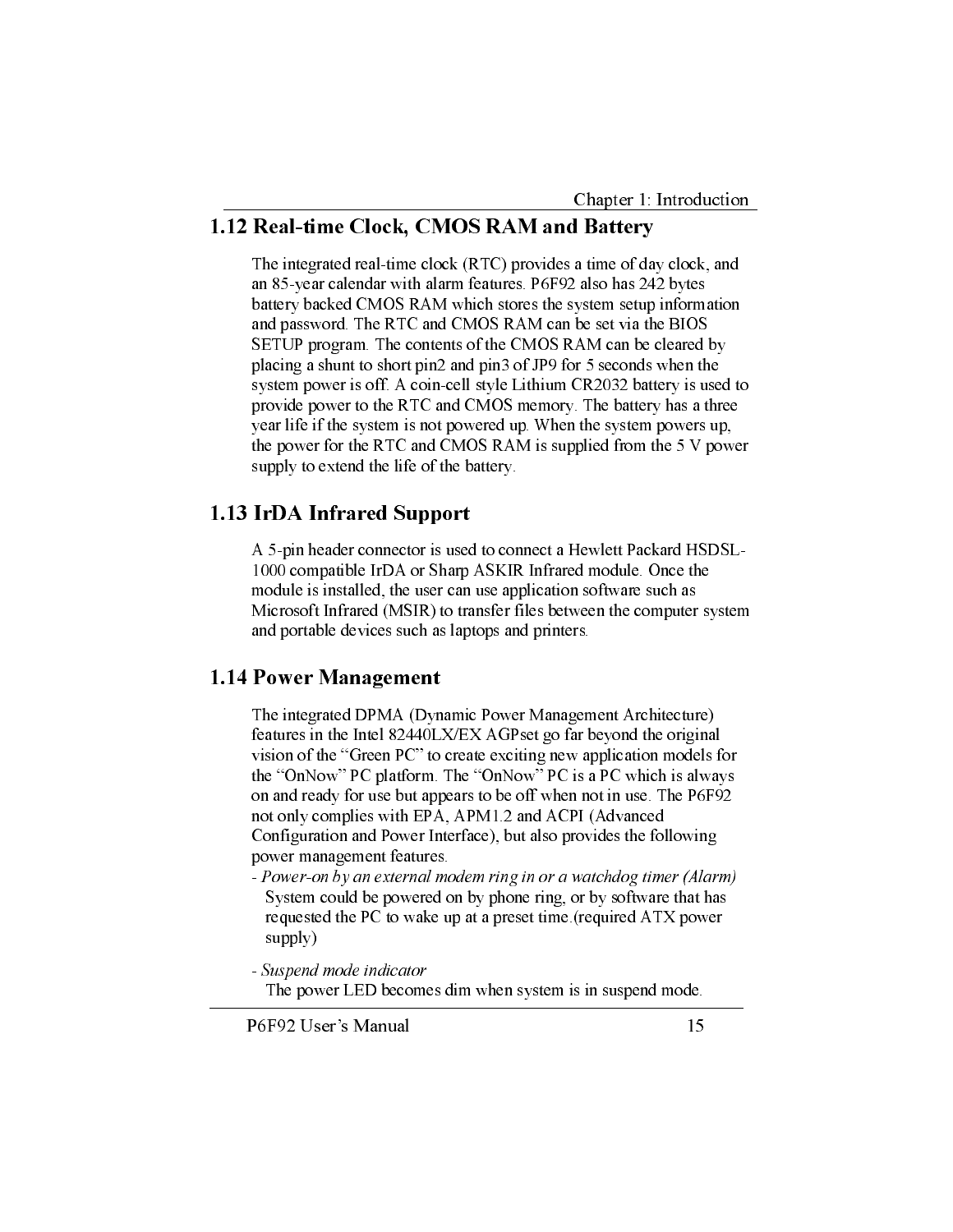- Fan off in suspend mode

The CPU cooling fan will be turned off when the system is in suspend mode. (required cooling FAN cable connect to motherboard FAN connector).

#### 1.15 System Power On/Off Control

If ATX power supply is used, you may enjoy a lot of special features as mentioned in the following. System power can be turned on by network card (WOL), power button, an external modem ring, an alarm, or keyboard. To enable the "Wake On LAN" feature, the option "Wake On LAN" in the BIOS Power Management Setup has to be set to "Enabled" To enable the "modem ring on" feature, the option "Power-On by Ring" in the BIOS Power Management Setup has to be set to "Enabled". To enable the "alarm on" feature, the option "Power -On by Alarm" in the BIOS Power Management Setup has to be set to "Enabled". To enable the "Power -On by Keyboard" feature, you need to short JP1 2-3 and set "Power On Function" in the BIOS Integrated Peripherals Setup accordingly.

System power can be turned off in one of two ways: a front panel power button or soft-off control. When the option "Power-Off by PWR-BTTN" in the BIOS Power Management Setup is set to "Instant-Off", pressing the power button will immediately turn off the system power. But if the "Power-Off by PWR-BTTN" option is set to "Delay 4 Sec.", you have to press the power button and hold it for more than 4 seconds to turn off the system power. The system power can also be turned off via software control. The system BIOS will turn the system power off when it receives the proper APM command from the Operating System. For example, Windows 95 will issue Soft Off APM command when the user selects "Shutdown" in Start Menu. In order for the Soft Off feature to work properly, Power Management/APM must be enabled in the system BIOS and Operating System.

The P6F92 Auto Power On feature gives you the option to turn on the system power automatically after the AC power comes back, which is especially useful for the server application. There are no jumper settings required for this feature, which are automatically control by the BIOS.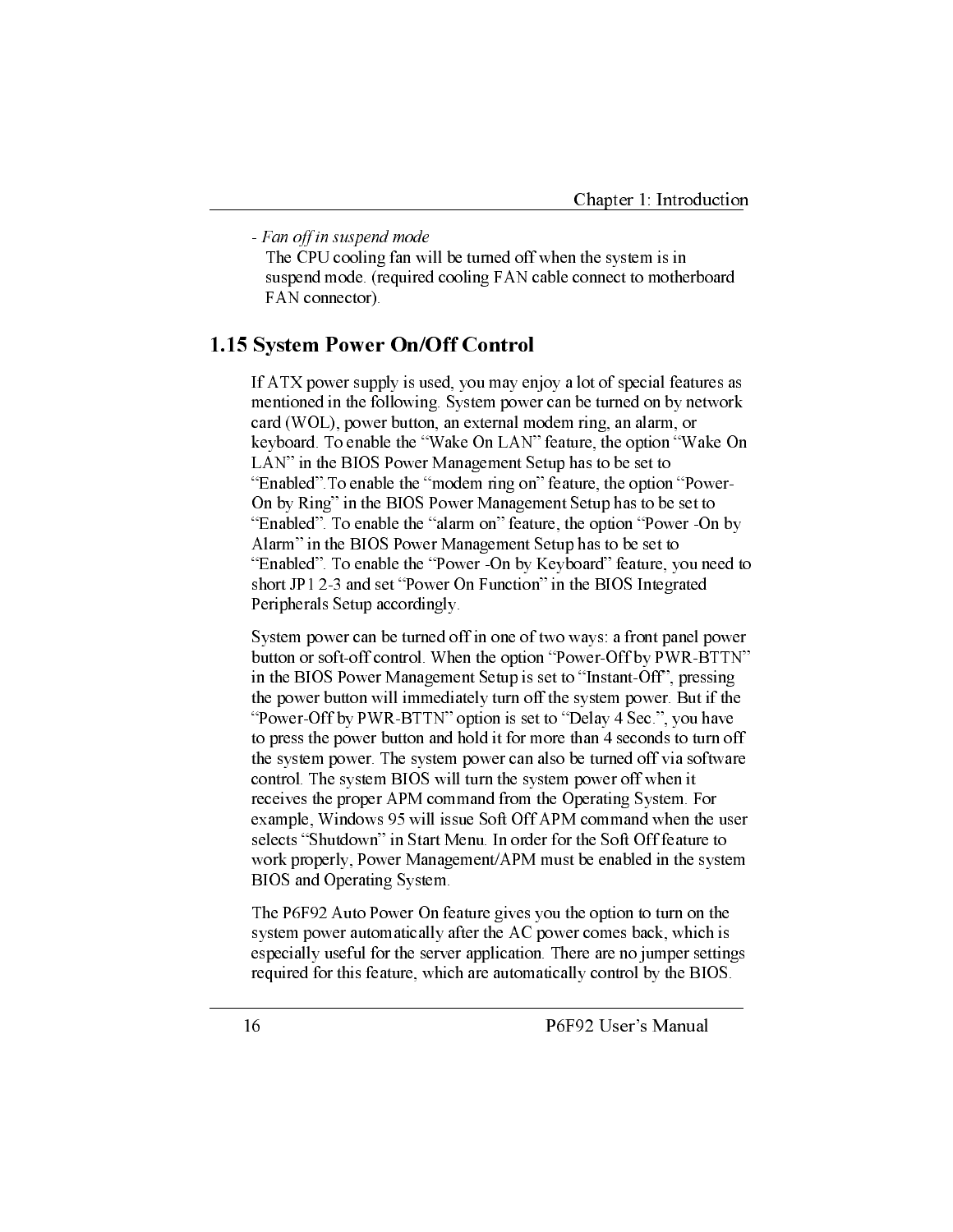### 1.16 System Sleep / Resume

When Advanced Power Management (APM) is activated in the system BIOS and the Operating System's APM/ACPI driver is loaded, Sleep mode (Suspend) can be entered in one of three ways: press the front panel power button, select "Suspend" in Windows 95 Start Menu or no system activity for a pre-defined length of time. To use the power button to control system sleep/resume, the option "Power-Off by PWR-BTTN" in the BIOS Power Management Setup has to be set to "Delay 4 Sec."

When the system enters the sleep mode, the CPU stops running, the 82440LX/EX AGPset and related circuits stay in the lowest power state, the HDD stops spinning, the monitor screen becomes blank, the power LED indicator on the front panel dims, and the CPU cooling fan and secondary fan are turned off (Note: in order to turn off the fan in sleep mode, you need to connect the CPU cooling fan or Chassis fan to the on-board fan power connectors marked FAN1 or FAN2).

## 1.17 Wake On LAN (WOL)

Wake on LAN (WOL) is a 1x3 pin header for remote wake up of the computer through a network. Wake on LAN requires an ATX power supply installed and PCI add-in network interface card (NIC) with remote wake up capabilities. The remote wake up header on the NIC must be connected to the onboard Wake on LAN header. The NIC monitors network traffic at the MII interface and when it detects a Magic Packet (MP Wake-up) it asserts a wake up signal that powers up the computer.

#### Note:

For WOL (Wake on LAN), the 5Vsb (5V standby) line of the ATX power supply must be capable of delivering 5V with 5% tolerance at 720mA or higher.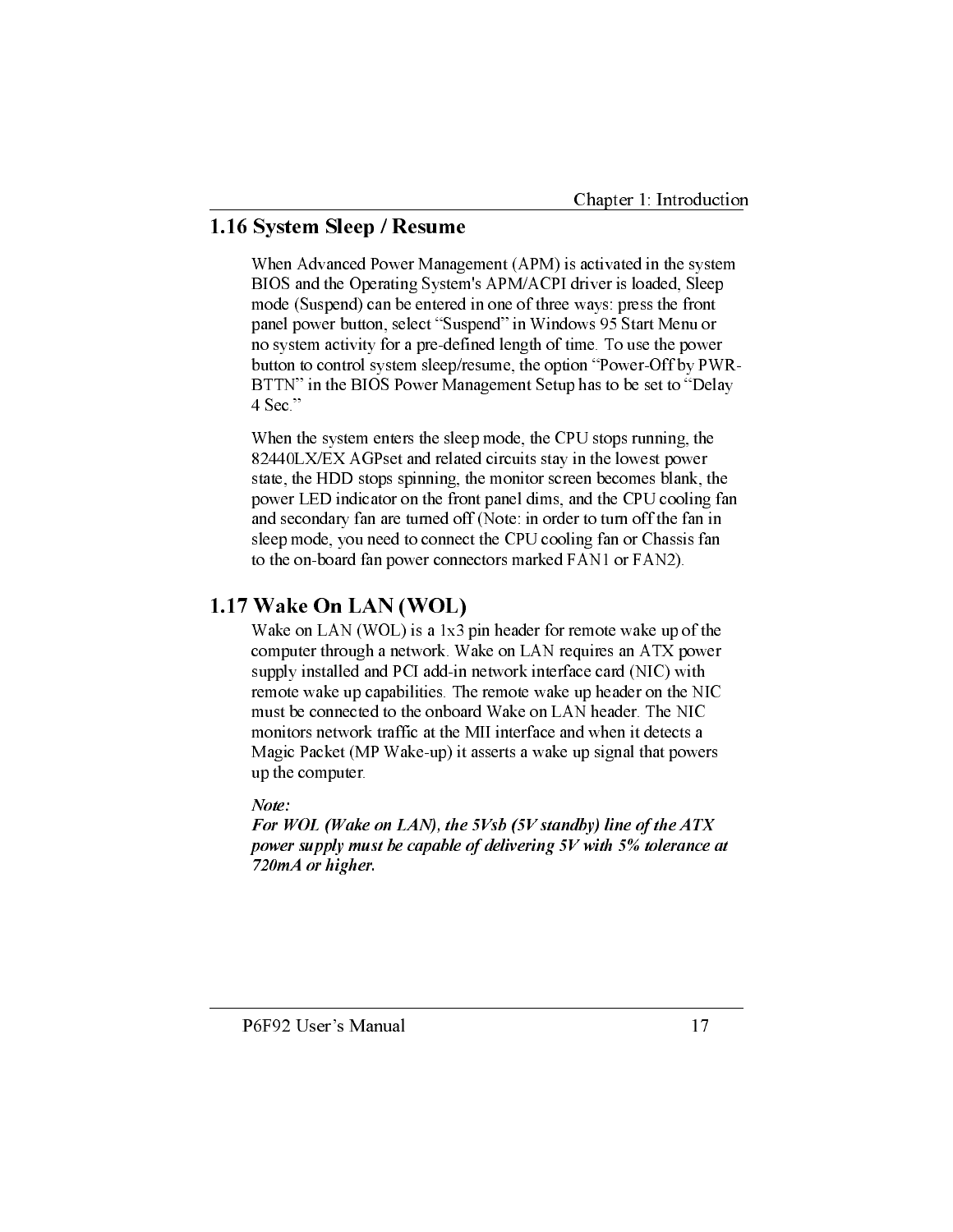## 2 Hardware Installation

#### Static Electricity Precautions

Before removing the Mainboard from its anti-static bag, you need to eliminate any static electricity that may be accumulated on your body. The charge that can build up in your body may be more than enough to damage integrated circuits on the system board. Therefore, it is important to observe basic precautions whenever you handle or use computer components. Although areas with humid climate are much less prone to static build-up, it is best to always safeguard against accidental damage that may lead to costly repairs. The following measures should be sufficient to protect your equipment from static discharge:

- After removing the system cover, discharge any static electricity that might have accumulated in your body by touching a grounded or anti-static surface (e.g. anti-static pads or using a grounding wrist strap). If nothing is available, touch the power supply housing. This assumes the system unit is plugged into the AC outlet. Be certain to do this before removing components from their anti-static coverings.
- When handling separate cards, boards or modules, be cautious to avoid contacting with the components on them, and also with the "gold finger" connectors that plug into the expansion slot. It is best to handle them either by their edges or by mounting brackets that attach to the slot opening in the system cases. However, the above recommendation are just intended to avoid the static discharge problem.
- Make certain that everything connects to the system case, including the power supply, is unplugged before doing the installation work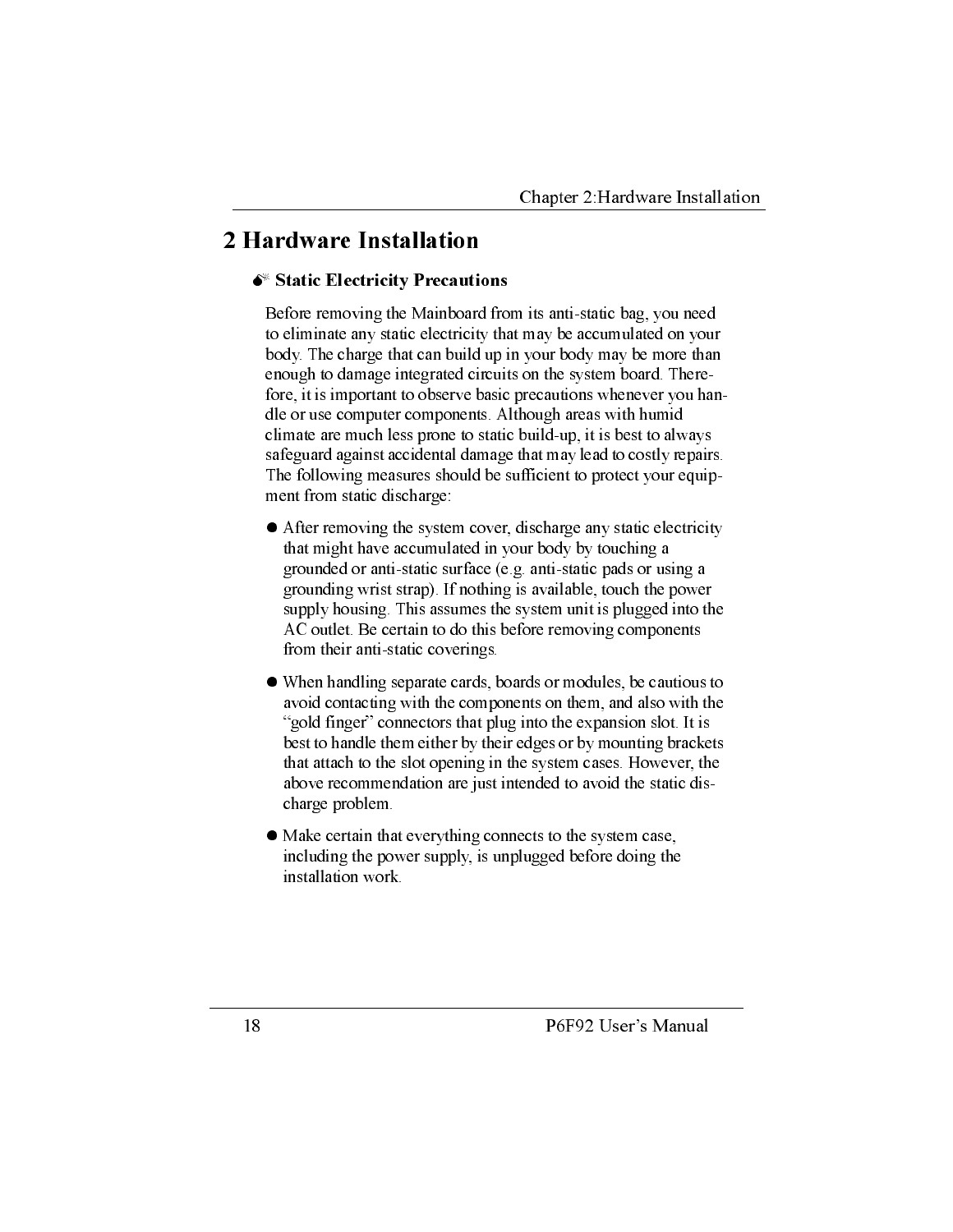## 2.1 Unpacking

The P6F92 mainboard package contains the following:

- $\boxtimes$  P6F92 mainboard
- $\Box$  One IDE 40-pin ribbon cable
- $\Box$  One floppy 34-pin ribbon cable
- $\Box$  Two serial ports cable with a mounting bracket
- $\overline{2}$  One parallel port cable and one PS/2 mouse port cable with a mounting bracket
- ◘ Driver and Utility diskettes
- Ø User's manual
- ☑ CPU retention mechanism

## 2.2 Installation

The P6F92 is designed to fit into a standard AT form factor chassis. The pattern of the mounting holes and the position of the back panel connectors meet the AT system board specification. The chassis may come with various mounting fasteners which are made of metal or plastic. It is highly recommended to use as many metal fasteners as possible to mount the mainboard in the chassis for better grounding.

To install the mainboard you need to install CPU, DIMM memory modules and attach the connectors.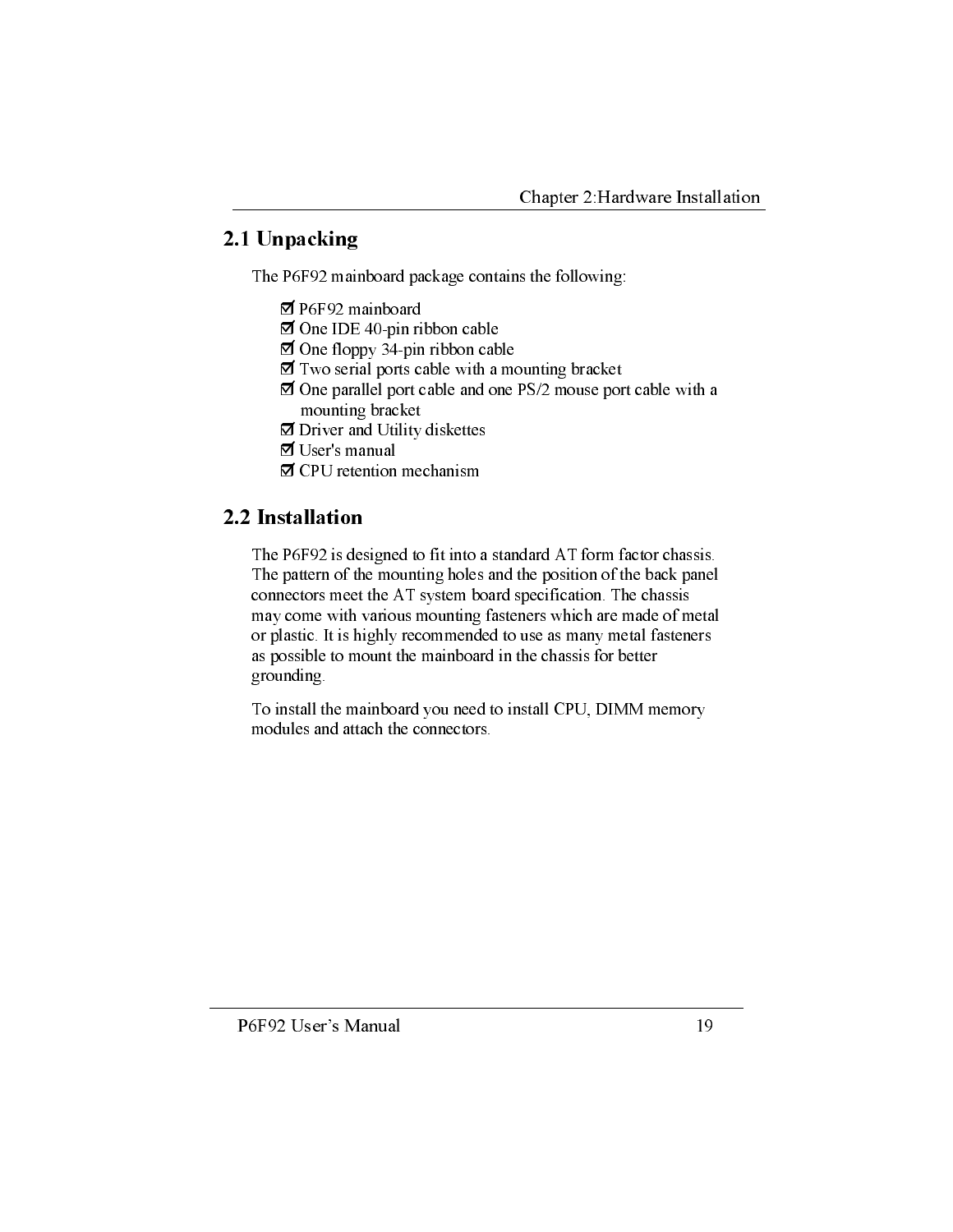

## P6F92 Mainboard Connector/Jumper Location

#### Jumper Quick Reference

| Jumper | Function description                                                                                                                                                                                                                          |
|--------|-----------------------------------------------------------------------------------------------------------------------------------------------------------------------------------------------------------------------------------------------|
| JPI    | When set to 1-2, keyboard and $PS/2$ mouse use power supply's $+5V$ power When<br>set to 2-3, keyboard and PS/2 mouse use power supply's +5 Vsb power. To<br>enabled "keyboard password power-on" function, this jumper has to be set to 2-3. |
| JP7    | Wake On $LAN(WOL)$ header Which allows system wake up by the WOL net-<br>work card.                                                                                                                                                           |
| JP8    | Creative Lab SB-Link This Header is use for Creative Lab PCI sound card.                                                                                                                                                                      |
| JP9    | CMOS RAM Clearance When set to 2-3 CMOS RAM Clearance Default is 1-2                                                                                                                                                                          |

P6F92 User's Manual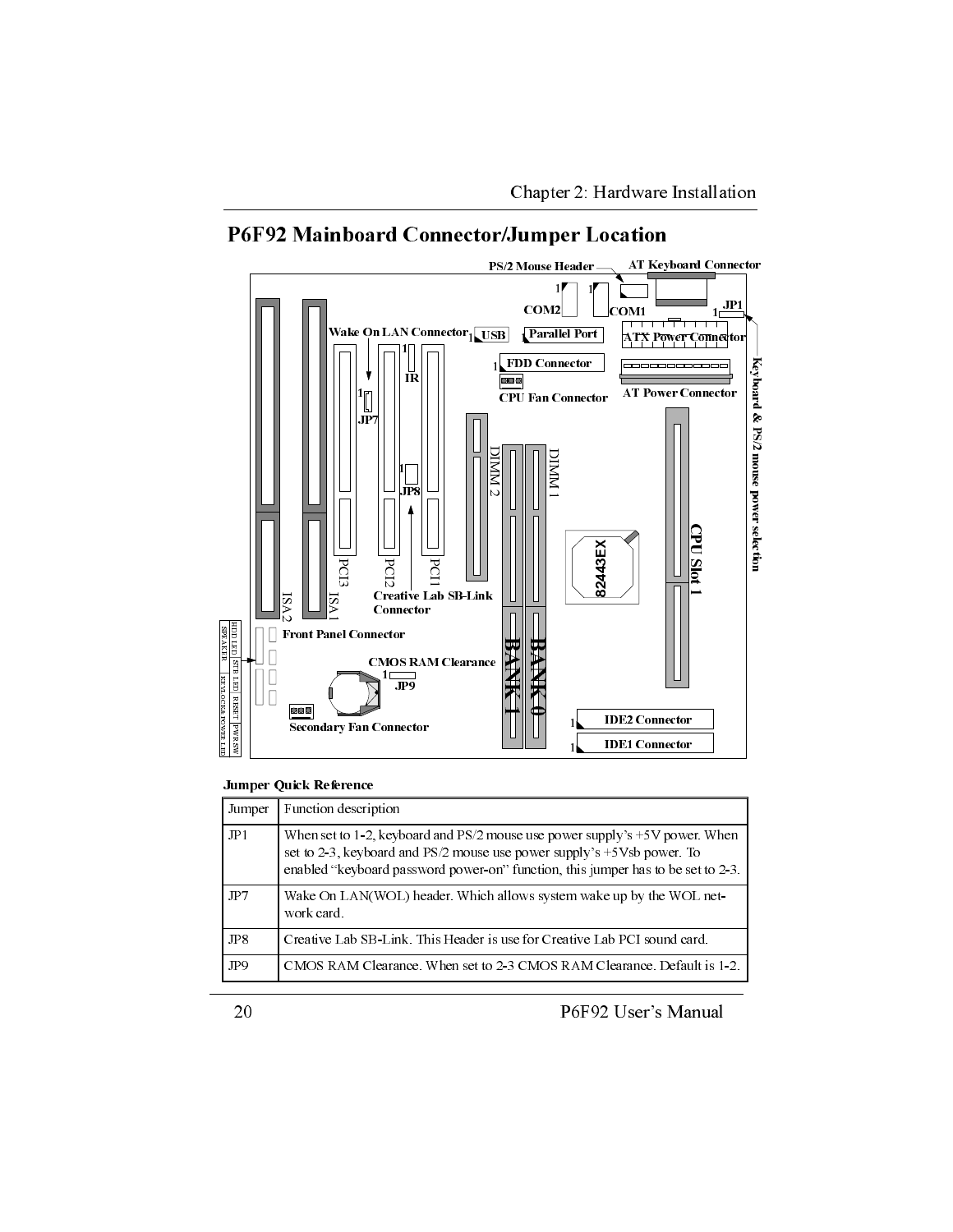### 2.2.1 Attaching Connectors

#### 1. Front Panel Connectors

There are 6 connectors on the mainboard for speaker, switches and indicator lights on the system's front panel.



This 4-pin connector connects to the case-mounted speaker.



This 5-pin connector connects to the case-mounted keylock switch and the power LED. The keylock switch is used to lock the keyboard for security purposes.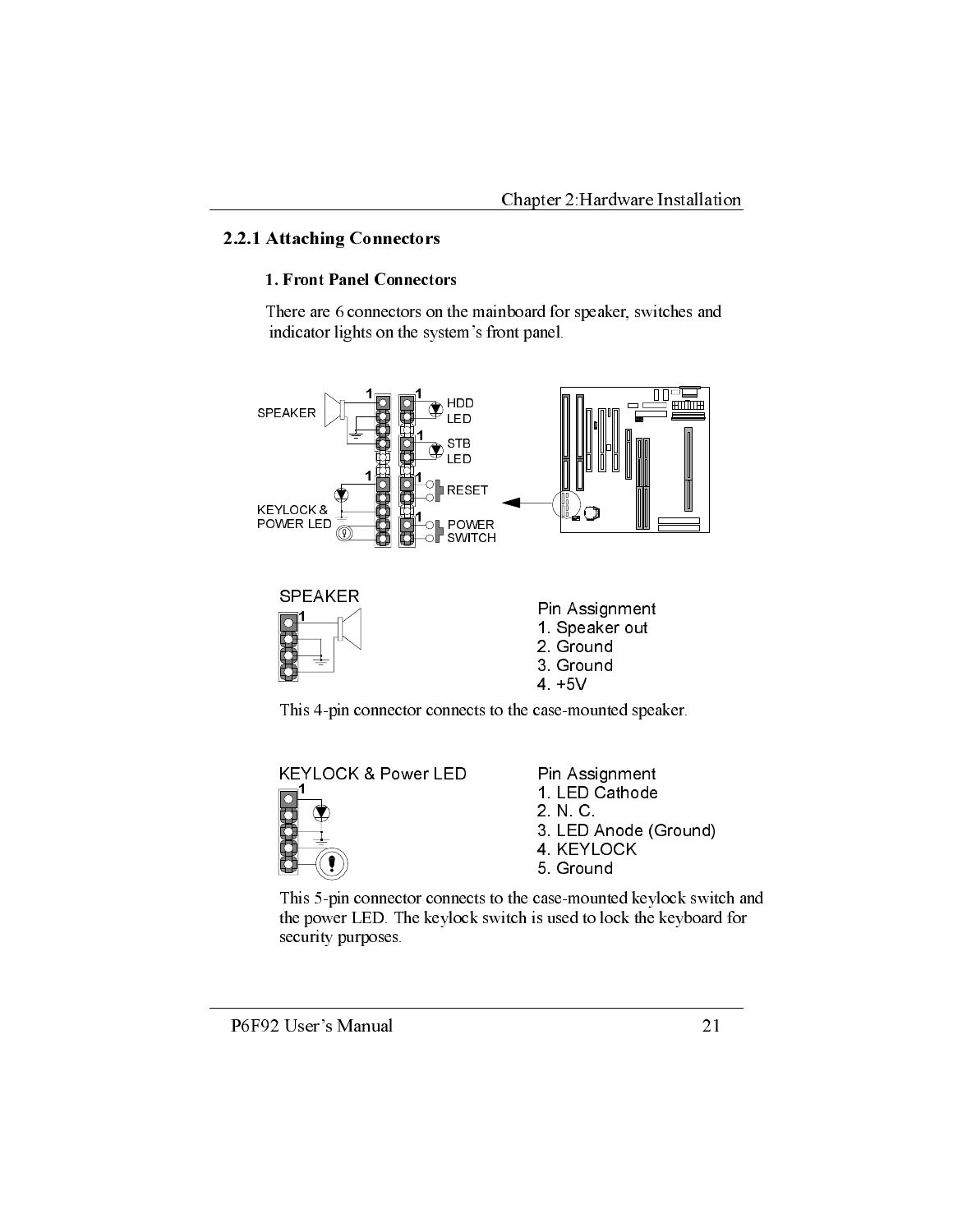**HDD LED Connector** 



Pin Assignment 1. LED Anode 2. LED Cathode

This 2-pin connector connects to the case-mounted HDD LED to indicate hard disk activity.

**STB LED Connector** 



Pin Assignment 1. LED Cathode 2. LED Anode (Ground)

This 2-pin connector connects to the case-mounted STB LED to indicate a standby status.

**Reset Connector** 



Pin Assignment 1. Power Good 2. Ground

This 2-pin connector connects to the case-mounted reset switch and is used to reboot the system.

Power Switch Connector



Pin Assignment 1. Power On/Off 2. Ground

This 2-pin connector connects to the case-mounted Power button.

The front panel on your case may have a turbo switch to deactivate the Turbo mode when a slower speed is required for a specific application. The Intel 82440LX/EX chipset does not support the hardware deturbo function. An alternative method of using  $\langle CTRL \rangle \langle ALT \rangle \langle +/ \rangle$  keys to change the speed may be used if necessary.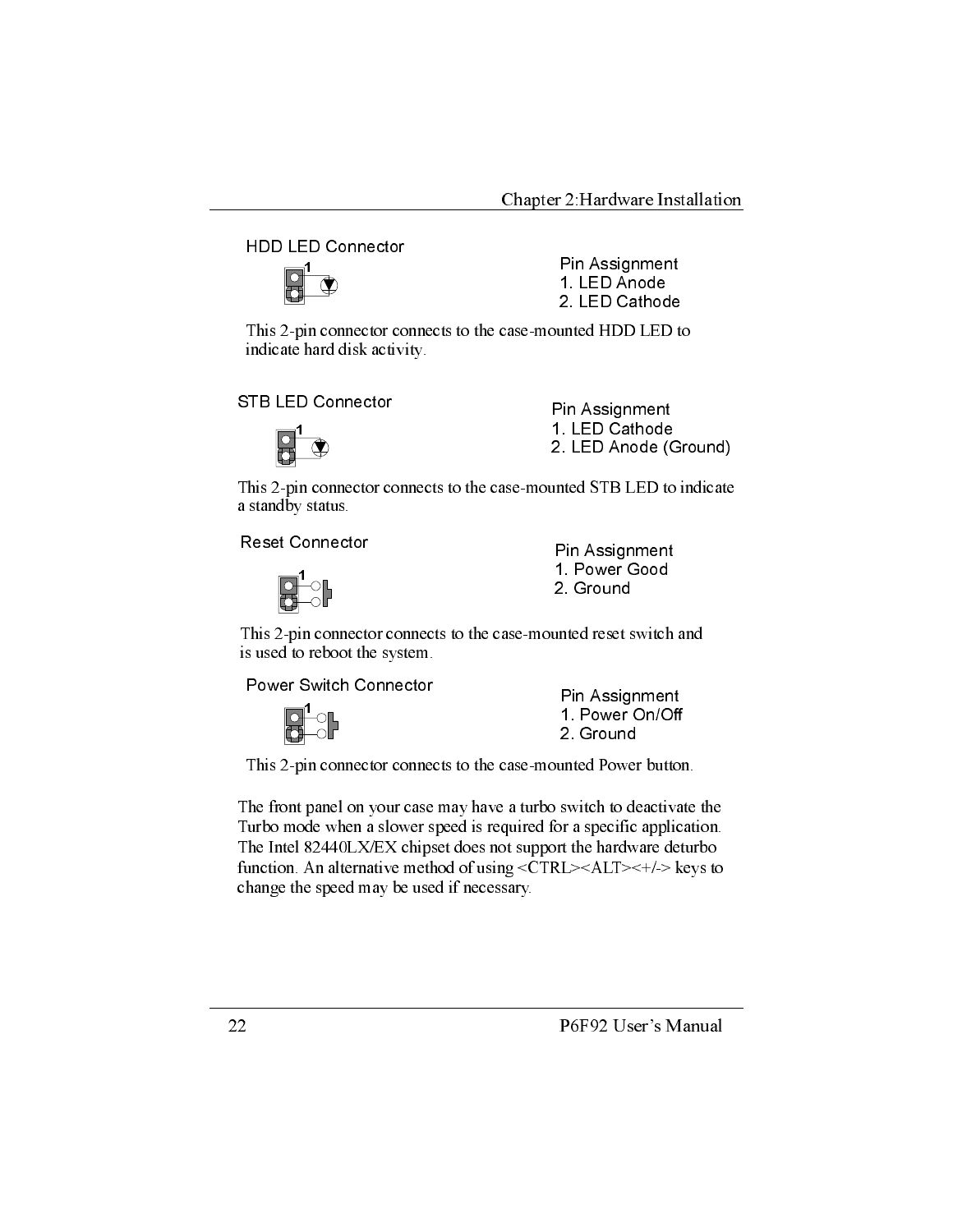2. Fan Connectors



There are two fan connectors on the P6F92 mainboard for the cooling fans. The connectors support fans of 12V DC/ 500mAMP (6 WATT) or less. When the system goes into sleep state, fan should

be shut down to eliminate audible noise and reduce power consumption. You can monitor the fan speed by way of W83781D chip and the fan must come with a tachometer output.

#### 3. IrDA-compliant IR (Infrared) Connector

This 5-pin connector connects to an optional wireless transmitting and receiving infrared module via a cable and a bracket.



#### 4. USB Connector



P6F92 User's Manual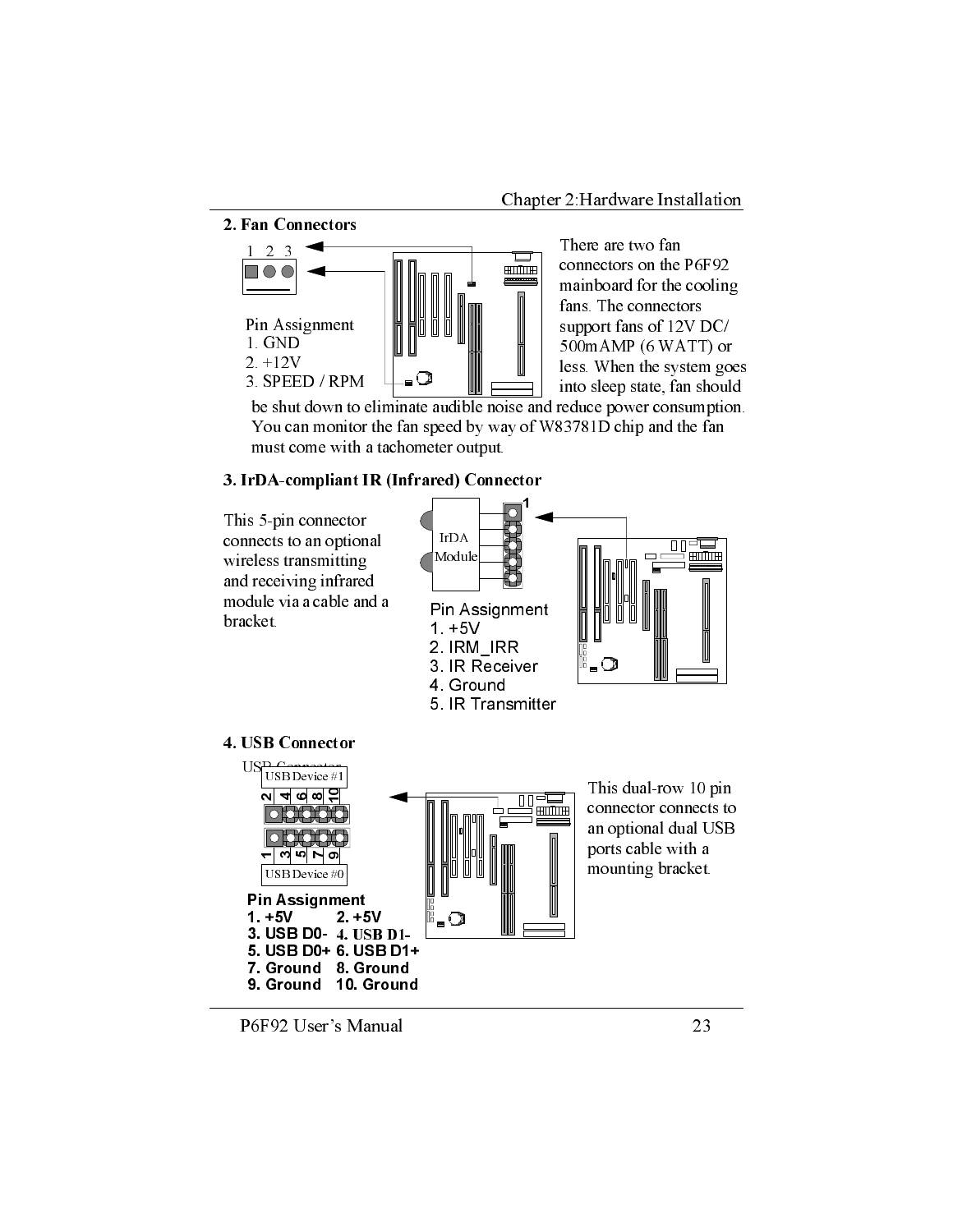

This dual-row 8 pin connector connects to the PS/2 port cable with a mounting bracket.

#### 6. Floppy Drive Connector (One 34-pin Block)

A floppy disk drive ribbon cable has 34 wires and 2 connectors to support 2 floppy disk drives. The connector with twisted wires always connects to drive A, and the connector with untwisted wires connects to drive B. You must orient the cable connector so that the pin 1(color) edge of the cable is at the pin 1 of the I/O port connector.

#### 7. IDE Connectors (Two 40-pin Block)

An IDE drive ribbon cable has 40 wires and 2 connectors to support two IDE drives. If a ribbon cable connects to two IDE drives at the same time, one of them has to be configured as Master and the other has to be configured as Slave by setting the drive select jumpers on the drive. Consult the documentation that came with your IDE drive for details on jumper locations and settings. You must orient the cable connector so that the pin  $1$ (color) edge of the cable is at the pin 1 of the I/O port connector.



P6F92 User's Manual

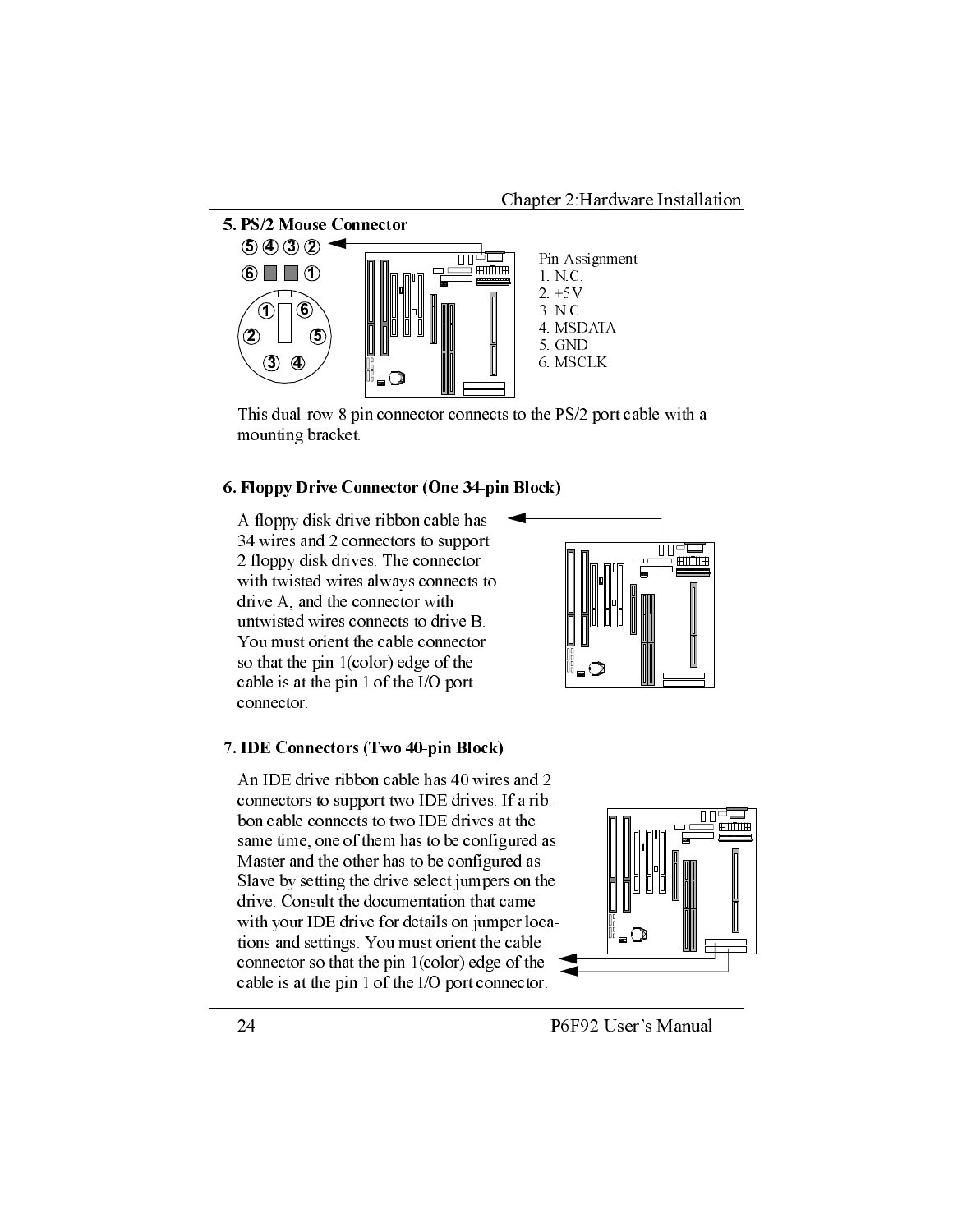#### 8. Power Supply Connector

The P6F92 mainboard provides two power connectors to support either AT or ATX power supplies connectors. This gives you the flexibility to use either an AT power supply or an ATX power supply in your system. There are no jumper settings required for the AT or ATX power supply, which is automatically take care by the Mainboard BIOS.

#### **AT Power Connector**

Most AT power supplies have two connectors. Each connector has six wires, two of which are black. Orient the two connectors so the black wires are along side each other, making the black wires plug in the middle of the connector. Align the plastic guide pins on the lead cables with the connector on the mainboard. Press the lead connector so that its plastic clips snap into place and secure the leads in the connector.



#### **ATX Power Connector**

The ATX power supply has a single lead connector with a clip on one side of the plastic housing. There is only one way to plug the lead into the ATX power connector. Press the lead connector down until the clip snaps into place and secures the lead onto the connector.





 $\bullet^*$ Incorrect installation of the power supply could result in serious damage to the mainboard and connected peripherals. Make sure the power supply is unplugged from the  $AC$  outlet before connecting the leads from the power supply.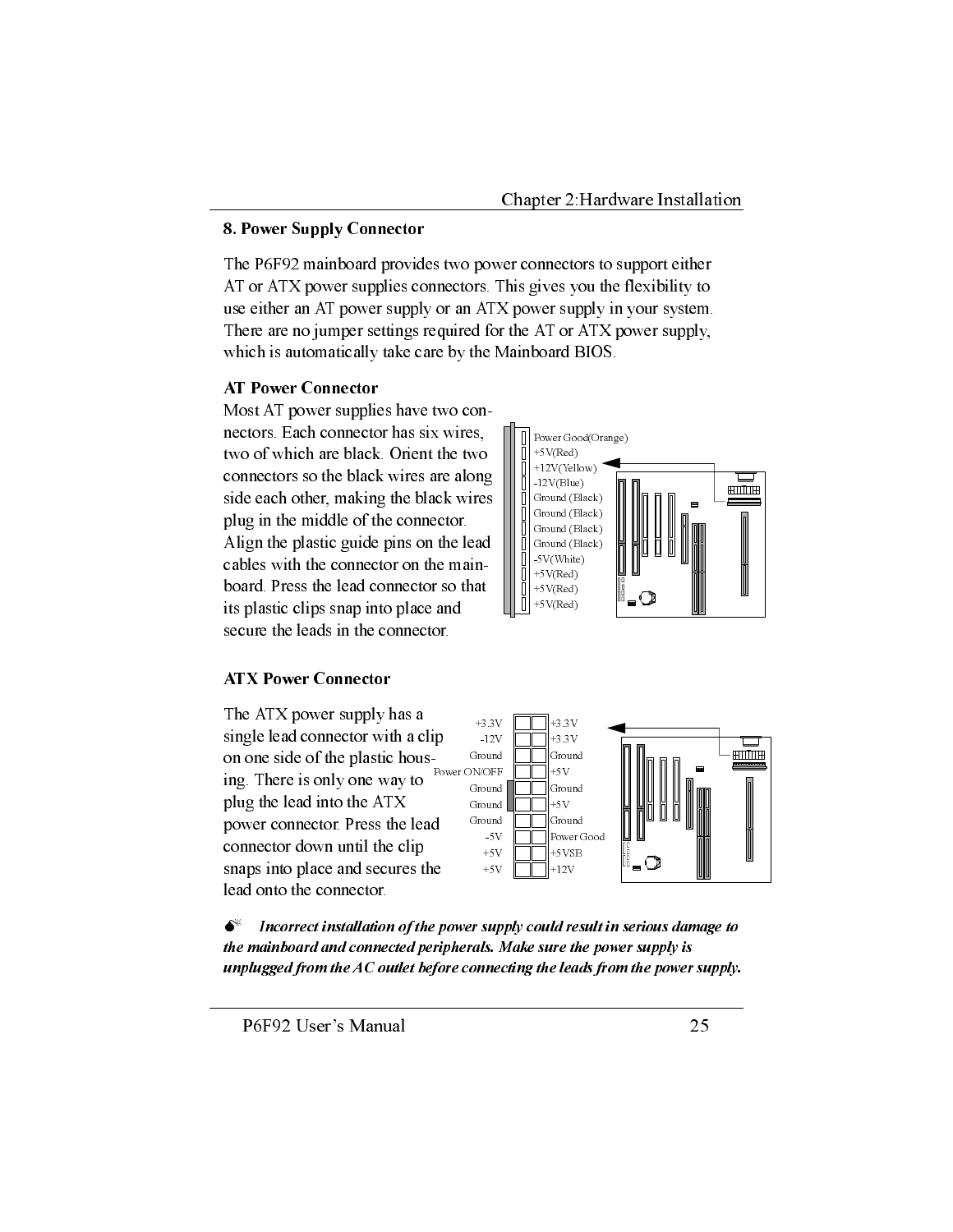#### 9. Wake on LAN Connector:

This 3-pin header is used for remote wake up of the computer through a network.



#### 10. Creative Lab SB (Sideband)-Link Connector:

This 2x3 ways, straight-3 header is used for Creative Lab PCI sound card (Ex. AWE64D PCI Audio Wave Table Card). In order to migrate the legacy Sound Blaster compatible audio to the PCI bus, the following signals have to be delivered to the PCI audio card through a flat cable.

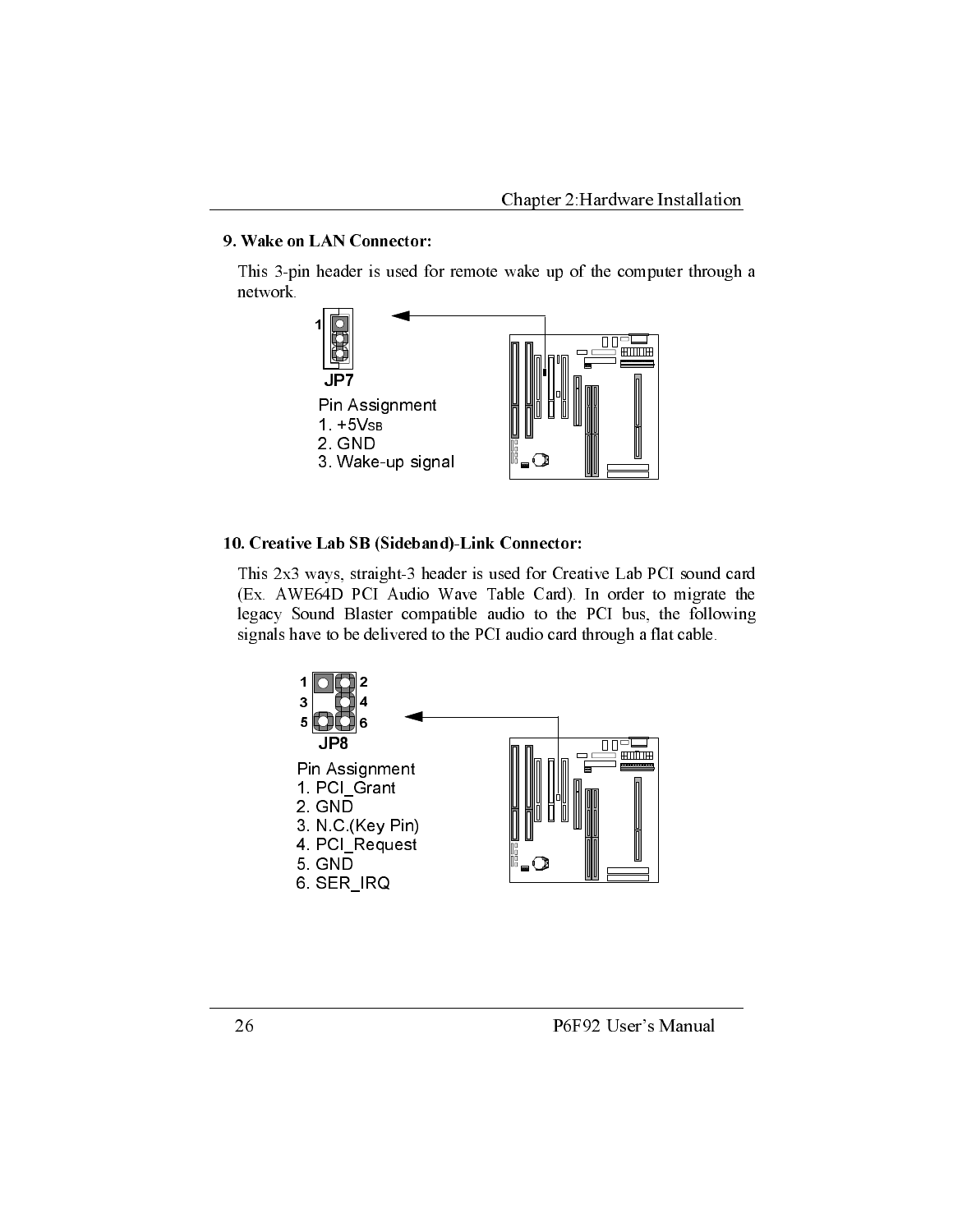#### 2.2.2 Installing CPU

#### **Before You Begin**

- 1. Be sure that your Intel boxed processor kit includes the following items:
	- the processor with the fan or heatsink attached
	- one heatsink support set containing two black plastic pegs and two black plastic supports.
	- one power cable (for CPU with cooling fan attached only)
	- · one Intel Inside ® Pentium II processor program label
- 2. Place the motherboard on a workbench (not in a chassis). Be sure that the motherboard is bare (that is, no DIMMs, cables, or cards are installed) and that the holes for the fan or heatsink support pegs are empty.
- 3. Install the retention mechanism onto the motherboard by following the manufacturer's instructions. (Shown installed in the following figure.)

#### **Installing the Boxed Processor**

1. Mount the two black plastic pegs onto the motherboard. These pegs will be used to attach the fan or heatsink supports. Notice that one hole and the base of one peg are larger than the other hole and peg base. Push each peg into its hole firmly until you hear it "click" into place.



#### P6F91BX User's Manual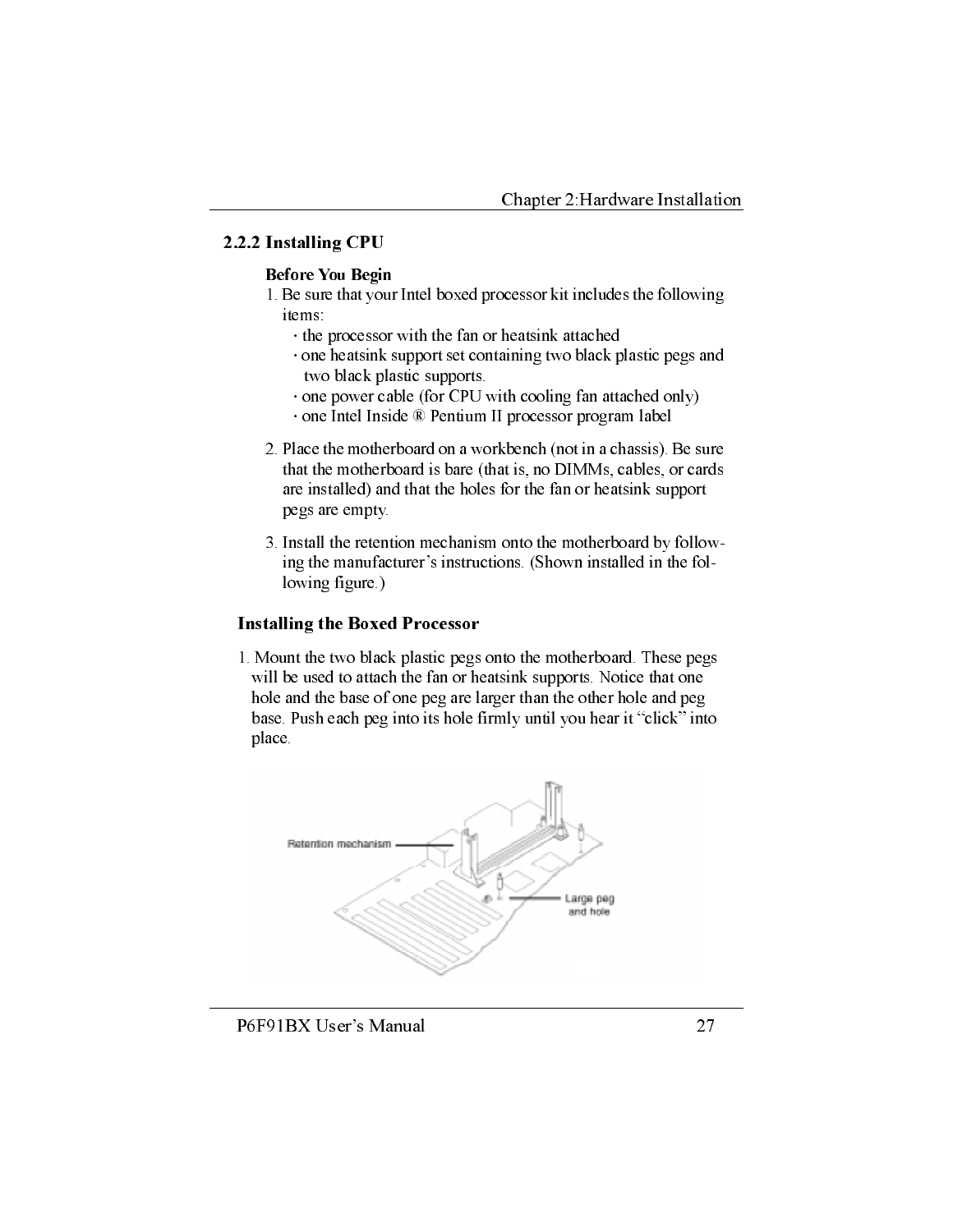2. Slide a black plastic support onto each end of the fan or heatsink, making sure that the hole and clip are on the outside edge of the support. (If supports are reversed, the holes will not line up with the pegs on the motherboard.) Slide each support toward the center of the processor until the support is seated in the outside groove of the fan housing.



- 3. Slide the clip  $(A)$  on each support toward the processor, exposing the hole that will fit over the peg on the motherboard. Push the latches (B) on the processor toward the center of the processor until they click into place. (Refer to the figure below.)
- 4. Hold the processor so that the fan shroud is facing toward the pegs on the motherboard. Slide the processor (C) into the retention mechanism and slide the supports onto the pegs. Ensure that the pegs on the motherboard slide into the holes in the heatsink support and that the alignment notch in the processor fits over the plug in Slot 1. Push the processor down firmly, with even pressure on both sides of the top, until it is seated.



P6F91BX User's Manual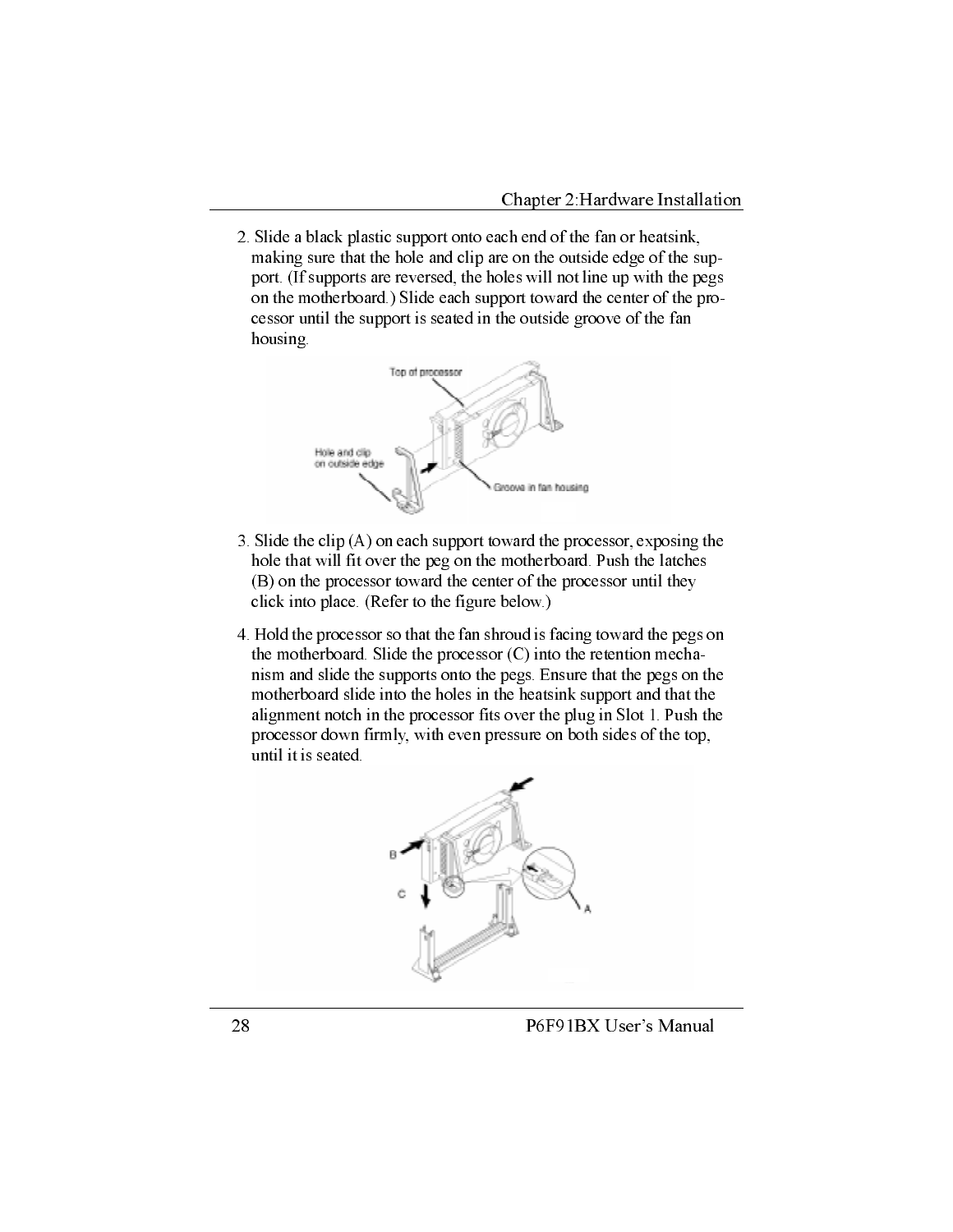5. Slide the clips on the supports (D) forward until they click into places to hold the pegs securely. (Apply slight pressure on the peg and push the peg toward the clip while pushing the clip forward.) Push the latches on the processor  $(E)$  outward until they click into place in the retention mechanism. The latches must be secured for proper electrical connection of the processor.

6. Attach the small end of the power cable  $(F)$  to the three-pin connector on the processor, then attach the large end to the three-pin connector on the motherboard, which is marked FAN1.

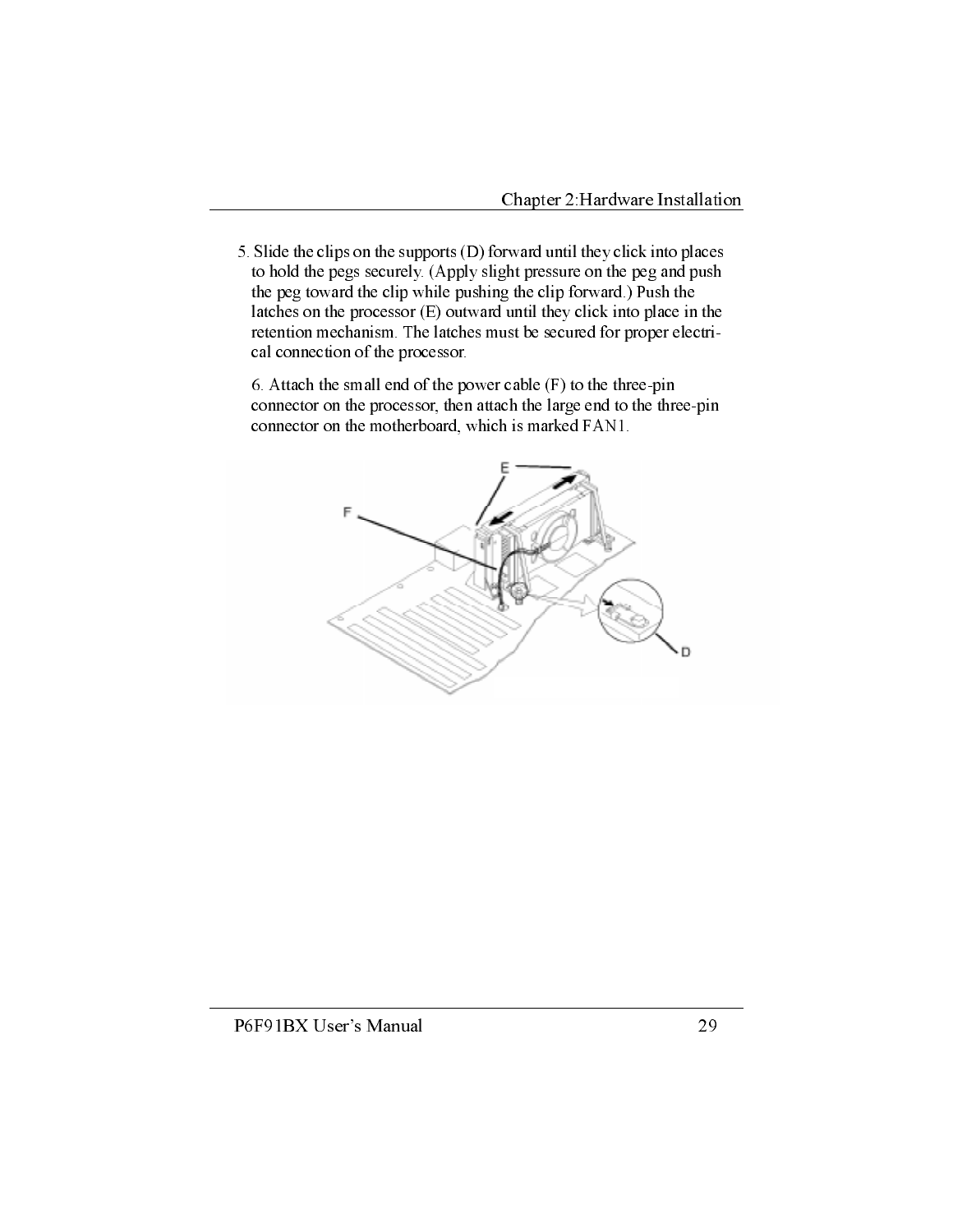#### 2.2.3 Removing the Processor

First, remove the motherboard from the chassis. To remove the processor from the motherboard, follow these steps (the reverse of the installation procedure).

- 1. Disconnect the fan power cable from the motherboard. (We recommend that you leave the cable connected to the processor.)
- 2. Slide the clips on the supports backward to release the pegs in the motherboard. Push the latches on the processor toward the center of the processor until they click into place.
- 3. Lift one end of the processor until it is freed from Slot 1. Lift the other end of the processor until it is freed from Slot 1. Lift the entire processor (with the fan or heatsink supports attached) until it is free from the retention mechanism.
- 4. Remove the heatsink support pegs from the motherboard and discard them. With one hand, squeeze together the two halves of the peg on the bottom side of the motherboard. With the other hand, pull the peg out of the hole in the motherboard. Do not reuse the pegs.

When handling the processor, avoid placing direct pressure on the label area of the fan.

When removing the processor, avoid pressing down on the motherboard or components. Instead, press down on plastic connectors.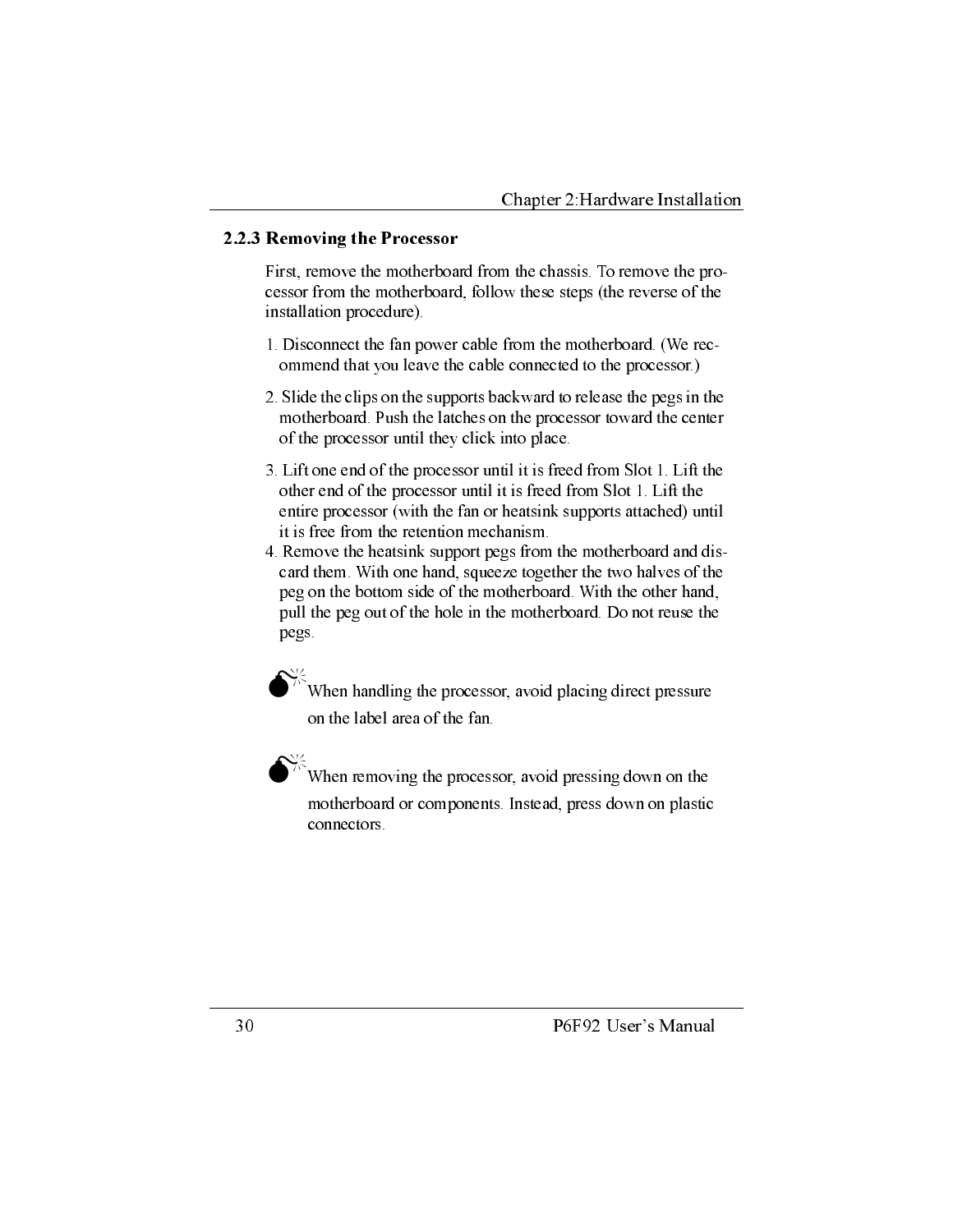#### 2.2.4 Installing System Memory

The maximum system memory supported by the P6F92 is 256MB. If more than 256MB memory are populated on the P6F92 mainboard, the portion of the memory which exceed the 256MB boundary will be invalidated.

The P6F92 Mainboard has two DIMM Sockets. Memory can be installed by using 168pin SDRAM DIMM or EDO DIMM memory modules. There are no jumper settings required for the memory size or type, which is automatically detected by the BIOS. Due to the P6F92 Mainboard high speed design, the memory modules for the P6F92 must meet all of the following requirement:



| DRAM<br><b>TYPE</b> | EDO (Extended Data Output)      | SDRAM (Synchronous DRAM)       |
|---------------------|---------------------------------|--------------------------------|
| Module Size         | Single-Sided                    | Single-sided                   |
|                     | Symmetric 1Mx64, 4Mx64,         | Asymmetric 1Mx64, 2Mx64,       |
|                     | 16Mx64                          | 4Mx64, 8Mx64,                  |
|                     | Asymmetric 1Mx64, 2Mx64,        | 16Mx64.                        |
|                     | 4Mx64, 8Mx64                    | Double-Sided                   |
|                     | Double-Sided                    | Asymmetric 2Mx64, 4Mx64,       |
|                     | Symmetric 2Mx64, 8Mx64          | 8Mx64, 16Mx64                  |
|                     | Asymmetric 1Mx64, 2Mx64,        |                                |
|                     | 4Mx64, 8Mx64,                   |                                |
|                     | 16Mx64                          |                                |
| Requirements        | DRAM Speed: 60ns or faster      | 3.3V unbuffered DIMM mod-      |
|                     | RAS Access Time 60ns or faster  | ule                            |
|                     | CAS Access Time. 20ns or faster | Speed grade 66.6 MHz or faster |
|                     |                                 | CAS latency: 3 or faster       |

When P6F92 equipped with Intel 82440LX chipset, it supports 64-bit or 72-bit (64-bit memory data plus 8-bit ECC) DRAM array. When P6F92 equipped with Intel 82440EX chipset, it only supports 64-bit DRAM array. The ECC function is not supported by Intel 82440EX chipset.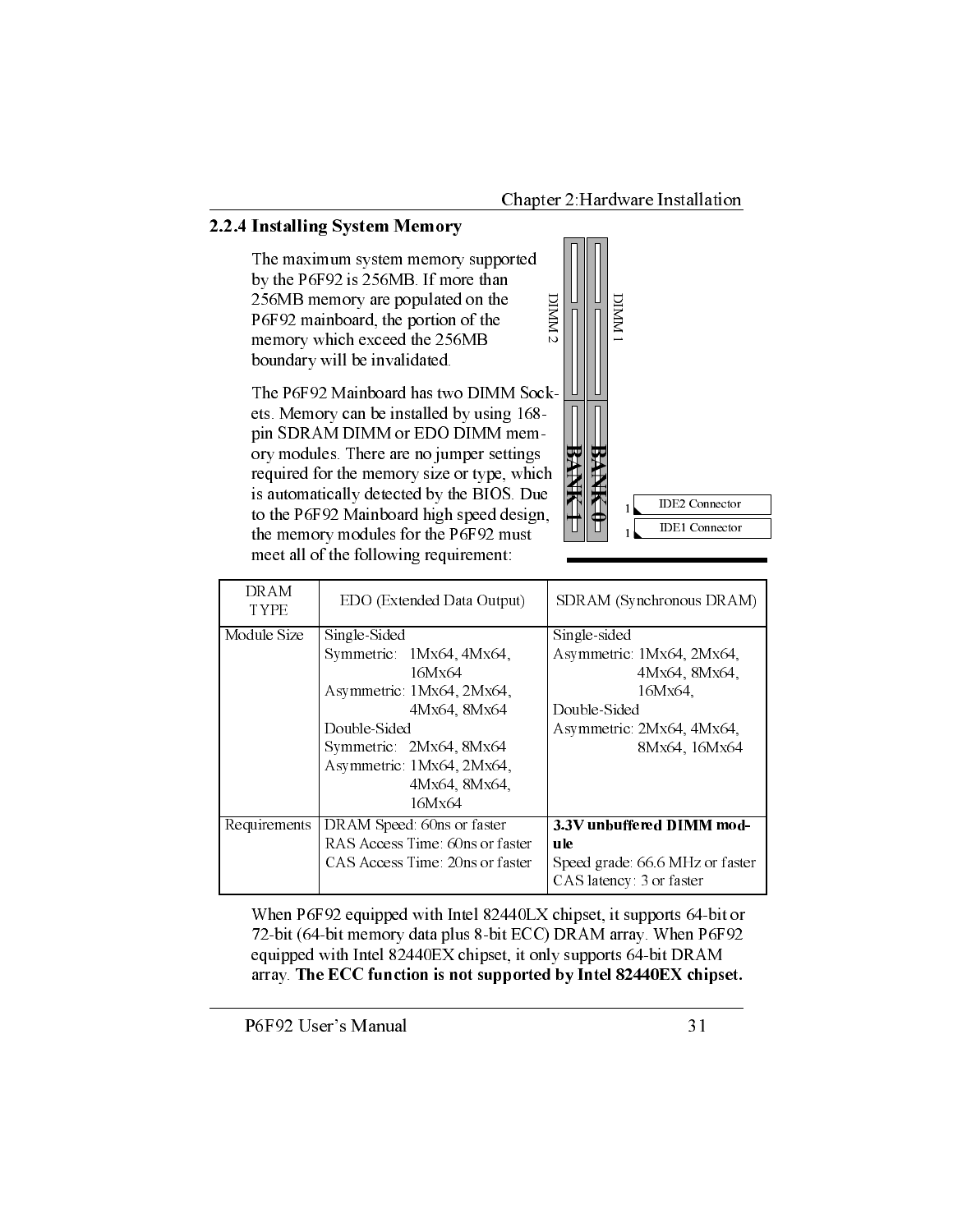Install 168-pin DIMM modules in any combination as follows:

168-Pin DIMM Modules Memory Configuration.

| BANK 0<br>(DIMM1)      | SDRAM/EDO 8MB, 16MB, 32MB, 64MB, 128MB |
|------------------------|----------------------------------------|
| BANK 1<br>(DIMM2)      | SDRAM/EDO 8MB, 16MB, 32MB, 64MB, 128MB |
| Total<br>System Memory | 8MB to Max 256MB                       |

#### 2.2.5 Clear CMOS and Password

If your system can not boot up because you forget your password, or the CMOS settings need to be reset to default values after the system BIOS has been updated, the following instructions can be performed to clear the CMOS and password.

- 1. Power off the system
- 2. Place a shunt to short pin2 and pin3 of JP9 for 5 seconds
- 3. Put the shunt back to pin1 and pin2 of JP9
- 4. Power on the system

#### 2.2.6 Auto Power On

After losing AC power, the system will turn on automatically when power comes back no matter it is AT or ATX power supply. There is no jumper setting requires for this function. It is automatically controls by the BIOS.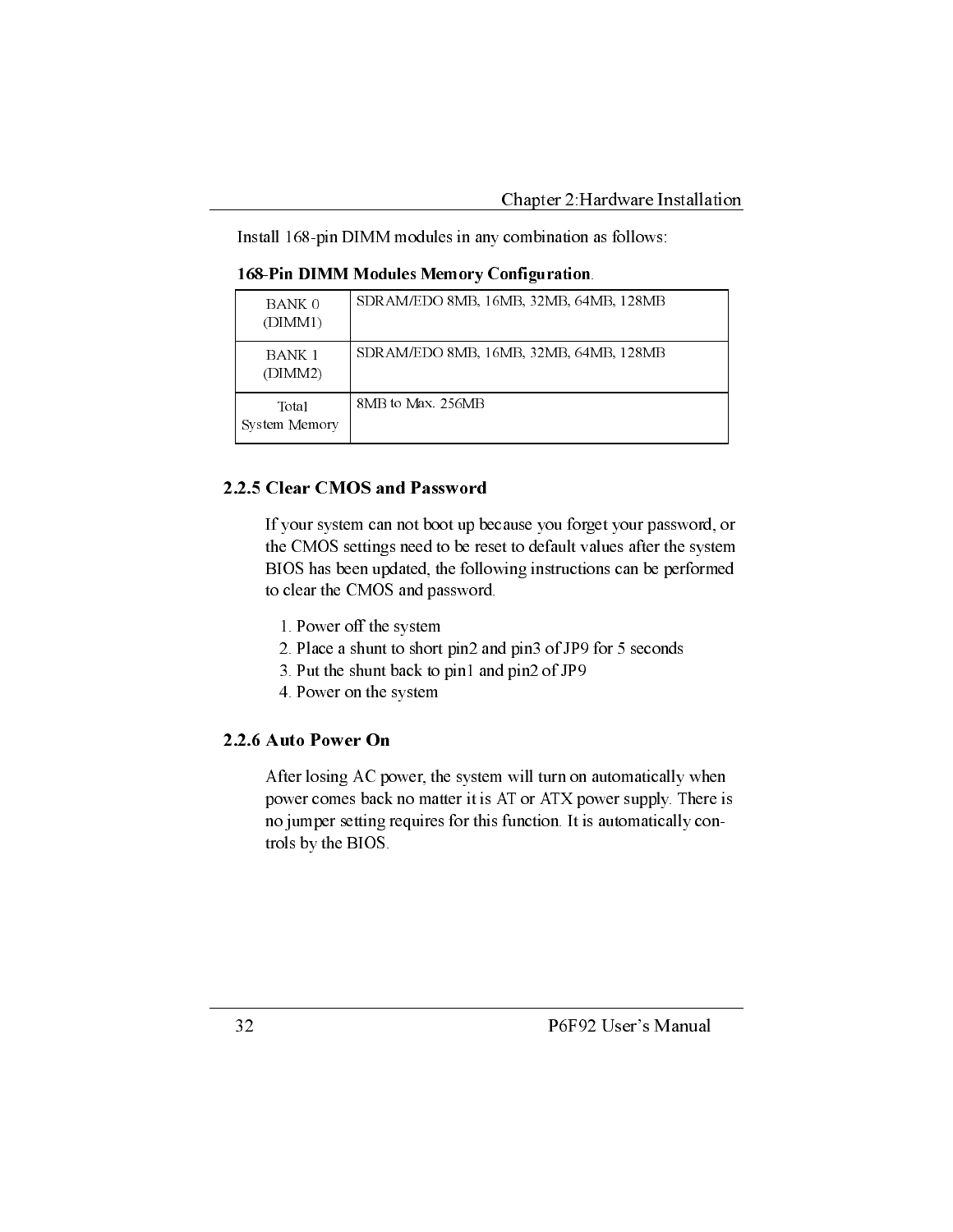#### 2.2.7 AT Keyboard & PS/2 mouse Power Selection



Note: The  $+5Vsb$  only available for ATX power supply. This feature works only with ATX power supply.

JP1 shunt 1-2: Keyboard & PS/2 mouse use power supply's +5V. **JP1** shunt 2-3: Keyboard & PS/2 mouse use power supply's  $+5Vsb$  $(+5$  volt standby). This is the default setting.

#### 2.2.8 Intel Pentium II & Celeron CPU Soft-Menu Setting

The Soft-Menu (jumperless) design of the P6F92 allows the user to set CPU Bus Clock and CPU core to Bus clock multiplier through the BIOS.

CPU Bus Clock: The CPU Bus Clock is defined as the CPU input clock. For example; the CPU Bus Clock for Intel Pentium II 233, 266, 300 and 333MHz is 66.6MHz. For Celeron 266MHz is 66.6MHz.

CPU Core to Bus Clock Multiplier: The CPU internal core clock is equal to the "CPU Bus Clock" times the "CPU Core to Bus Clock Multiplier". For example, if the CPU Bus Clock is 66.6MHz and the CPU Core to Bus clock Multiplier is 5.0, the actual CPU core clock will be 333MHz.

CPU Voltage: There is no hardware or BIOS settings needed for CPU operating voltage. The switching regulator circuit can autodetect the CPU type on the P6F92 mainboard and generate the proper operating voltage for the CPU.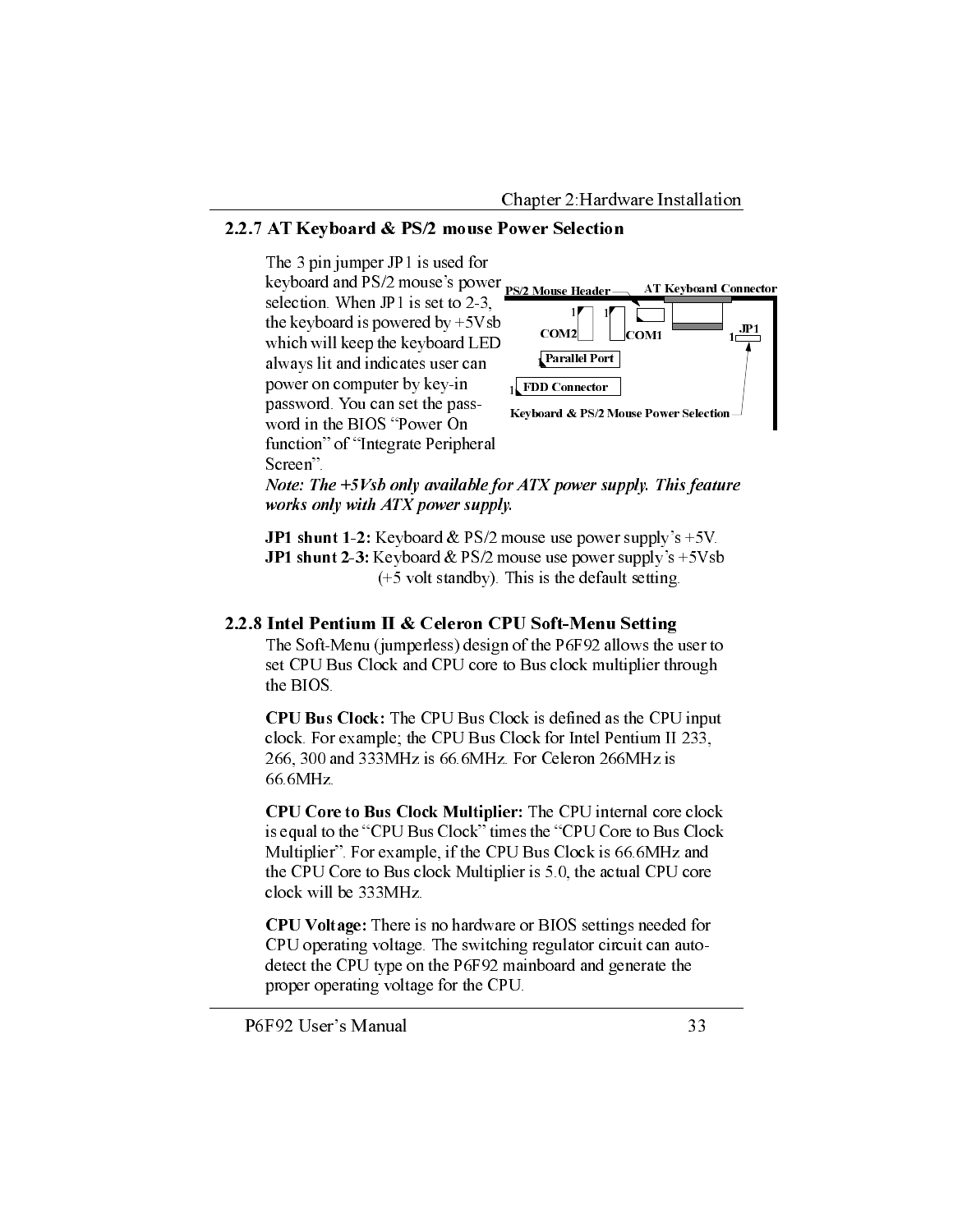Follow these three steps to setup CPU speed.

1) Turn the system on, then press <DEL> key to access the AWARD BIOS SETUP program. A "CMOS SETUP UTILITY" will display on the screen. At "CMOS SETUP UTILITY" screen selects "Chipset Features Setup" and press <Enter>.



2) On the top right hand side of the "Chipset Feature Setup" screen, there is a "CPU Speed" option. Refer to the table below and select the correct CPU speed.

|                                                                                                 | ROM PCI/ISA BIOS (2A69JF2K)<br><b>CHIPSET FEATURES SETUP</b><br>AWARD SOFTWARE, INC. |                                                                                                                                                                                                                        |  |
|-------------------------------------------------------------------------------------------------|--------------------------------------------------------------------------------------|------------------------------------------------------------------------------------------------------------------------------------------------------------------------------------------------------------------------|--|
| Auto Configuration<br>EDO DRAM Speed Selection                                                  | : Enabled<br>$\div$ 60 ns                                                            | CPU Speed<br>: 266Mhz(66.6x4)                                                                                                                                                                                          |  |
| EDO CASx# MA Wait State<br>EDO RASx# Wait State                                                 | $\cdot$ 2<br>$\overline{2}$<br>÷.                                                    | AGP Aperture Size (MB)<br>64<br>Auto Detect DIMM/PCI Clk Enabled                                                                                                                                                       |  |
| SDRAM CAS Latency Time                                                                          | $\cdot$ 2                                                                            | Spread Spectrum Modulated Enabled<br>$66^{\rm o}$ C/151 <sup>0</sup> F<br>CPU Warning Temperature                                                                                                                      |  |
| System BIOS Cacheable<br>Video BIOS Cacheable<br>Video RAM Cacheable<br>8 Bit I/O Recovery Time | : Enabled<br>: Enabled<br>: Disabled<br>$\mathbf{1}$                                 | Current System Temp. $48^{\circ}$ C/120 <sup>0</sup> F<br>Current CPU FAN Speed 4383<br>Current FAN2 Speed<br>$-4353$<br>Vcc3 $+3.32$ Vccp $+2.80$<br>$+12V$ : $+12.01 +5V$ : $+5.01$<br>$-5V$ $-4.98$ $-12V$ $-11.96$ |  |
| 16 Bit I/O Recovery Time                                                                        |                                                                                      |                                                                                                                                                                                                                        |  |
| Memory Hole At 15M-16M                                                                          | Disabled                                                                             | ESC: Quit<br>: Select Item<br>F1: Help<br>PU/PD/+/ Modify                                                                                                                                                              |  |
| Passive Release<br>Delayed Transaction                                                          | Enabled<br>Disabled                                                                  | F5: Old Values<br>(Shif) F2: Color<br>F7: Load Setup Defaults                                                                                                                                                          |  |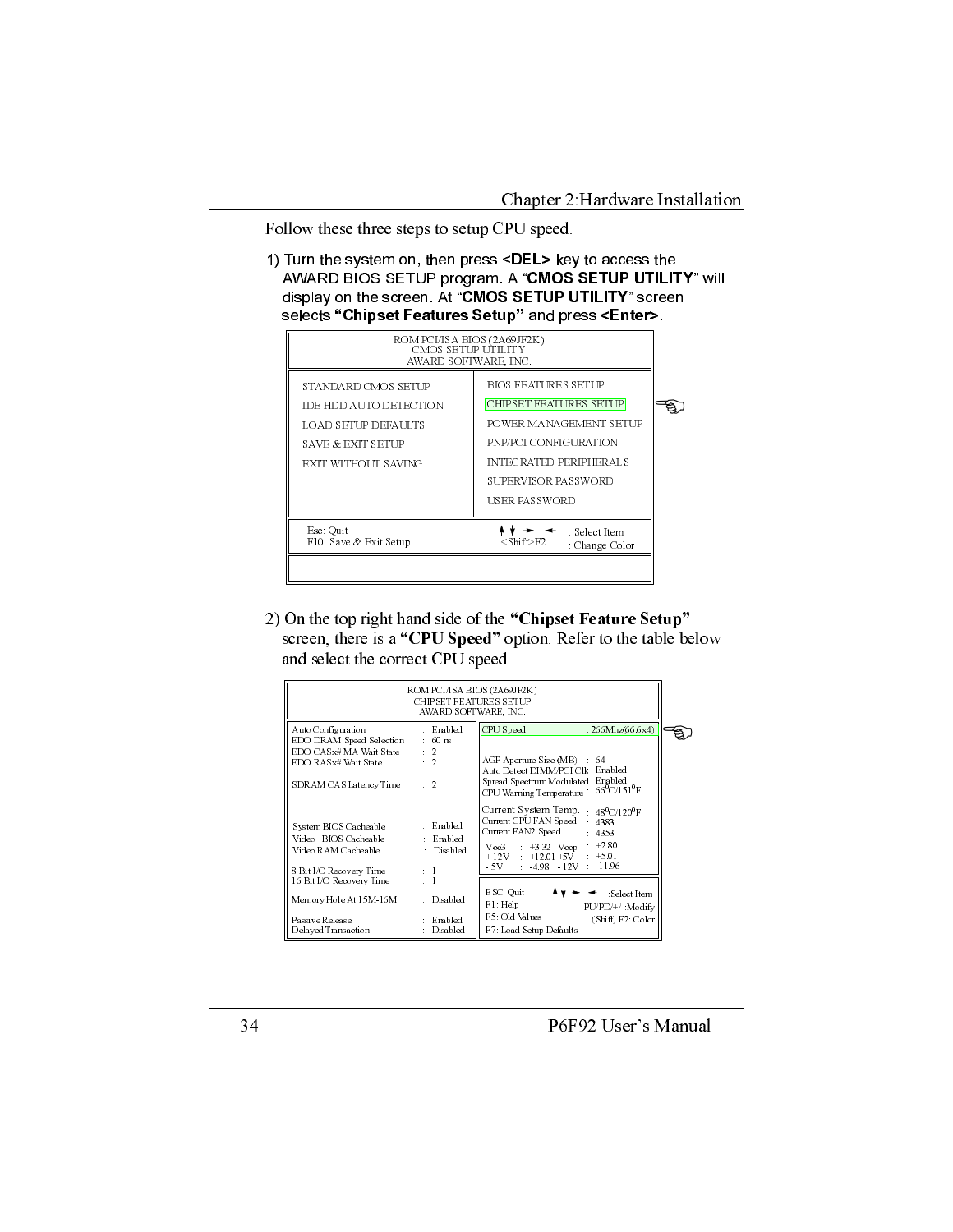| CPU          |                  | Soft-Menu Setting            |
|--------------|------------------|------------------------------|
| <b>SPEED</b> | <b>Bus Clock</b> | Core to Bus Clock Multiplier |
| 233MHz       | 66.6MHz          | 35                           |
| 266MHz       | 66.6MHz          | 4.0                          |
| 300MHz       | 66.6MHz          | 4.5                          |
| 333MHz       | 66.6MHz          | 50                           |

#### **CPU Bus Clock=66.6MHz:**

3) After the "CPU Speed" is set, go back to "CMOS SETUP UTIL-ITY" screen and select "SAVE & EXIT SETUP" and press the <Enter> key to save the setting information in the CMOS memory and continue with the booting process.

| ROM PCI/ISA BIOS (2A69JF2K)<br>CMOS SETUP UTILITY<br>AWARD SOFTWARE, INC.                                        |                                                                                                                                                                    |  |  |  |  |  |
|------------------------------------------------------------------------------------------------------------------|--------------------------------------------------------------------------------------------------------------------------------------------------------------------|--|--|--|--|--|
| STANDARD CMOS SETUP<br>IDE HDD AUTO DETECTION<br>LOAD SETUP DEFAULTS<br>SAVE & EXIT SETUP<br>EXIT WITHOUT SAVING | BIOS FEATURES SETUP<br>CHIPSET FEATURES SETUP<br>POWER MANAGEMENT SETUP<br>PNP/PCI CONFIGURATION<br>INTEGRATED PERIPHERALS<br>SUPERVISOR PASSWORD<br>USER PASSWORD |  |  |  |  |  |
| Esc: Quit<br>F10: Save & Exit Setup                                                                              | : Select Item<br>$\langle$ Shift>F2<br>: Change Color                                                                                                              |  |  |  |  |  |
|                                                                                                                  |                                                                                                                                                                    |  |  |  |  |  |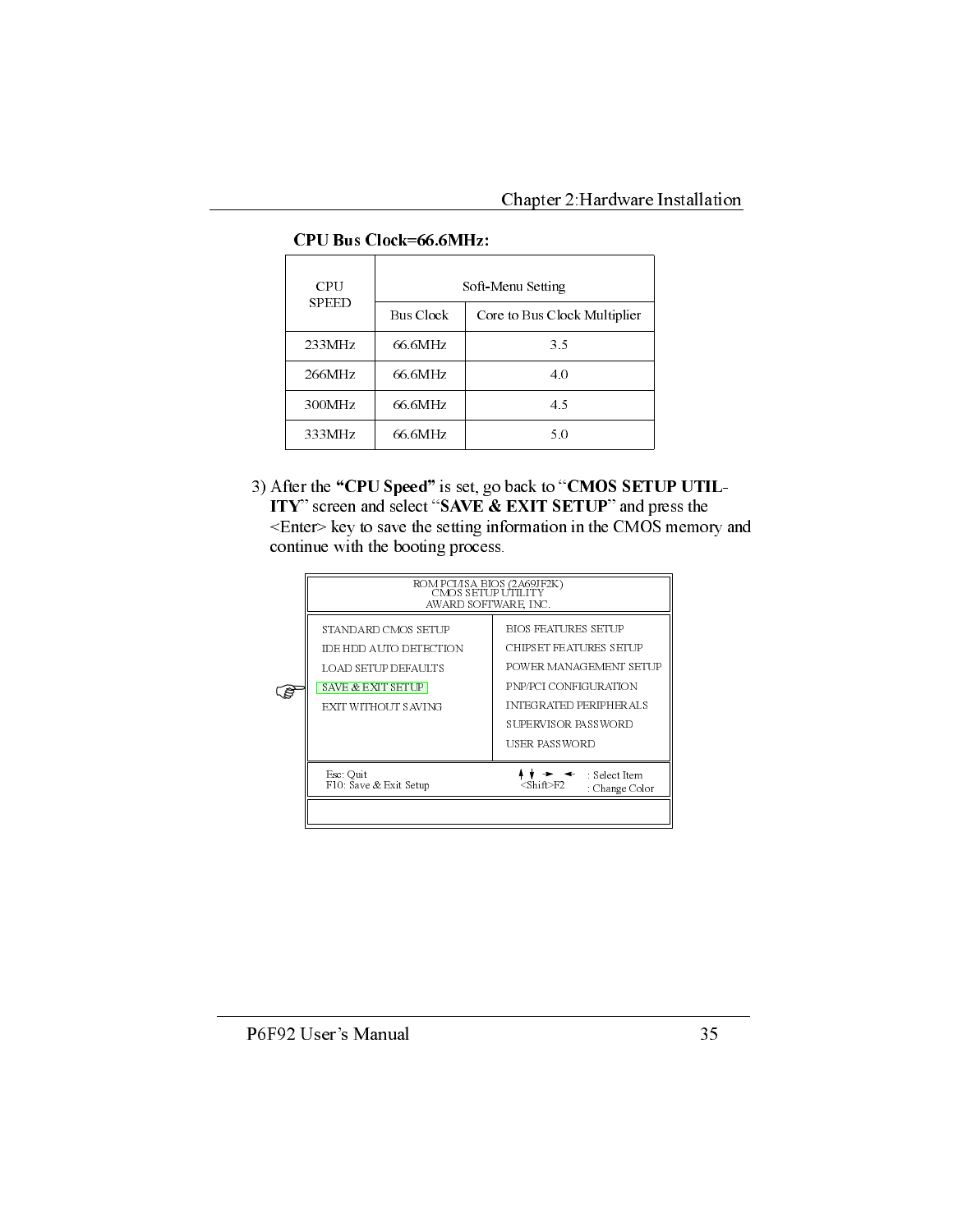#### 2.2.9 System Clock (CPU Bus Clock)

When "CPU SPEED" set to "manual", which allows user to set "CPU Ratio" and "CPU Frequency" manually. The available options for "CPU Frequency" are "66MHz", "68MHz", "75MHz" and "83MHz".

|                          | 66MHz (default) |
|--------------------------|-----------------|
| Available Options<br>for | 68MHz           |
| CPU Frequency            | 75MHz           |
|                          | 83MHz           |

#### $NOTE:$

Over clock (68MHz, 75MHz, 83MHz) may cause system intermittent lock up or fail to boot-up (no video). If this happens there are two methods you can reset your CMOS setting and get your system back again.

#### Method 1:

Press and hold the <INS> key before power on the computer. Once BIOS detect the <INS> key is pressed, it will clear CMOS RAM and reset CMOS setting to the default values.

#### Method 2:

Set jumper to clear CMOS RAM

- 1. Power off the system
- 2. Place a shunt to short pin2 and pin3 of JP9 for 5 seconds
- 3. Put the shunt back to pin1 and pin2 of JP9
- 4. Power on the system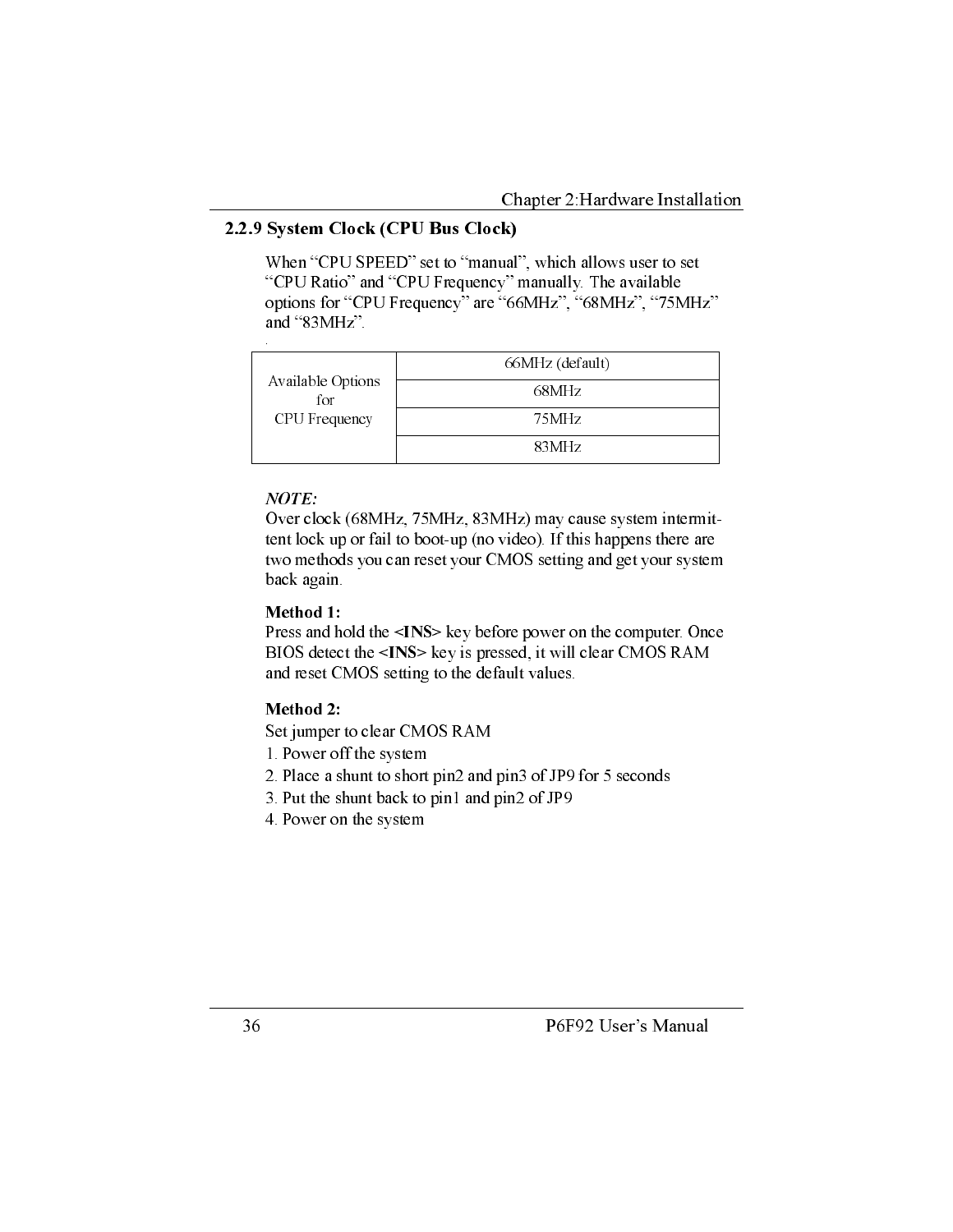## 3 BIOS Configuration

After hardware configuration of P6F92 Mainboard is completed, and system hardware has been assembled, the completed system may be powered up. At this point, CMOS setup should be run to ensure that system information is correct.

Normally, CMOS setup is needed when the system hardware is not consistent with the information contained in the CMOS RAM, whenever the CMOS RAM has lost power, or the system features need to be changed.

## **3.1 ENTERING SETUP**

When the system is powered on, the BIOS will enter the Power-On Self Test (POST) routines. These routines perform various diagnostic checks; if an error is encountered, the error will be reported in one of two different ways. If the error occurs before the display device is initialized, a series of beeps will be transmitted. If the error occurs after the display device is initialized, the screen will display the error message.

After the POST routines are completed, the following message appears:

"Press DEL to enter SETUP"

To access the AWARD BIOS SETUP program, press the <DEL> key. The "CMOS SETUP UTILITY" screen will be displayed at this time.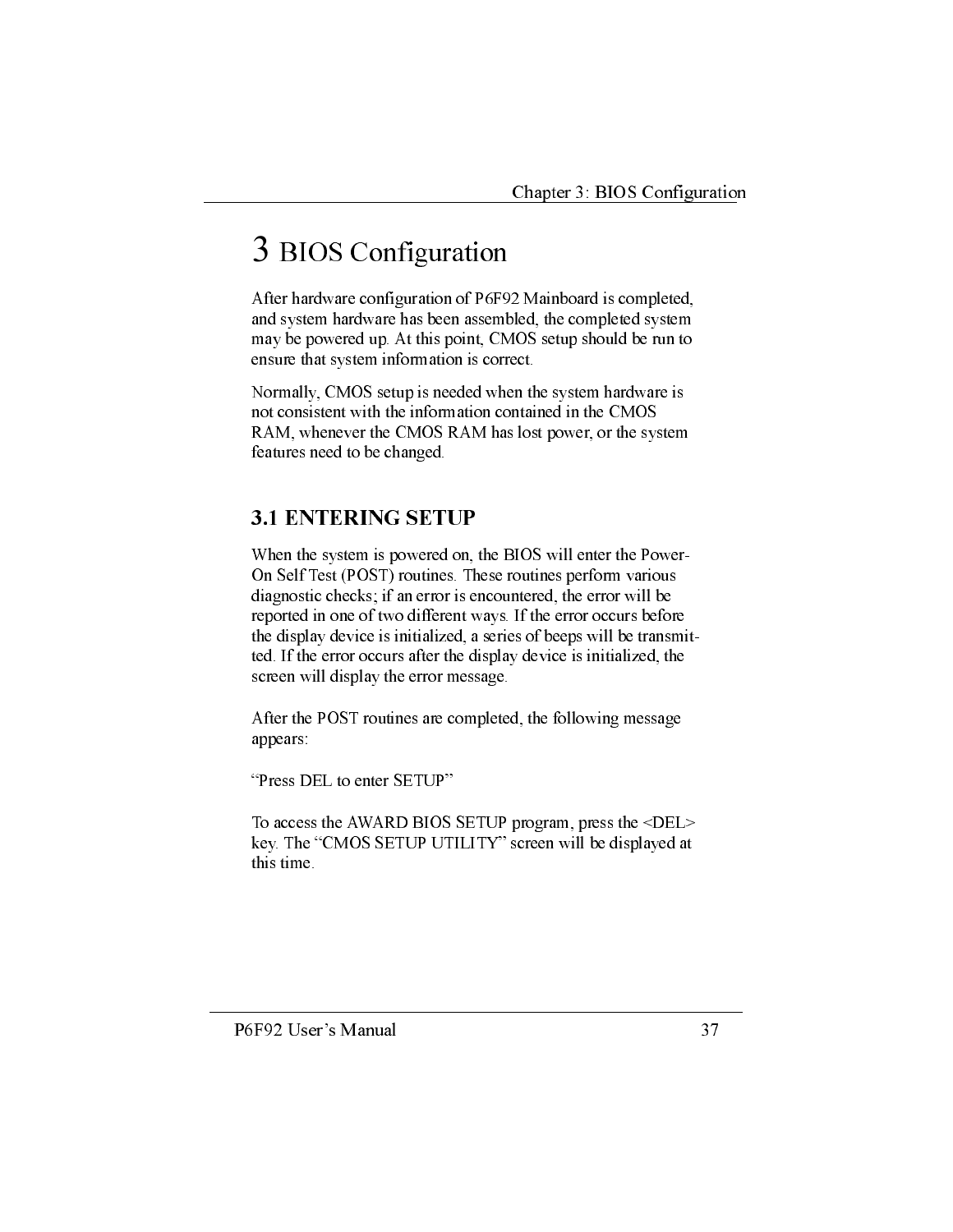## **3.2 CMOS SETUP UTILITY**

#### **Main Program Screen**

| <b>CMOS SETUP UTILITY</b><br>AWARD SOFTWARE, INC.                                                                                                 |                                                                                                                                                                                         |  |
|---------------------------------------------------------------------------------------------------------------------------------------------------|-----------------------------------------------------------------------------------------------------------------------------------------------------------------------------------------|--|
| <b>STANDARD CMOS SETUP</b><br><b>IDE HDD AUTO DETECTION</b><br><b>LOAD SETUP DEFAULTS</b><br><b>SAVE &amp; EXIT SETUP</b><br>EXIT WITHOUT S AVING | <b>BIOS FEATURES SETUP</b><br><b>CHIPSET FEATURES SETUP</b><br>POWER MANAGEMENT SETUP<br>PNP/PCI CONFIGURATION<br><b>INTEGRATED PERIPHERALS</b><br>SUPERVISOR PASSWORD<br>USER PASSWORD |  |
| Esc Quit<br>F10 Save & Exit Setup                                                                                                                 | : Select Item<br>$<$ Shift $>$ F2<br>Change Color                                                                                                                                       |  |

This screen provides access to the utility's various functions.

Listed below are explanations of the keys displayed at the bottom of the screen:

<ESC>: Exit the utility.

ARROW KEYS: Use arrow keys to move cursor to the desired selection.

<F10>: Saves all changes made to Setup and exits program.

<Shift> <F2>: Changes background and foreground colors.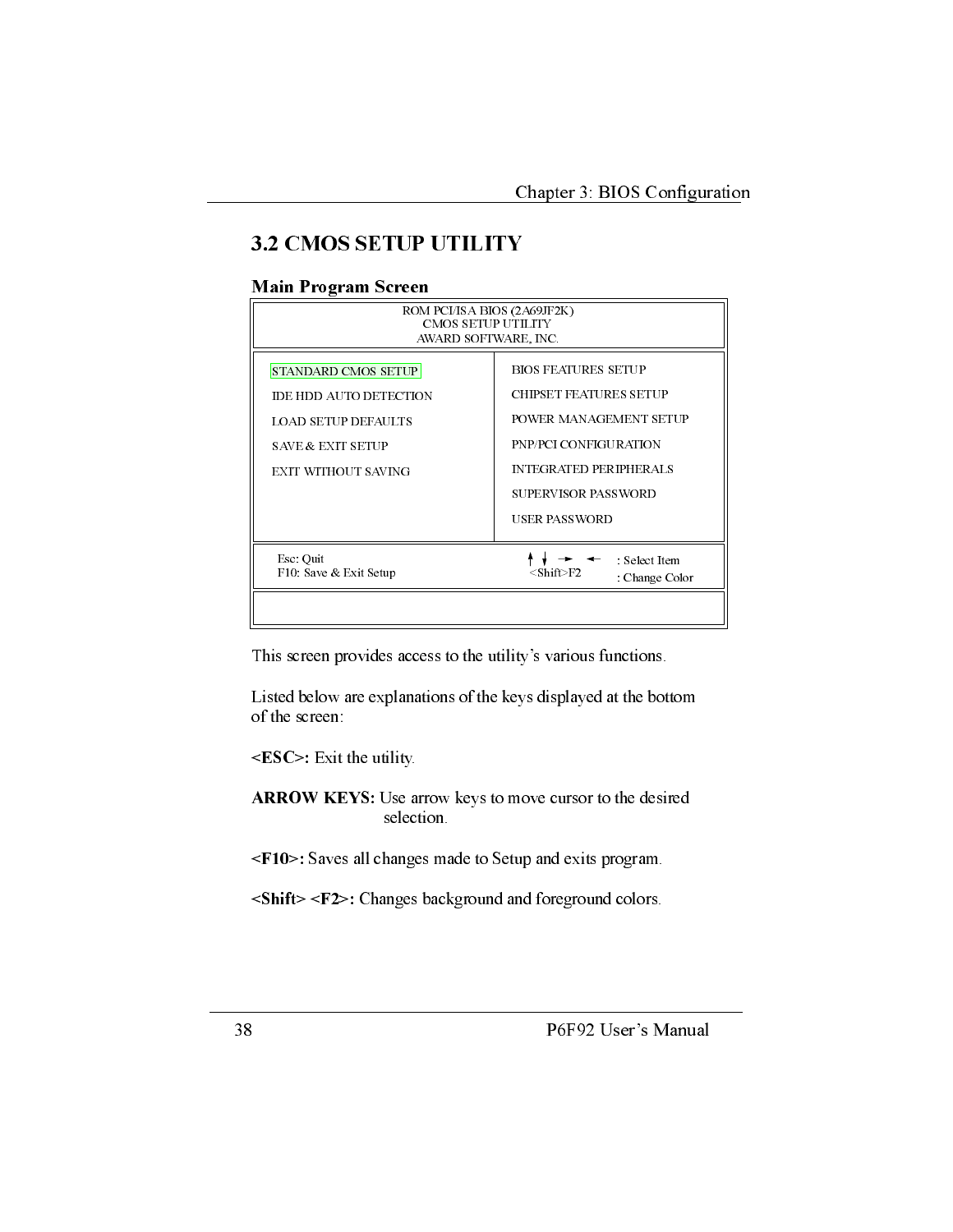## **3.3 STANDARD CMOS SETUP**

Selecting "STANDARD CMOS SETUP "on the main program screen displays this menu:

#### **Standard CMOS Setup Screen**

| ROM PCI/ISA BIOS (2A69JF2K)<br><b>STANDARD CMOS SETUP</b><br>AWARD SOFTWARE, INC.                                                                                       |             |                   |             |          |          |          |               |             |
|-------------------------------------------------------------------------------------------------------------------------------------------------------------------------|-------------|-------------------|-------------|----------|----------|----------|---------------|-------------|
| Date (mm dd yy) Mon, Mar $23 1998 $<br>Time (hh mm ss) 10 10 10                                                                                                         |             |                   |             |          |          |          |               |             |
|                                                                                                                                                                         |             |                   |             |          |          |          |               |             |
| HARD DISKS                                                                                                                                                              | <b>TYPE</b> | <b>STZE</b>       | <b>CYLS</b> | HEAD     | PRECOMP  | LANDZ.   | <b>SECTOR</b> | <b>MODE</b> |
| Primary Master : Auto                                                                                                                                                   |             | $\Omega$          | $\Omega$    | $\Omega$ | $\Omega$ | $\Omega$ | $\Omega$      | Auto        |
| Primary Slave : Auto                                                                                                                                                    |             | 0                 | 0           | $\Omega$ | 0        | 0        | $\Omega$      | Auto        |
| Secondary Master : Auto                                                                                                                                                 |             | $0 \qquad \qquad$ | $\Omega$    | $\Omega$ | 0        | $\Omega$ | $\Omega$      | Auto        |
| Secondary Slave : Auto                                                                                                                                                  |             | 0                 | $\Omega$    | $\Omega$ | $\Omega$ | $\Omega$ | $\Omega$      | Auto        |
| Drive $A$ 1 44M, $3.5$ in<br>Drive B. None<br>640K<br>Base Memory<br>Floppy 3 Mode Support Disabled<br>Extended Memory 15360K<br>Other Memory:<br>384K<br>Video EGA/VGA |             |                   |             |          |          |          |               |             |
| Halt On All Errors But Keyboard<br>Total Memory:<br>16384K                                                                                                              |             |                   |             |          |          |          |               |             |
| ESC Quit<br>PU/PD/+/ Modify<br>: Select Item<br>F1: Help<br>(Shif) F2<br>Change Color                                                                                   |             |                   |             |          |          |          |               |             |

The Standard CMOS Setup utility is used to configure the following features:

Set Date: Month, Day, Year.

Set Time: Hour, Minute, and Second. Use 24 Hour clock format (for PM numbers, add 12 to the hour, you would enter 4:30 p.m. As 16:30).

#### **Hard Disks:**

There are four hard disks listed: "Primary Master", "Primary Slave", "Secondary Master" and "Secondary Slave". For Each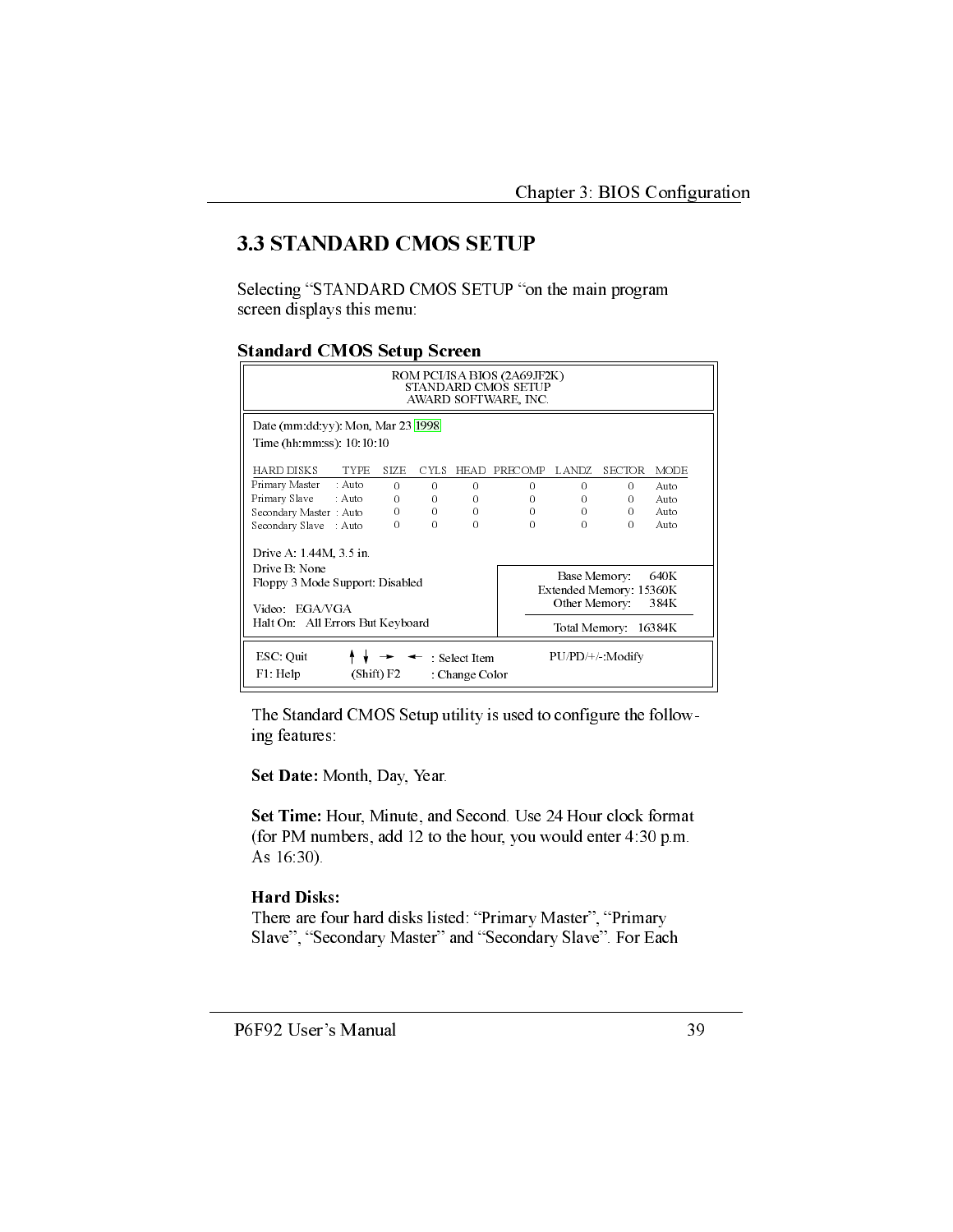IDE channel, the first device is the "Master" and the second device is "Slave".

Hard disk Types from 1 to 45 are standard ones; Type "Auto" is IDE HDD auto detection; Type "User" is user definable, and Type "None" is not installed (e.g. SCSI).

There are six categories of information you must enter for a HDD: "CYLS" (number of cylinders), "HEAD" (number of heads), "PRECOMP" (write pre-compensation), "LANDZ" (landing zone), "SECTOR" (number of sectors) and "MODE" (Normal, LBA, LARGE and AUTO). The hard disk vendor's or system manufacturer's documentation should provide you with the information needed. The "MODE" option is for IDE hard disk drives only. The "MODE" has four options: NORMAL, LBA, LARGE and AUTO. Set MODE to NORMAL for IDE hard disk drives smaller than 528MB. Set MODE to LBA for IDE hard disk drives over 528MB which support Logical Block Addressing mode. Set MODE to LARGE for IDE hard disk drives over 528MB which do not support LBA mode. The LARGE type of drive is very uncommon and can only be used under MS-DOS. Currently most IDE hard disk drives over 528MB support LBA mode. Set MODE to AUTO to enable auto detection of your IDE hard disk drive during bootup.

Floppy Drive A and Floppy Drive B: The options are: "360K, 5.25 in.", "1.2M, 5.25 in.", "720K, 3.5 in.", "1.44M, 3.5 in.", "2.88M, 3.5in." and "None (Not Installed)". Not Installed could be used as an option for diskless workstations.

Floppy 3 Mode Support: The options are "Disabled" (default), "Drive A", "Drive B" and "Both". This is the Japanese standard floppy drive which stores 1.2MB in a 3.5" diskette.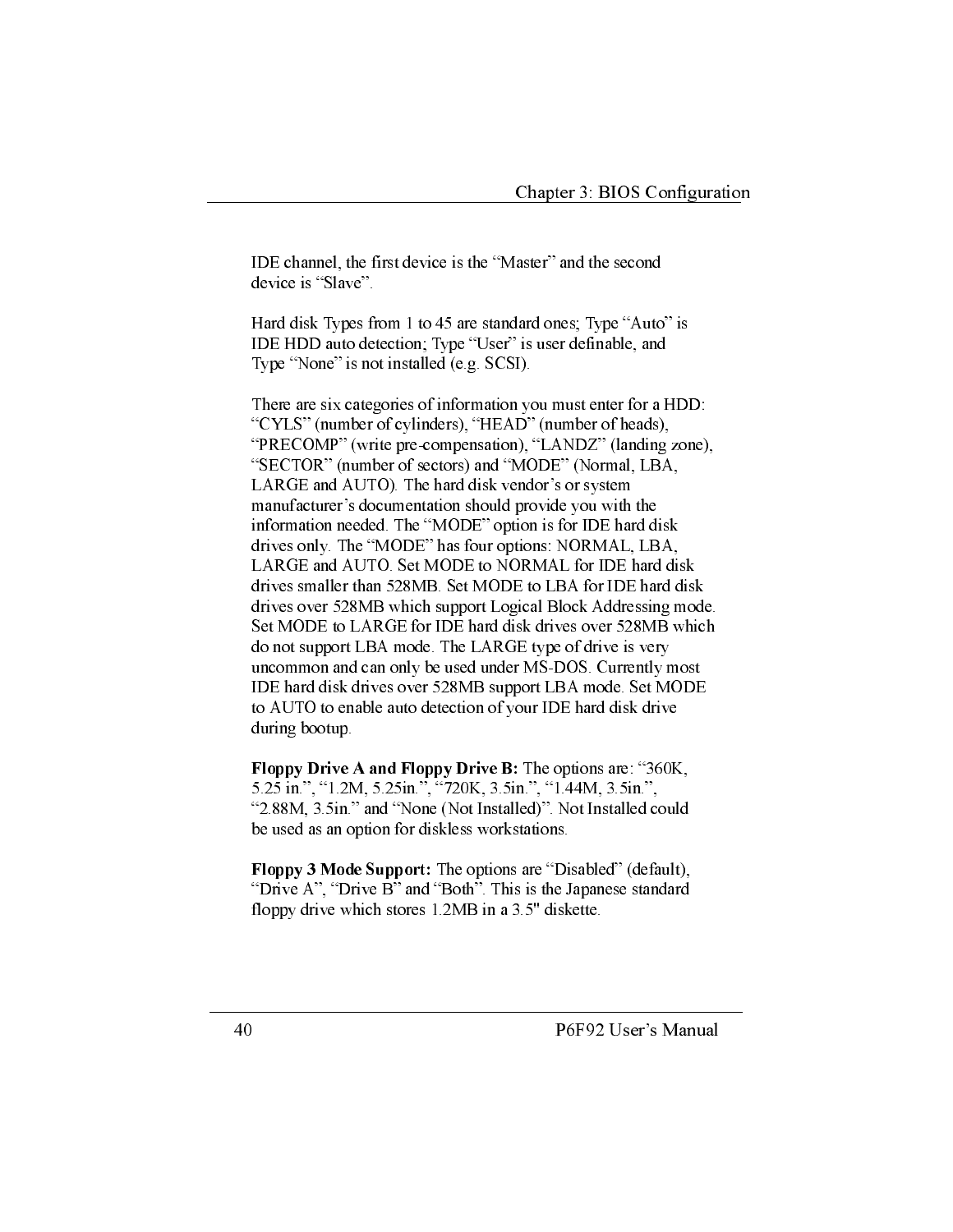Video: Set it to the type of graphics card installed in your system. If you are using a VGA or higher resolution card, choose the "EGA/ VGA" option. The options are "EGA/VGA" (default), "MONO", "CGA 40" and "CGA 80".

Halt On: The options are "All Errors" (default), "No Errors", "All, But Keyboard", "All, But Diskette" and "All, But Disk/Key". This setting determines which type of errors will cause the system to halt during bootup.

## **3.4 IDE HDD AUTO DETECTION**

If your system has an IDE hard drive, you can use this utility to detect its parameters and enter them into the Standard CMOS Setup automatically.

If the auto-detected parameters displayed do not match the ones that should be used for your hard drive, do not accept them. Press the  $\langle N \rangle$  key to reject the values and enter the correct ones manually on the Standard CMOS Setup screen.

Note: If you are setting up a new hard disk drive (nothing on it) that supports LBA mode, more than one line will appear in the parameter box, choose the line that lists LBA for an LBA drive.

Do not choose Large or Normal if the hard disk drive is already fully formatted when you install it, choose the mode which is used to format it.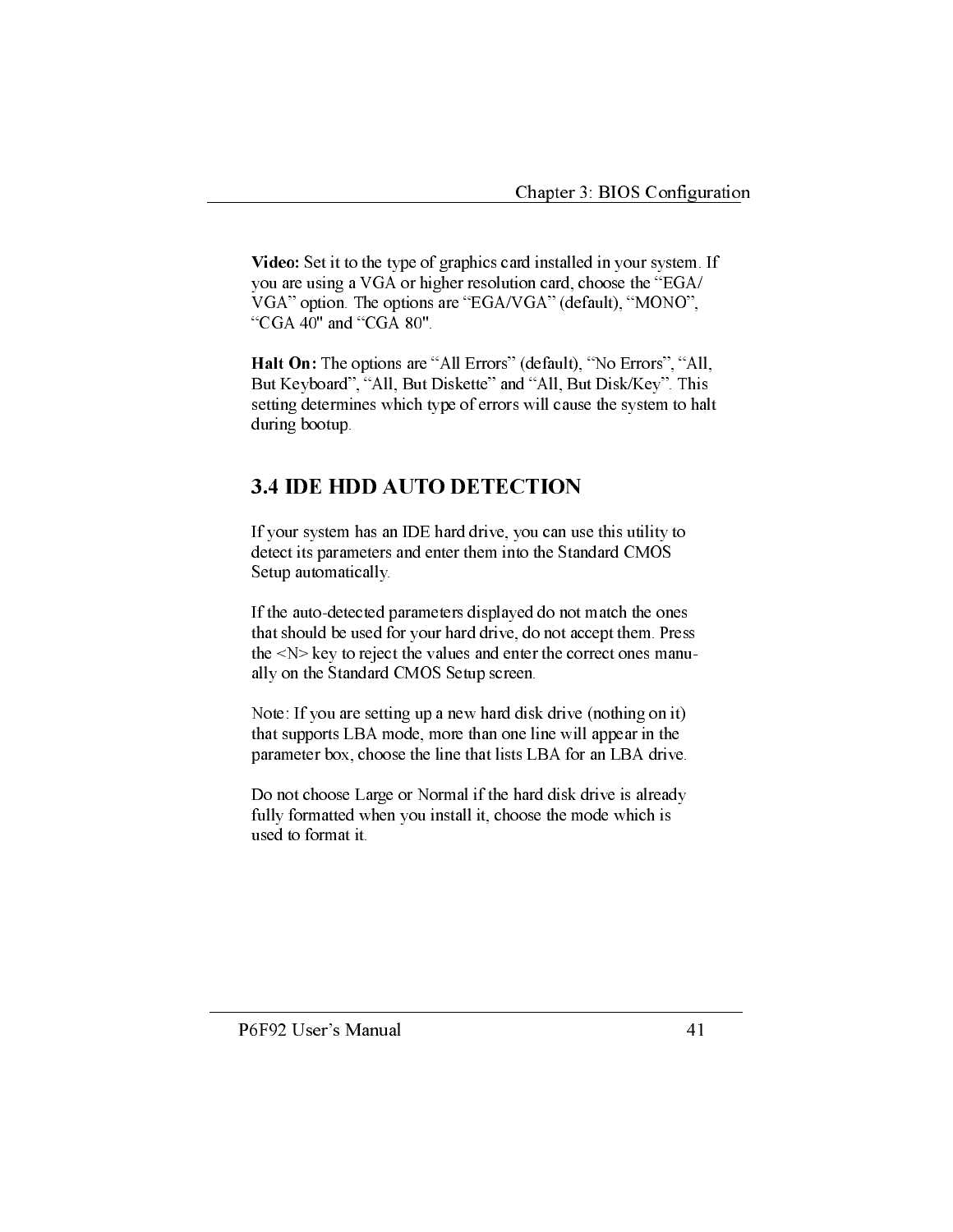## **3.5 LOAD SETUP DEFAULTS**

"LOAD SETUP DEFAULTS" loads optimal settings which are stored in the BIOS ROM.

The defaults loaded only affect the BIOS Features Setup, Chipset Features Setup, Power Management Setup, PnP/PCI configuration setup and Integrated Peripherals Setup. There is no effect on the Standard CMOS Setup. To use this feature, highlight on the main screen and press <Enter>. A line will appear on the screen asking if you want to load the Setup default values. Press the <Y> key and then press the <Enter> key if you want to load the Setup defaults. Press  $\langle N \rangle$  if you don't want to proceed.

## **3.6 SAVE & EXIT SETUP**

Selecting this option and pressing the <Enter> key will save the new setting information in the CMOS memory and continue with the booting process.

## **3.7 EXIT WITHOUT SAVING**

Selecting this option and pressing the <Enter> key will exit the Setup Utility without recording any new values or changing old ones.

P6F92 User's Manual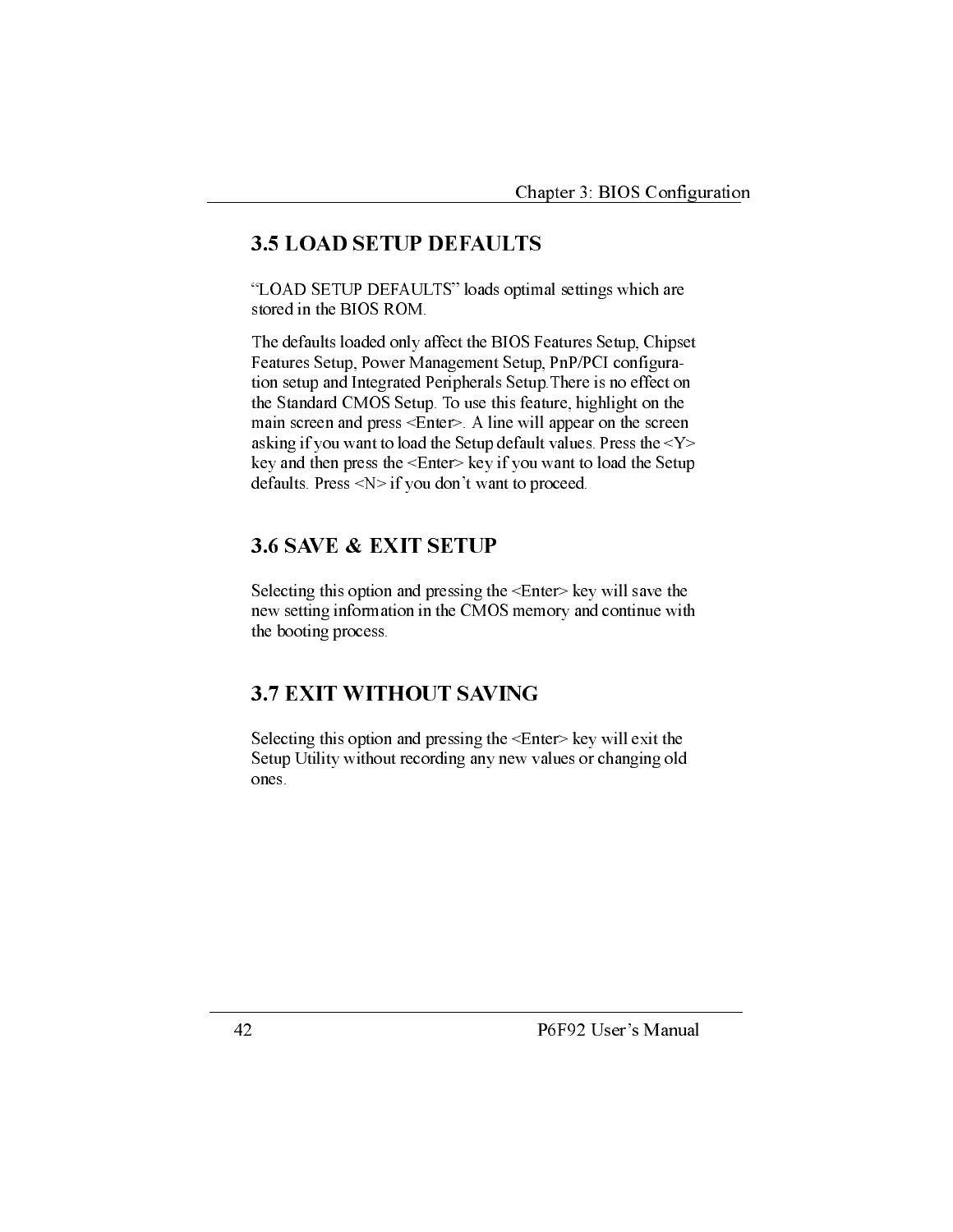## **3.8 BIOS FEATURES SETUP**

Selecting "BIOS FEATURES SETUP" on the main program screen displays this menu:

#### **BIOS Features Setup Screen**

| ROM PCI/ISA BIOS (2A69JF2K)<br><b>BIOS FEATURES SETUP</b><br>AWARD SOFTWARE, INC. |                                              |                                                                                                                        |  |  |
|-----------------------------------------------------------------------------------|----------------------------------------------|------------------------------------------------------------------------------------------------------------------------|--|--|
| Trend Chipaway Virus                                                              | $\therefore$ Enabled                         | Video BIOS Shadow<br>⊤ Enabled<br>C8000 - CBFFF Shadow<br>Disable                                                      |  |  |
| CPU Internal Cache<br>External Cache                                              | Enabled<br>: Enabled                         | CC000 - CFFFF Shadow<br>: Disable<br>D0000 - D3FFF Shadow<br>: Disable<br>D4000 - D7FFF Shadow<br>$\therefore$ Disable |  |  |
| Quick Power On Self Test<br>Boot Sequence<br>Swap Floppy Drive                    | : Enabled<br>C, A, SCSI<br>Dis able          | D8000 - DBFFF Shadow<br>: Disable<br>DC000 - DFFFF Shadow<br>: Disable                                                 |  |  |
| Boot Up Floppy Seek<br>Boot Up NumLock Status                                     | Dis able<br>$\cdot$ On                       | OS Select For DRAM > 64MB<br>Non-OS2                                                                                   |  |  |
| Gate A20 Option                                                                   | : Fast                                       | CPU L2 Cache ECC Checking<br>Disabled<br>Assign IRO For VGA<br>Enabled                                                 |  |  |
| Typematic Rate Setting<br>Typematic Rate (Chars/Sec)<br>Typ ematic Delay (Msec)   | $\therefore$ Disable<br>$\pm 6$<br>$\pm 250$ | $\leftarrow$ Select Item<br>ESC Quit                                                                                   |  |  |
| Security Option<br>PCI/VGA Palette Snoop                                          | : Setup<br>$\therefore$ Disable              | F1 Help<br>PU/PD/+/ Modify<br>F5: Old Values<br>(Shift) F2: Color<br>F7: Load Setup Defaults                           |  |  |

The following explains the options for each feature:

Trend Chipaway Virus: The Trend Chipaway Virus's default setting is "Enabled". Presently, one solution provided by some BIOS venders to protect against boot viruses involves a BIOS function used to write-protect the partition table. This solution prevents viruses from writing to the partition table but also prevents computer users from doing legitimate modifications e.g. using FDISK to re-configure hard drive partitions. Also this function will be disabled whenever the BIOS has been reset. Trend ChipAway Virus (TCAV) is unique, specially designed solution stops boot viruses from infecting the boot sector or partition table during the "threat" period that exists before the boot sector loads and traditional anti-virus protection takes effect. Trend ChipAway Virus resides in the BIOS to prevent boot viruses from causing any damage to computers.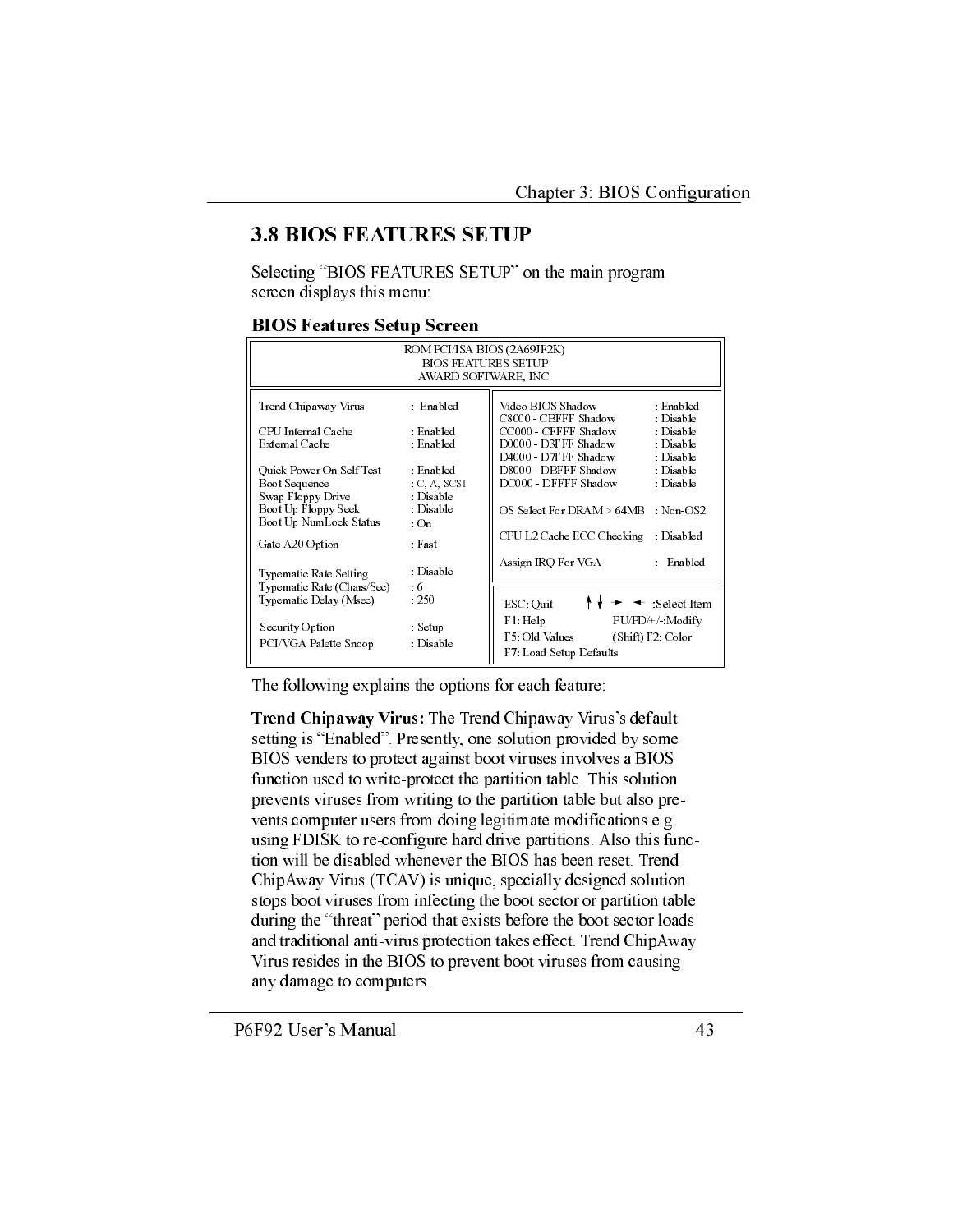**CPU Internal Cache:** The default setting is "Enabled". This Setting enables the CPU internal cache.

**External Cache:** The default setting is "Enabled". This setting enables the Level 2 cache.

Quick Power On Self Test: The default setting is "Enabled". This will skip some diagnostic checks during the Power On Self Test (POST) to speed up the booting process.

**Boot Sequence:** The default setting is "C, A, SCSI"; the other options are "CDROM, C, A", "C, CDROM, A", "A, C, SCSI", "D, A, SCSI", "E, A, SCSI", "F, A, SCSI", "SCSI, A, C", "SCSI, C, A", "LS/ZIP, C" and "C only". The BIOS will load the operating system from the disk drives in the sequence selected here.

Swap Floppy Drive: The default setting is "Disable". This setting gives you an option to swap A and B floppy disks. Normally the floppy drive A is the one at the end of the cable, if you set this option to "Enabled", the drive at the end of the cable will be swapped to B.

**Boot Up Floppy Seek:** The default setting is "Disable". If set to "Enabled", during bootup the BIOS will check for installed bootup disk in the floppy disk drives.

Boot Up Numlock Status: The default setting is "On". If set to "Off", the cursor controls will function on the numeric keypad.

Gate A20 Option: the defaults setting is "Fast". This is the optimal setting for the Mainboard. The other option is "Normal".

Typematic Rate Setting: The default setting is "Disable". If set to "Enabled", you can set the typematic Rate and typematic Delay.

Typematic Rate (Chars/Sec): This setting controls the speed at which the system registers repeated keystrokes. The choices range from 6 to 30 Chars/Sec. The default setting is "6" Chars/Sec.

Typematic Delay (Msec): This setting controls the time between the display of the first and second characters. There are four delay choices: 250ms, 500ms, 750ms and 1000ms. The default setting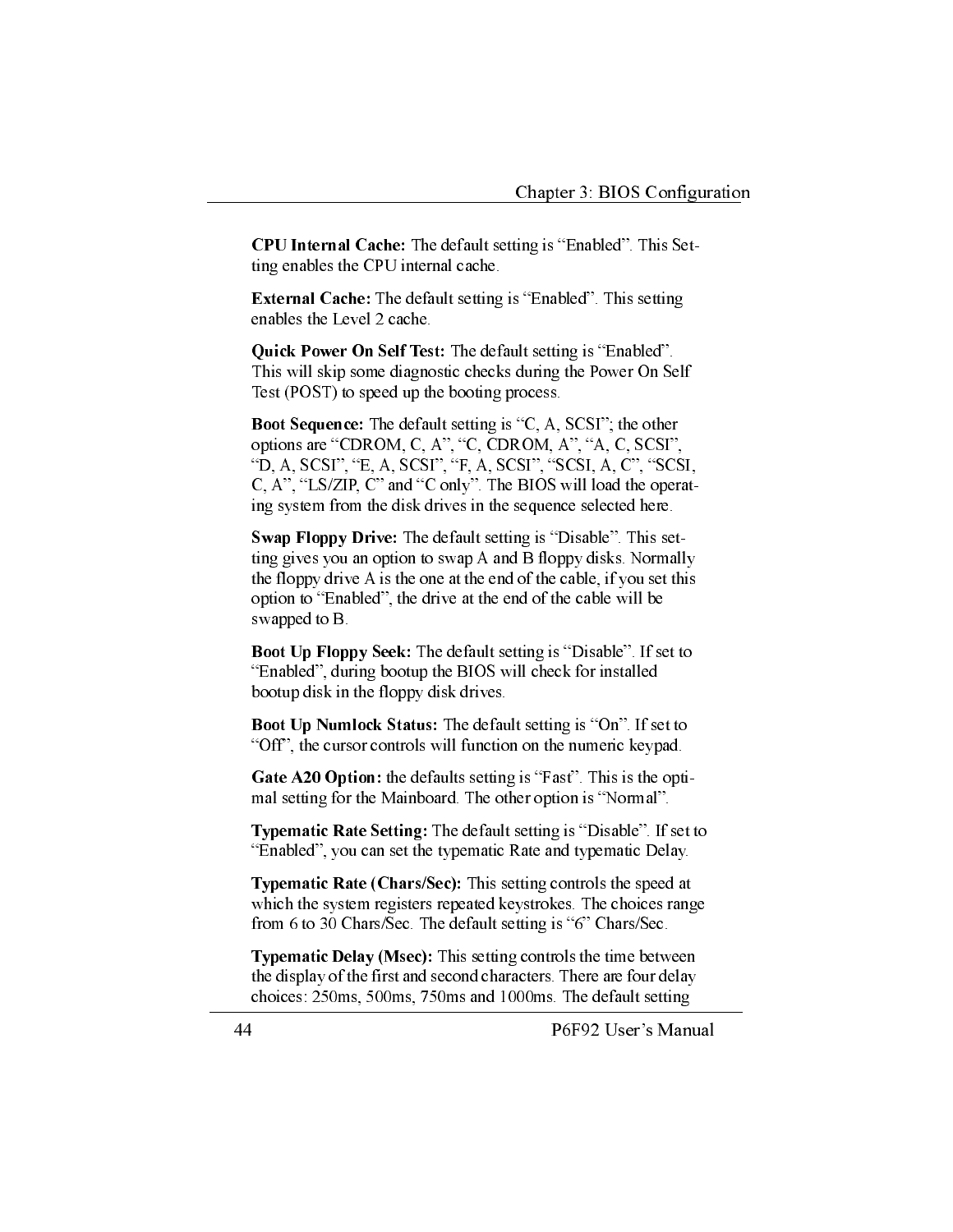**Security Option:** This setting controls the password feature. The options are "Setup" and "System". Selecting "Setup" will protect the configuration settings from being tampered with. Select "System" if you want to use the password feature every time the system boots up. The default setting is "Setup". You can create your password by using the "SUPERVISOR/USER PASSWORD" utility on the main program screen.

**PCI/VGA Palette Snoop:** If there are two VGA cards in your system (one PCI and one ISA) and this option is set to "Disable", data read and written by CPU is only directed to the PCI VGA card's palette registers. If set to "Enabled", data read and written by CPU will be directed to both the palette registers of the PCI VGA and ISA VGA cards. This option must be set to "Enabled" if any ISA VGA card installed in your system requires VGA palette snooping to fix improper color problem.

Video BIOS Shadow: The default setting is "Enabled" which will copy the VGA BIOS into system DRAM.

C8000-CBFFF Shadow to DC000-DFFFF Shadow: The default setting for the shadow feature is "Disable". When set to enable, the ROM with the specific address is copied into system DRAM. It will also reduce the size of memory available to the system.

OS Select For DRAM  $> 64MB$ : The default setting is "Non-OS2". Set to "OS2" if the system memory size is greater than 64MB and the operating system is OS/2.

CPU L2 Cache ECC Checking: The default setting is "Disable". Set to "Enabled" only if CPU L2 cache has ECC (Error Checking and Correction).

Assign IRQ For VGA: The default setting is "Enabled". When set to "Disable" BIOS will not assign any IRQ (Interrupt request line) for PCI VGA card. If your VGA card requires IRQ then set this option to "Enabled".

After you have made your selection(s) in the BIOS FEATURES SETUP, press the  $\leq$ ESC $>$  key to go back to the main program screen.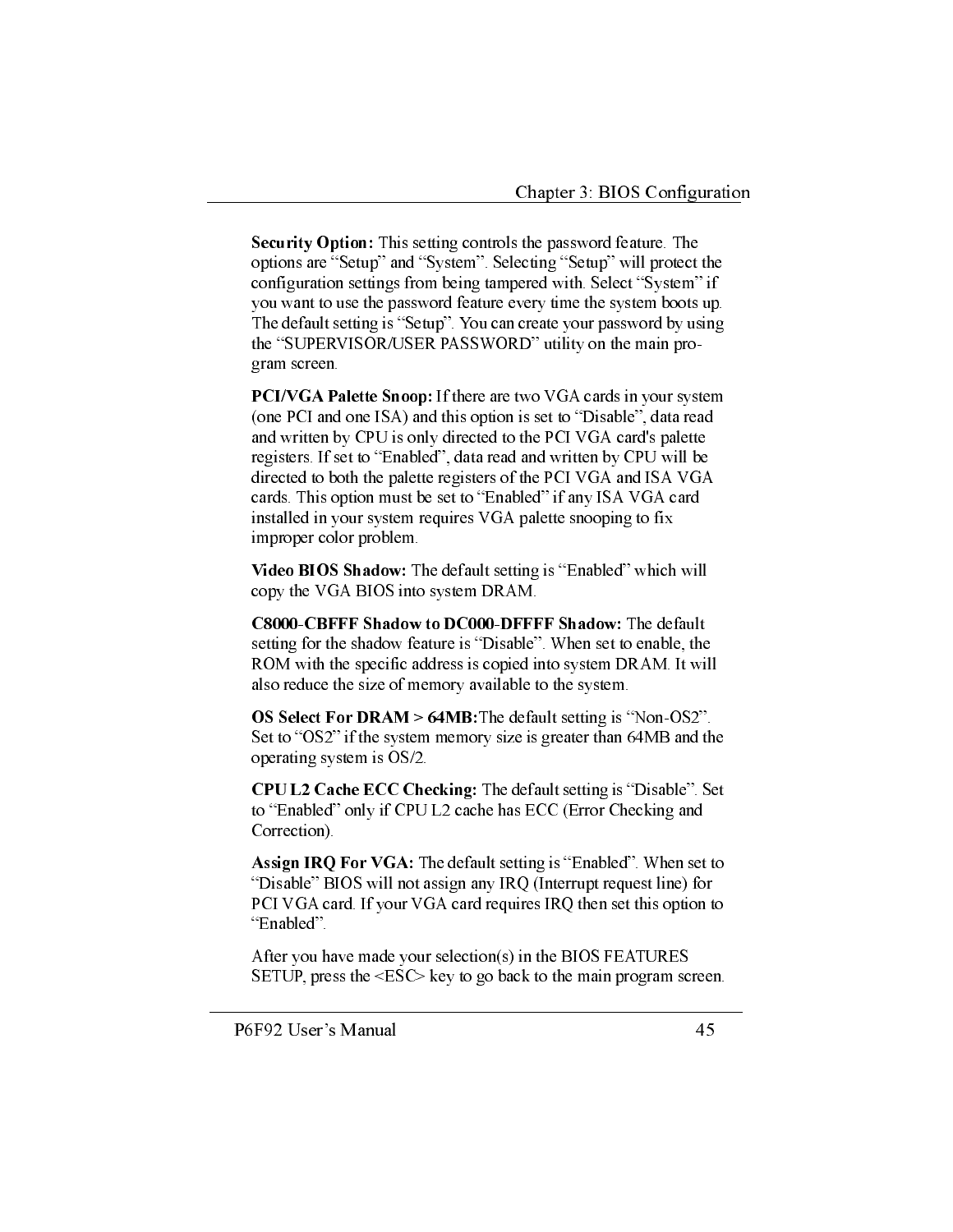## **3.9 CHIPSET FEATURES SETUP**

Selecting "CHIPSET FEATURES SETUP" on the main program screen displays this menu:

#### **Chipset Features Setup Screen**

| ROM PCI/ISA BIOS (2A69JF2K)<br>CHIPSET FEATURES SETUP<br>AWARD SOFTWARE, INC.                                               |                                                                             |                                                                                                                                                                                                                                     |  |
|-----------------------------------------------------------------------------------------------------------------------------|-----------------------------------------------------------------------------|-------------------------------------------------------------------------------------------------------------------------------------------------------------------------------------------------------------------------------------|--|
| Auto Configuration<br>EDO DRAM Speed Selection<br>EDO CASx# MA Wait State<br>EDO RASx# Wait State<br>SDRAM CAS Latency Time | : Enabled<br>$\therefore$ 60 ns<br>$\therefore$ 2<br>$\cdot$ 2<br>$\cdot$ 2 | CPU Speed<br>266MHz(66x4.0)<br>CPU Ratio<br>x 40<br>CPU Frequency : 66MHz<br>$AGP$ Aperture Size (MB) $64$<br>Auto Detect DIMM/PCI Clk : Enabled<br>Spread Spectrum Modulated : Enabled<br>CPU Warning Temperature 66°C/151°F       |  |
| System BIOS Cacheable<br>Video BIOS Cacheable<br>Video RAM Cacheable<br>8 Bit I/O Recovery Time                             | : Enabled<br>: Enabled<br>: Disabled<br>$\pm$ 1                             | Current System Temp. $48^{\circ}$ C/120 <sup>o</sup> F<br>Current CPU FAN Speed: 4383<br>Current FAN2 Speed<br>$\therefore$ 4353<br>$Vcc3$ : +3.32 $Vccp$ : +2.80<br>$+12V$ $+12.01$ $+5V$ $+5.01$<br>$-5V$ $-4.98$ $-12V$ $-11.96$ |  |
| 16 Bit I/O Recovery Time<br>Memory Hole At 15M-16M<br>Passive Release                                                       | $\pm$ 1<br>: Disabled<br>: Enabled                                          | ESC: Quit<br>:Select Item<br>$F1$ : Help<br>PU/PD/+/- Modify<br>F5: Old Values<br>(Shift) F2: Color                                                                                                                                 |  |
| Delayed Transaction                                                                                                         | Disabled                                                                    | F7: Load Setup Defaults                                                                                                                                                                                                             |  |

This screen controls the settings for the board's chipset. All entries related to the DRAM timing on the screen are automatically configured. Do not make any change unless you are familiar with the chipset.

Auto Configuration: The default setting is "Enabled" which will set optimal DRAM timing automatically depending on whether the DRAM used is 50ns or 60ns. The other option is "Disabled" which allows you to change DRAM timing manually.

**EDO DRAM Speed Selection:** This option should be set according to the speed of the EDO DRAM in the system. The options are "50ns" and "60ns".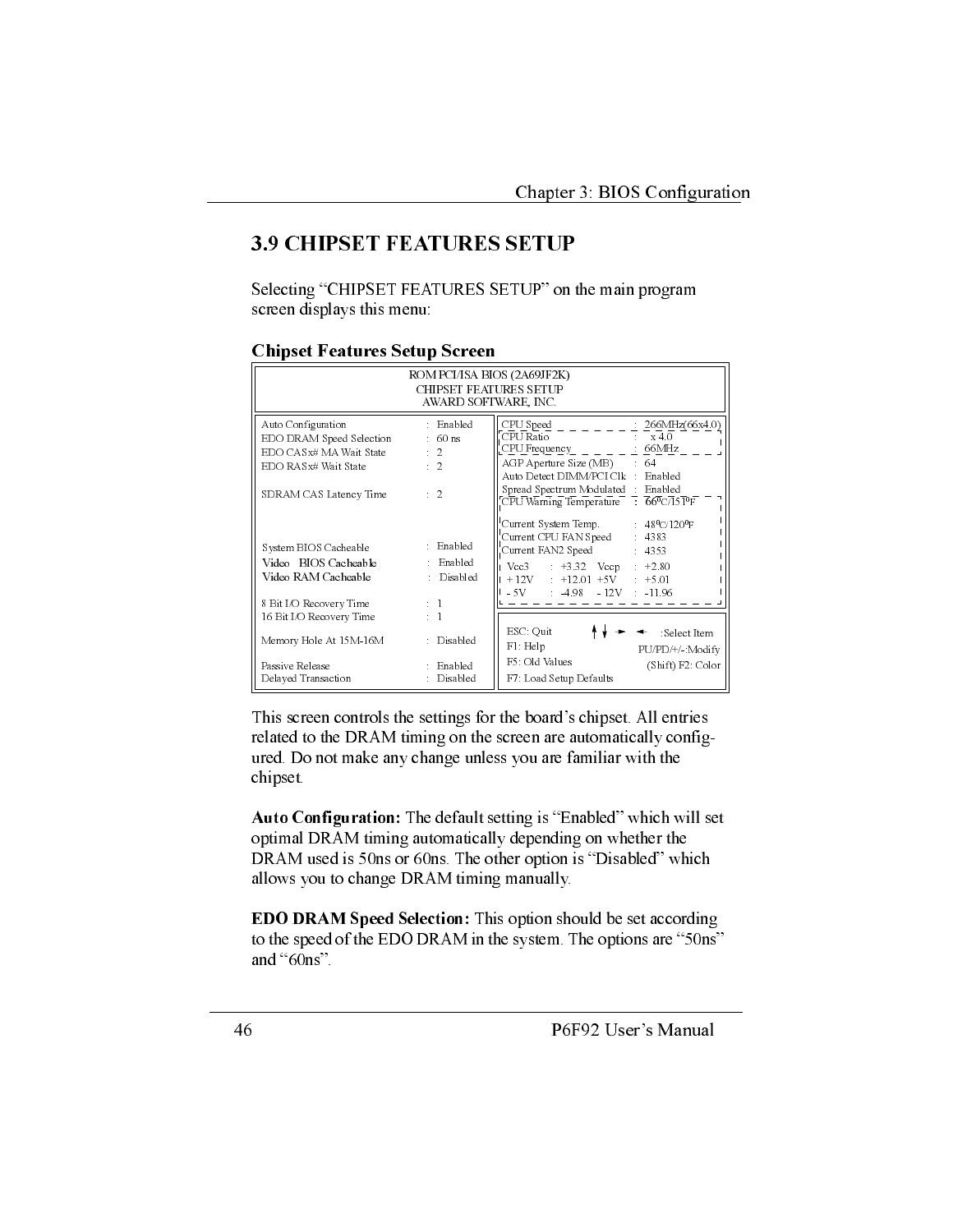**EDO CASx# MA Wait State:** This option selects "1" or "2" memory MA bus timing. For EDO, the "2" is one more wait state than the "1". For SDRAM, Fast timing means "1" MA wait state.

**EDO RASx# Wait State:** The options are "1" or "2". This option sets the length of time in terms of number of clocks required for the RAS# precharge. The default setting is "2".

**SDRAM CAS Latency Time:** The options are "2" and "3". Slower rate "3" may be required for slower SDRAMs or more than 2 banks of SDRAM DIMMs are installed. The default setting is "3".

System BIOS Cacheable: When set to "Enabled", the System BIOS will be cached for faster execution. The default setting is "Enabled".

Video BIOS Cacheable: When set to "Enabled", the Video BIOS will be cached for faster execution. The default setting is "Enabled".

Video RAM Cacheable: When set to "Enabled", the Graphics card's local memory will be cached for faster execution. The default setting is "Disable".

8 Bit I/O Recovery Time: This option sets the delay between backto-back 8-bit I/O instructions. The options are  $1, 2, 3, 4, 5, 6, 7, 8$ Sysclks and NA. The default setting is "1".

16 Bit I/O Recovery Time: This option sets the delay between backto-back 16-bit I/O instructions. The options are 1, 2, 3, 4 Sysclks and NA. The default setting is "1".

Memory Hole At 15M-16M: The default setting is "Disable". Set to "Enabled" means that when the system memory size is equal to or greater than 16M bytes, the physical memory address from 15M to 16M will be passed to PCI or ISA and there will be 1MBytes hole in your system memory. This option is designed for some OS with special add-in cards which need 15M-16M memory space.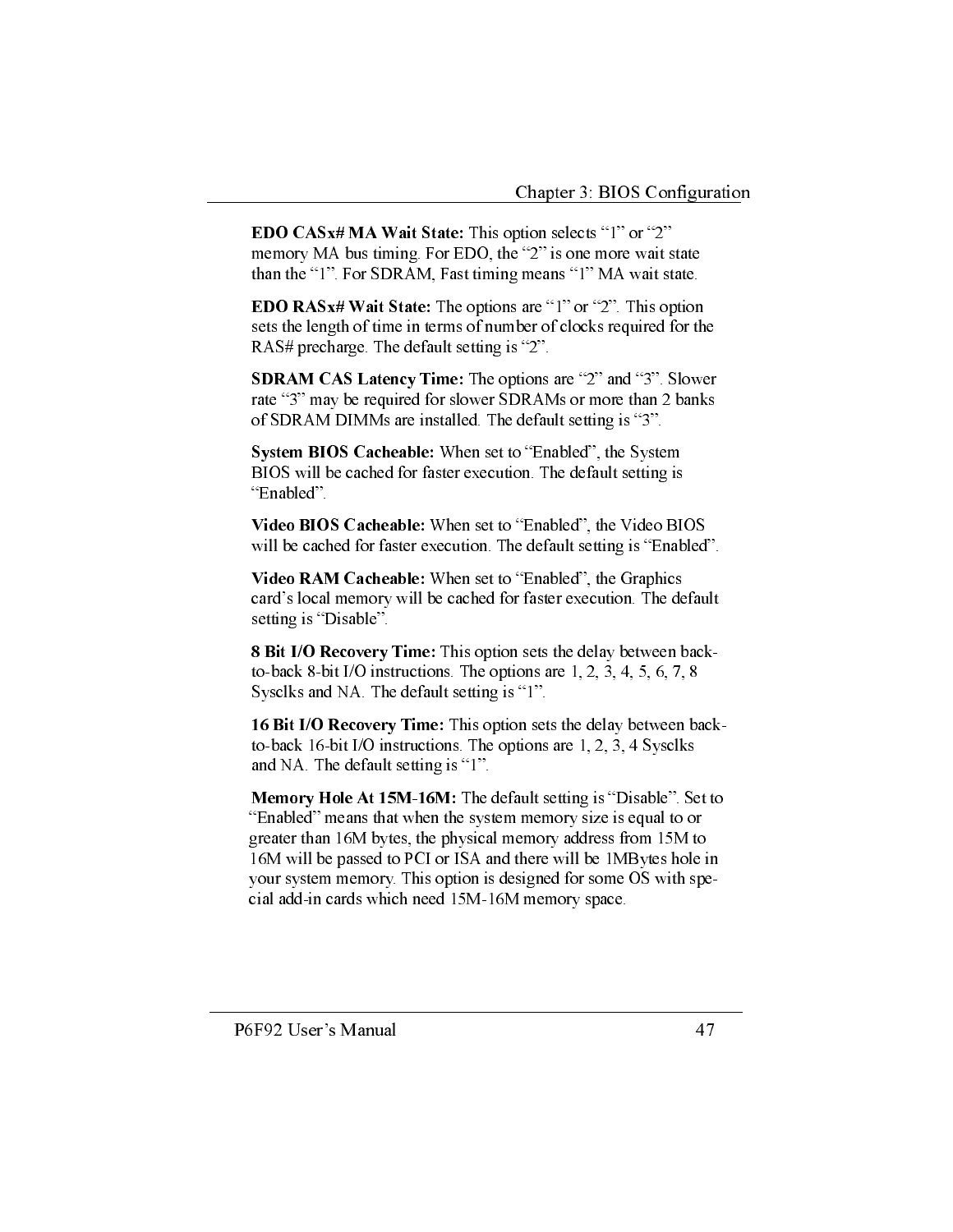**Passive Release:** When set to "Enabled", CPU-to PCI bus accesses are allowed during passive release. When set to "Disable", only PCI bus-master access to local DRAM is allowed during passive release.

**Delayed Transaction:** This termination is used by targets that can't complete the initial data phase within the requirement of this specification. One advantage of a Delay Transaction is that the bus is not held in wait states while completing an access to a slow device. While the originating master rearbitrates for the bus, other bus masters are allowed to use the bus bandwidth that would normally be wasted holding the master in wait states. Another advantage is that all posted memory write data is not required to be flushed before the request is accepted. Chipset has an embedded 32bit post write buffer to support delay transactions cycles. Select "Enabled" to support compliance with PCI specification version 2.1.

**CPU SPEED:** This option sets the CPU speed. There are two major category of this option. The default setting is "Manual". The other options are "200MHz (66.6x3.0)", "233MHz (66.6x3.5)", "266MHz  $(66.6x4.0)$ ", 300MHz  $(66.6x4.5)$ " and "333MHz  $(66.6x5.0)$ ".

When set to "Manual" two more options "CPU Ratio" and "CPU Frequency" will pop up to let user set the CPU core to bus clock ratio (CPU Ratio) and CPU Bus clock (CPU Frequency) manually.

CPU Ratio: This option sets the CPU Core to Bus Clock Multiplier. The options are "3", "3.5", 4", "4.5", "5" and "5.5".

CPU Frequency: This option sets the CPU Bus Clock. The options are "66MHz", "68MHz", "75MHz" when a 66MHz Bus Clock CPU is installed.

**AGP Aperture Size (MB):** This option determines the effective size of the AGP Graphic Aperture, which memory-mapped graphic data structures can reside in.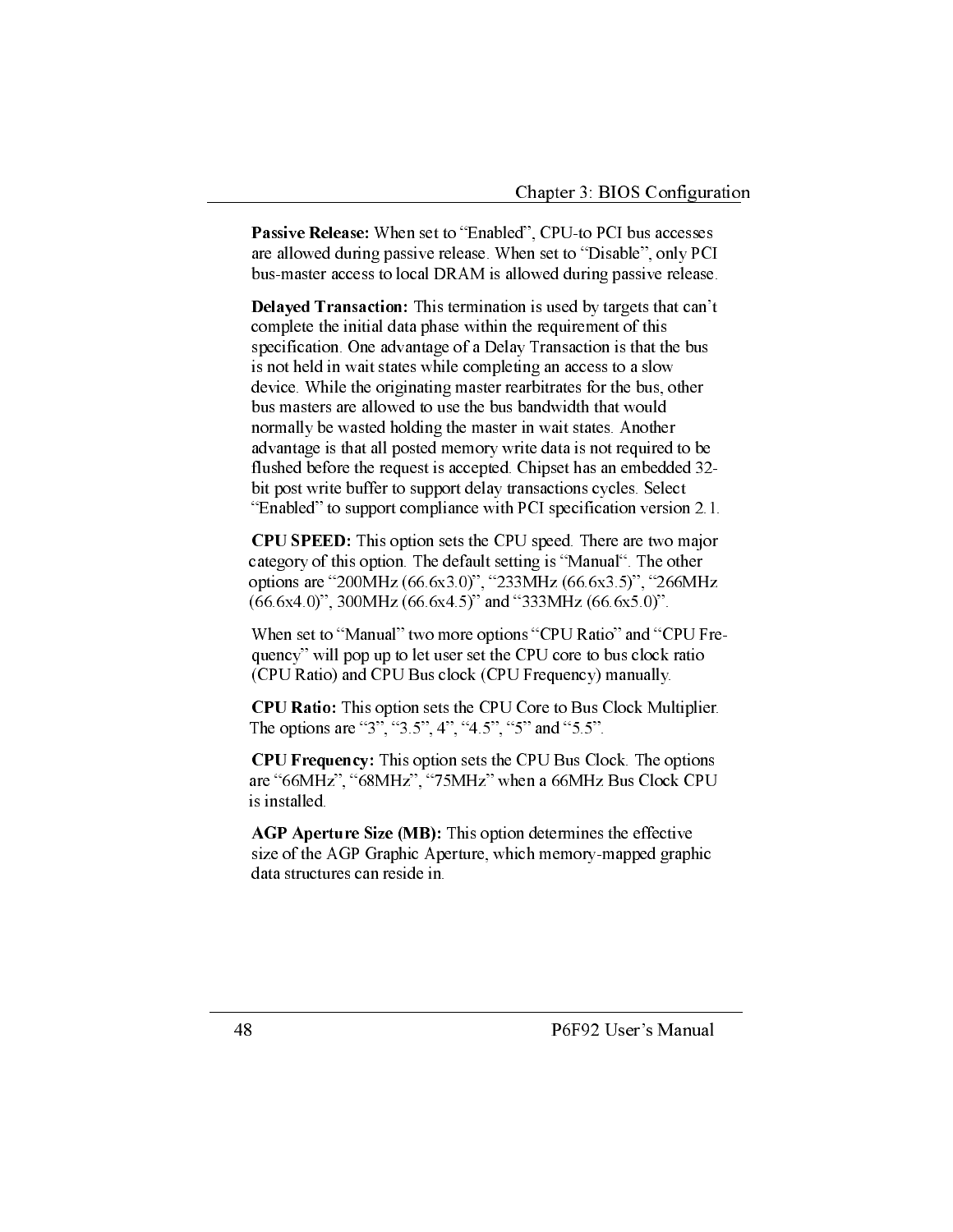Auto Detect DIMM/PCI Clk: When set to "Enabled", system will automatically turn off PCI and DIMM clock which is not use and reduce electromagnetic interference.

Spread Spectrum Modulated: When set to "Enabled", system clock frequency will automatically be modulated which helps reducing electromagnetic interference. Default is "Enabled".

CPU Warning Temperature: This feature gives you the ability to set warning temperature for CPU. When the CPU temperature exceeds the set temperature, the PC speaker will beep. The beep sound will not off unless you turn off computer and change your CPU cooling condition. This feature gives you CPU overheat protection. This feature required W83781D chip install.

Current System Temperature: This is the current system temperature reading. This feature gives you the ability to monitor your system's temperature without opening the chassis. This feature required W83781D chip install.

Current CPU FAN/FAN2 SPEED: This is CPU FAN or FAN2 RPM (Revolution Per Minute) reading. This feature gives you the ability to monitor conditions of CPU FAN and FAN2. This feature required W83781D chip install.

Vcc3, Vccp,  $+5V$ ,  $-5V$ ,  $+12V$ ,  $-12V$ : This is Vcc3(onboard 3.3) volt), Vccp (CPU Core voltage),  $+5V$ (power supply's  $+5$  volt), - $5V$ (power supply's -5 volt),  $+12V$ (power supply's  $+12$  volt) and -12V(power supply's -12 volt) reading. This feature gives you the ability to monitor condition of system's power. This feature required W83781D chip install.

After you have made your selections in the CHIPSET FEATURES SETUP, press the  $\leq$ ESC $>$  key to go back to the main program screen.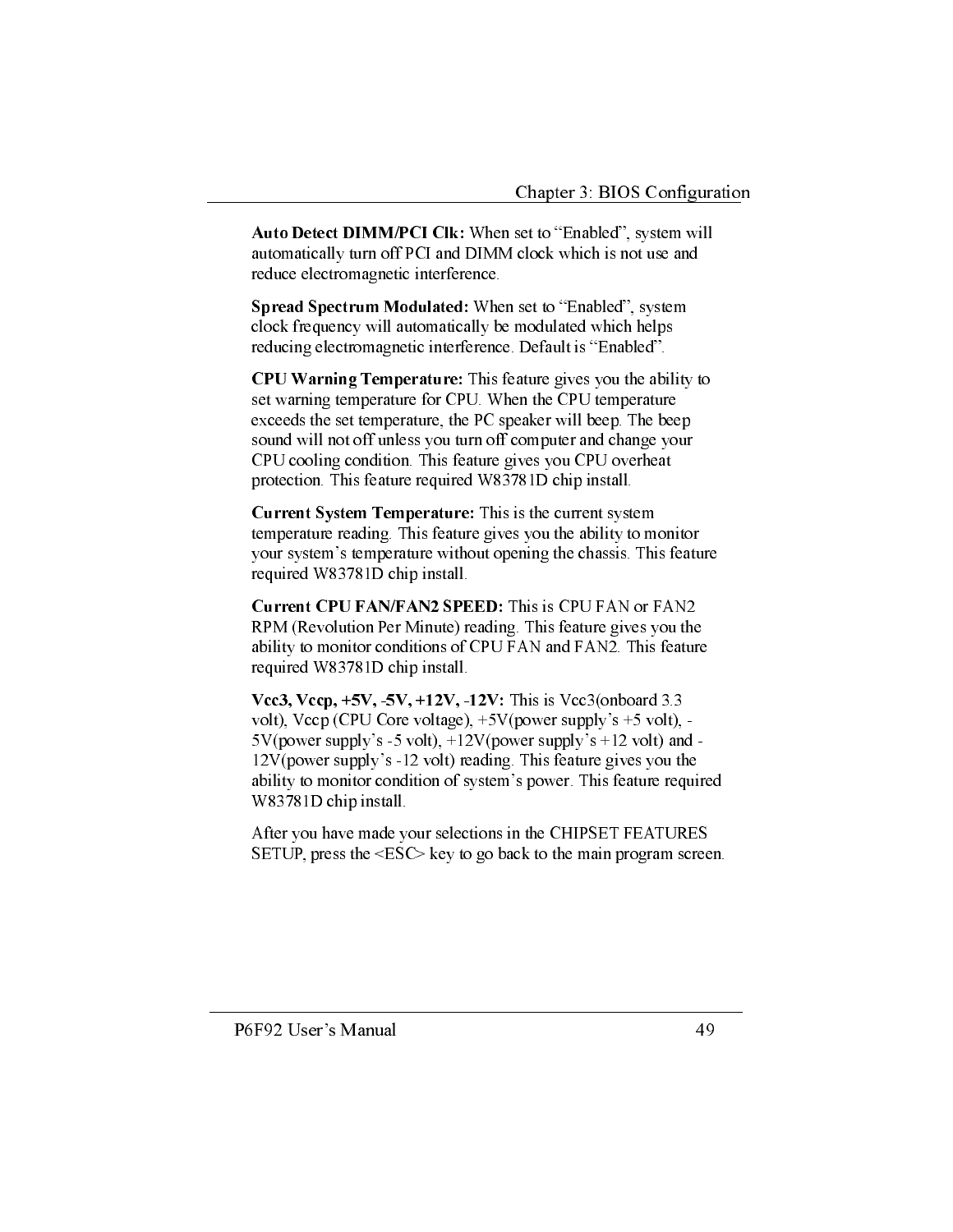## **3.10 POWER MANAGEMENT SETUP**

The "Power Management Setup" controls the mainboard's "Green" features. Selecting "POWER MANAGEMENT SETUP" on the main program screen displays this menu:

#### **Power Management Setup Screen**

| ROM PCI/ISA BIOS (2A69JF2K)<br>POWER MANAGEMENT SETUP<br>AWARD SOFTWARE, INC.      |                                                                                               |                                                                                                                                                                            |
|------------------------------------------------------------------------------------|-----------------------------------------------------------------------------------------------|----------------------------------------------------------------------------------------------------------------------------------------------------------------------------|
| Power Management<br>PM Control by APM<br>Video Off Method                          | Disable<br>Yes<br>: V/H SYNC+Blank                                                            | ** Reload Global Timer Events **<br>$\therefore$ Enabled<br>VGA Active Monitor<br>Enabled<br>IRQ [3-7, 9-15], NMI<br>Disabled<br>Primary IDE 0                             |
| Doze Mode<br>Standby Mode<br>Suspend Mode<br>HDD Power Down<br>Throttle Duty Cycle | $\Box$ Disable<br>Disable<br>$\Box$ Disable<br>Disable<br>75.0%<br>$\mathcal{L}^{\text{max}}$ | Disabled<br>Primary IDE 1<br>Disabled<br>Secondary IDE 0<br>Disabled<br>Secondary IDE 1<br>Disabled<br>Floppy Disk<br>Disabled<br>Serial Port<br>Disabled<br>Parallel Port |
| CPUFAN off In Suspend                                                              | : Enabled                                                                                     | Mouse Break Suspend<br>$\sim$ No(PS/2)                                                                                                                                     |
| Soft-Off by PWR-BTTN                                                               | Instant Off                                                                                   | Modem Use IRO<br>$\mathbf{3}$<br>$\mathcal{L}^{\mathcal{L}}$<br>IRO 8 Break Suspend<br>Disable                                                                             |
| Resume by Ring<br>Resume by Alarm                                                  | : Enabled<br>Disabled                                                                         | ESC Quit<br>Select Item<br>F1 Help<br>PU/PD/+/- Modify                                                                                                                     |
| Wake Up On LAN                                                                     | : Enabled                                                                                     | F5 Old Values<br>(Shift) F2: Color<br>F7: Load Setup Defaults                                                                                                              |

Power Management: This setting controls the System Doze Mode, Standby Mode and Suspend Mode Timer features. There are four options:

User Define: Allows you to customize all power saving timer features.

Optimize: This is the recommended setting for general use.

Test/Demo: This is for test/demonstration purposes.

Disable: Disables the power management features.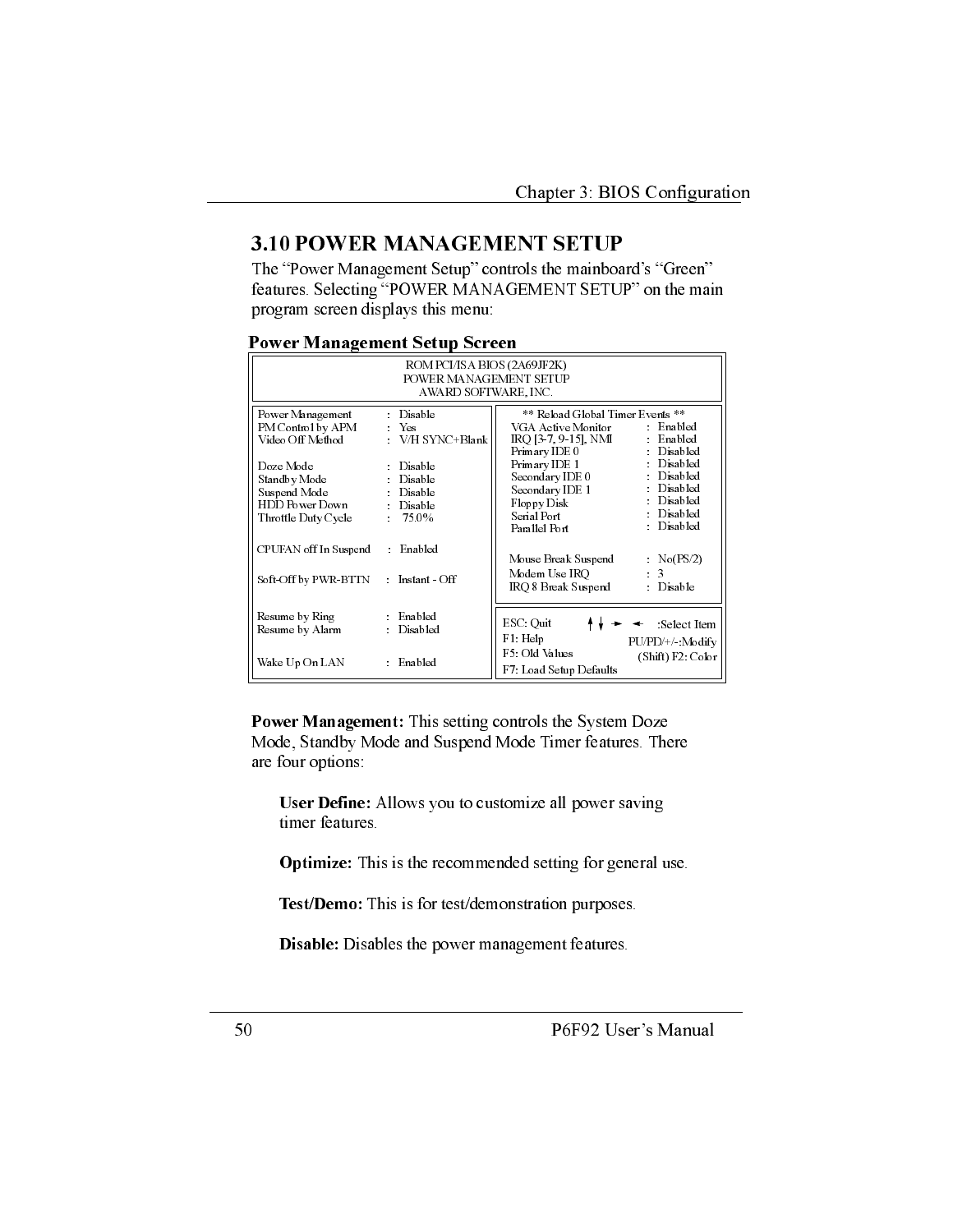**PM Control by APM:** The default setting is "Yes". When set to "Yes", system BIOS will wait for APM's prompt before it enters any PM mode. If your system power management is controlled by APM and there is a task running, the APM will not prompt the BIOS to enter any power saving mode after time out. Note: If APM is not installed, this option has no effect.

APM (Advanced Power Management) should be installed to keep the system's time updated when the computer enters suspend mode activated by the BIOS Power Management. For DOS environments, you need to add DEVICE=C \DOS\POWER EXE in your CONFIG SYS. For Windows 3.1x and Windows 95, you need to install Windows with the APM feature. Double-click a battery and power cord icon labeled "Power" in the "Control Panel" and choose "Advanced" in the Power Management field.

Video Off Method: This setting controls the video off method in power saving mode. The default setting is "V/H SYNC+Blank" which will disable V/H SYNC signals and blanks the screen. Other options are "DPMS" and "Blank Screen". The "DPMS" option allows the BIOS to control the video card if it has the DPMS (Display Power Management System) feature. The "Blank Screen" option is used when you do not have a "Green" monitor.

Doze Mode: Options are from "30 Sec" to "1 Hour" and "Disable". The system speed will change from turbo to slow if no Power Management events occur for a specified length of time. Full power function will return when a Power Management event is detected.

Standby Mode: Options are from "30 Sec" to "1 Hour" and "Disable". The system speed will change from turbo to slow and the video signals will be suspended if no Power Management events occur for a specified length of time. Full power function will return when a Power Management event is detected.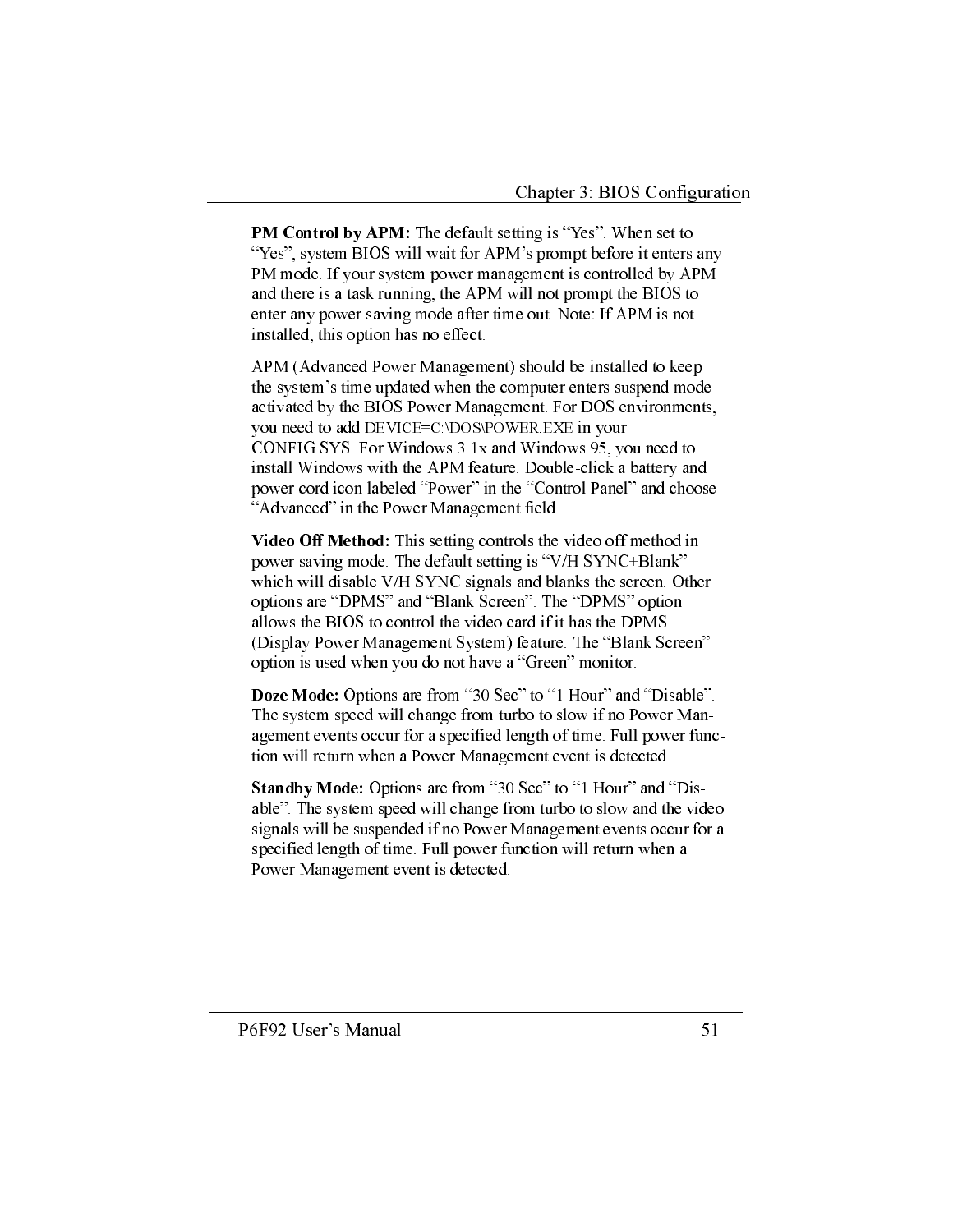Suspend Mode: Options are from "30 Sec" to "1 Hour" and "Disable". The CPU clock will be stopped and the video signal will be suspended if no Power Management events occur for a specified length of time. Full power function will return when a Power Management event is detected.

**HDD Power Down:** Options are from "1 Min" to "15 Min" and "Disable". The IDE hard drive will spin down if it is not accessed within a specified length of time.

Throttle Duty Cycle: Options are "12.5%", "25%", "37.5%", "50%", "62.5%" and "75%".

FAN off in Suspend: If set to "Enabled" CPU fan and Secondary fan will be turned off in Suspend Mode.

Soft-Off by PWR-BTTN: The options are "Instant-Off" and "Delay 4 Sec.". When set to "Instant-Off", pressing the power button will turn off the system power. When set to "Delay 4 Sec.", you have to press the power button and hold it for more than 4 seconds to turn off the system power. Otherwise the system just goes to the suspend mode. Note: During the booting process, the power button is ignored. The default setting is "Instant-Off".

**Resume by Ring:** If "Enabled", the system power will be turned on if the FAX/Modem receives an incoming telephone call.

**Resume by Alarm:** If "Enabled", you may set the date (day of the month), hour, minute and second to turn on your system. When you set "0" (zero) for the day of the month, the alarm will power on your system every day at the specified time.

Wake Up On LAN: If "Enabled", the system power will be turned on if the network card receives an incoming Wake On LAN(WOL) signal. This feature required an ATX power supply installed.

Reload Global Timer Events: When a hardware event is enabled. the occurrence of a corresponding event will reload global timer to prevent the system from entering any Power Management mode.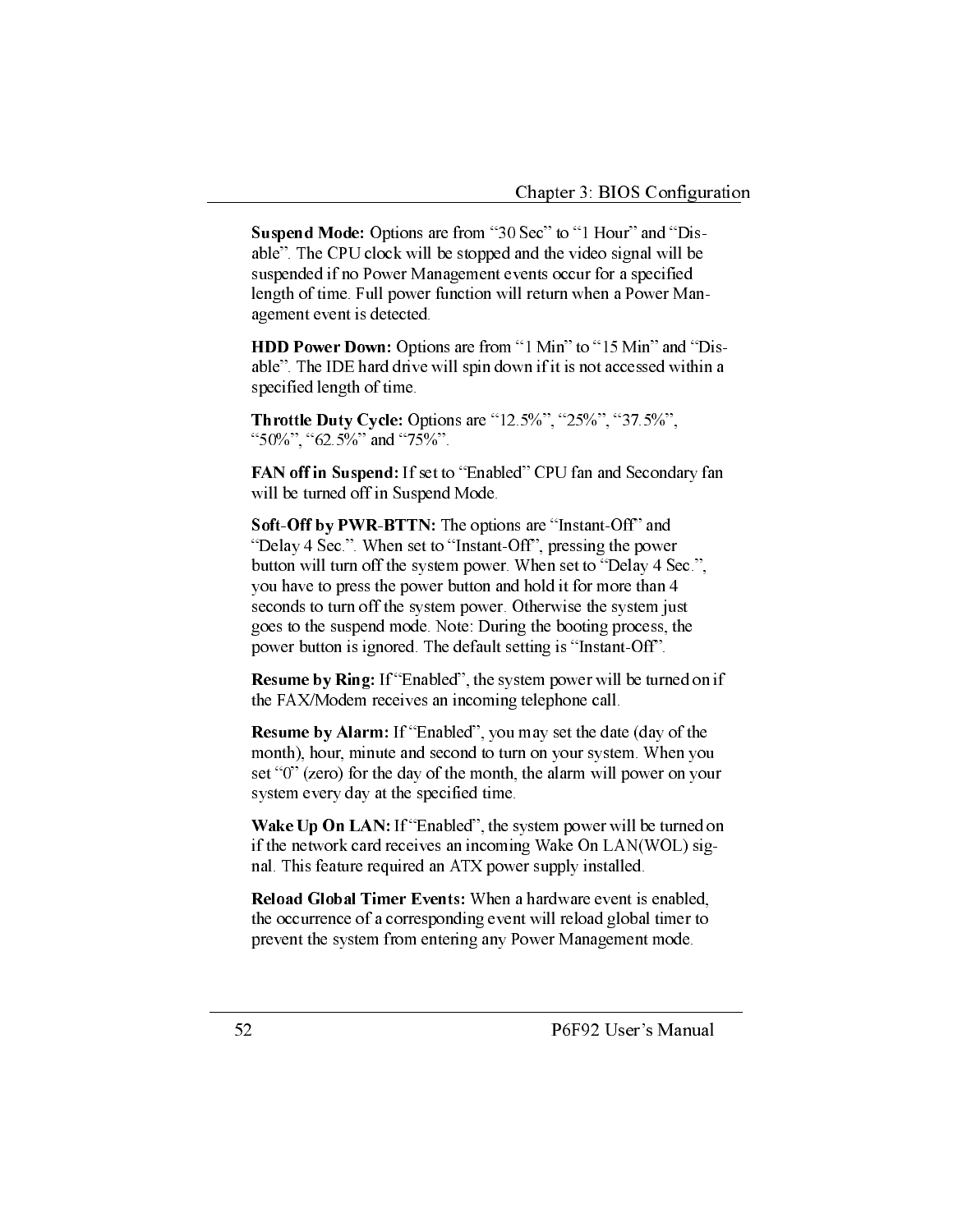Mouse Break Suspend: The options are "Yes", "No(COM1)", "No(COM2)" and "No(PS/2)". When set to "Yes" the mouse activity can wake up your system from sleep mode. If you do not want to wake up the system due to the sensitivity of the mouse, you can set this option to " $No(COM1)$ " or " $No(COM2)$ " depending on which COM port is connected to your serial mouse or set to "No(PS/ 2)" if you are using a PS/2 mouse.

Modem Use IRQ: To enable the internal PnP modem ring to wake up your system from suspend mode, the IRQ assigned to the modem has to be the same as the setting in this option.

IRQ 8 Break Suspend: When this option and the option of "Power-On by alarm" are both set to "Enabled", you may set the date (day of month), hour, minute and second to wake up your system from suspend mode.

Press the <ESC> key to go back to the main program screen, after you have made your selections in the POWER MANAGEMENT SETUP.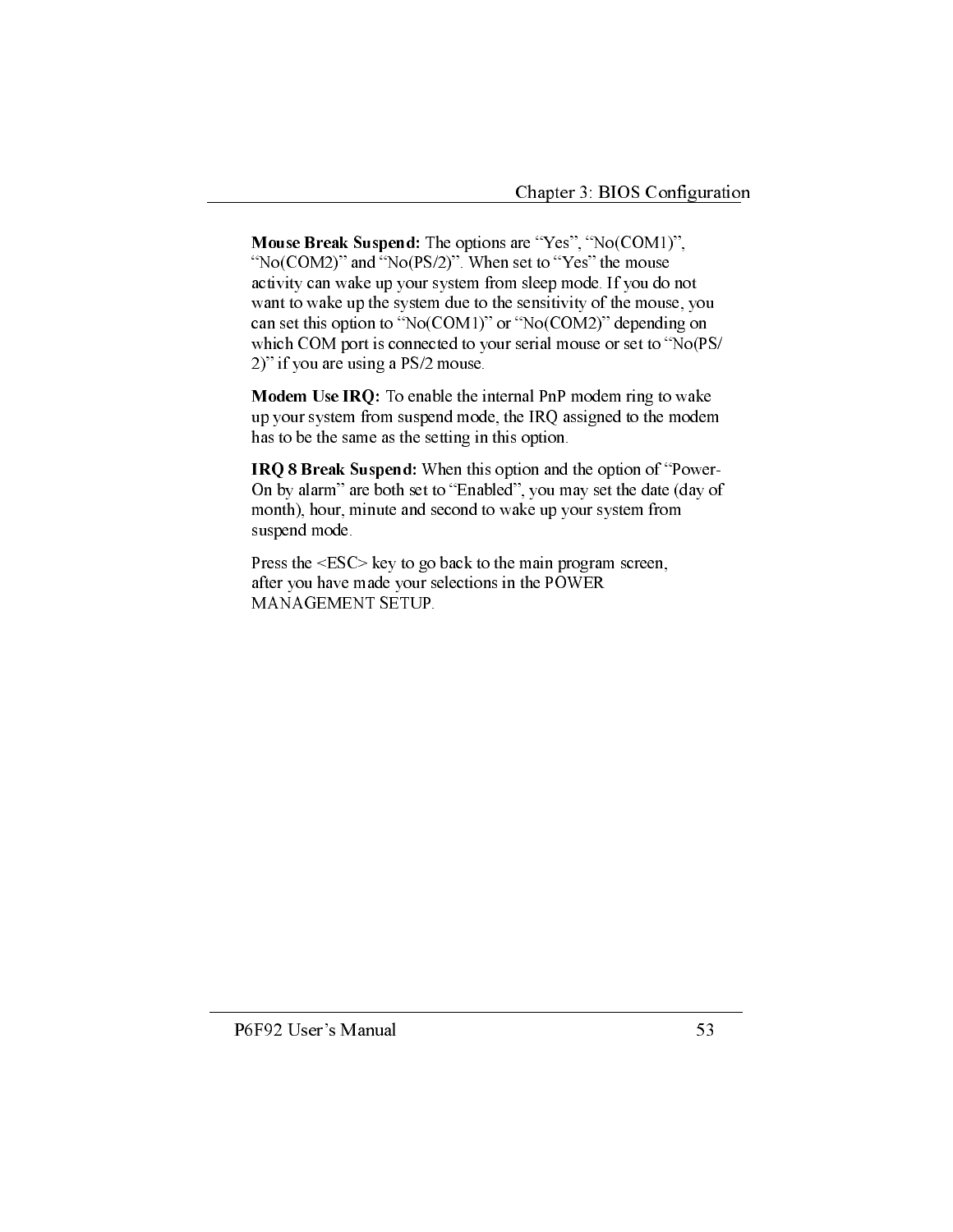## 3.11 PnP / PCI CONFIGURATION

Both the ISA and PCI buses on the Mainboard use system IRQs & DMAs. You must set up the IRQ and DMA assignments correctly thru the PnP/PCI Configuration Setup utility, otherwise the Mainboard will not work properly.

Selecting "PnP / PCI CONFIGURATION" on the main program screen displays this menu:

**PnP / PCI Configuration** 

| ROM PCI/IS A BIOS (2A69JF2K)<br>PNP/PCLCONFIGURATION<br>AWARD SOFTWARE, INC.                                                                                                                                        |                                                                                                                                                                                            |                                                                                                                                  |  |
|---------------------------------------------------------------------------------------------------------------------------------------------------------------------------------------------------------------------|--------------------------------------------------------------------------------------------------------------------------------------------------------------------------------------------|----------------------------------------------------------------------------------------------------------------------------------|--|
| PNP OS Installed<br>Resources Controlled By Manual<br>Reset Configuration Data                                                                                                                                      | $\sim$ No<br>Disabled                                                                                                                                                                      | PCI IDE IRQ Map To<br>PCI AUTO<br>Primary<br>$IDE$ $INT#$<br>$\epsilon$<br>$\mathbf{A}$<br>Secondary IDE INT#<br>R<br>$\epsilon$ |  |
| IRQ 3 assigned to<br>IRO-4 assigned to<br>IRO 5 assigned to<br>IRQ-7 assigned to<br>IRQ 9 assigned to<br>IRO 10 assigned to<br>IRQ 11 assigned to<br>IRQ 12 assigned to<br>IRQ 14 assigned to<br>IRO 15 assigned to | Legacy ISA<br>$Legacy$ ISA<br>PCI/ISA PnP<br>$Legacy$ ISA<br>PCI/ISA PnP<br>PCI/ISA PnP<br>PCI/ISA PnP<br>PCI/ISA PnP<br>$\therefore$ Legacy ISA<br>$\therefore$ Legacy ISA<br>PCI/ISA PnP | Used MEM base addr.<br>$\therefore$ N/A<br>Assign IRQ For USB<br>$\therefore$ Enabled                                            |  |
| DMA 0 assigned to<br>DMA 1 assigned to<br>DMA 3 assigned to<br>DMA 5 assigned to<br>$DMA_6$ assigned to<br>DMA 7 assigned to                                                                                        | PCI/ISA PnP<br>PCI/ISA PnP<br>PCI/ISA PnP<br>PCI/ISA PnP<br>PCI/ISA PnP                                                                                                                    | ESC: Quit<br>Select Item<br>F1: Help<br>PU/PD/+/ Modify<br>F5: Old Values<br>(Shift) F2 Color<br>F7: Load Setup Defaults         |  |

PnP OS Installed: Setting this option to "Yes" allows the PnP OS, instead of BIOS to assign the system resources such as IRQ and I/O address to the ISA PnP device. The default setting is "No"

Resources Controlled By: The default setting is "Manual" which allows you to control IRQs and DMAs individually. The other option is "Auto" which will detect the system resources and automatically assign the relative IRQs and DMAs for each peripheral.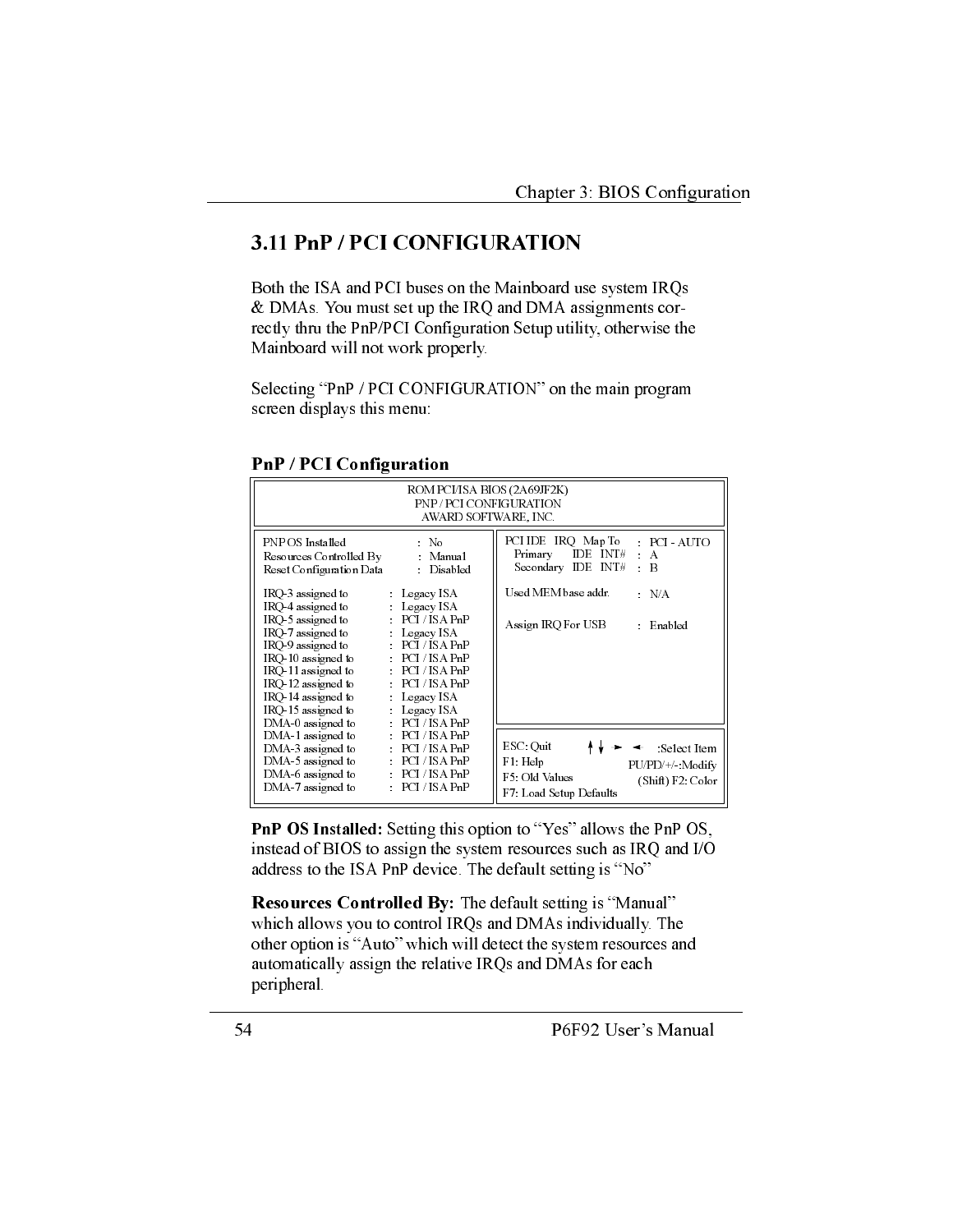Reset Configuration Data: The system BIOS supports the Plug and Play feature so the resources assigned to each peripheral have to be recorded to prevent them from conflicting. The location to store the assigned resources is called ESCD which is located in the system flash EEPROM. If this option is set to "Disable" the ESCD will update automatically when the new configuration varies from the last one. If set to "Enabled", the ESCD will be cleared and forced to update and then automatically set this option to "Disable".

**IRQ and DMA Assigned to.:** If there is a legacy ISA device which uses an IRQ or a DMA, set the corresponding IRQ or DMA to "Legacy ISA", otherwise you should set to PCI/ISA PnP.

PCI IDE IRQ Map To, Primary IDE INT#, Secondary IDE INT#: If you disable onboard PCI IDE controller and install a PCI IDE card on the Mainboard, you need to set this option. If a PCI IDE Card uses ISA IRQ directly thru a paddle card installed on an ISA slot, select "ISA" for the option "PCI IDE IRQ Map To". If a PCI IDE Card uses PCI "INT" and is compliant to PCI Plug and Play specification, select "PCI-AUTO" for the option "PCI IDE IRQ Map To". Otherwise select "PCI-SLOT n" (PCI-SLOT 1, PCI-SLOT 2, PCI-SLOT 3 or PCI-SLOT4) depending on which slot the PCI IDE Card is installed.

Only INT A and INT B are available for a PCI IDE Card, therefore you must set the PCI IDE Card's primary interrupt to INT A and secondary interrupt to INT B. The INT A is routed to IRQ 14 and the INT B is routed to IRQ 15 thru a hardware router in the chipset.

After you have made your selections in the PnP / PCI Configuration SETUP, press the <ESC> key to go back to the main program screen.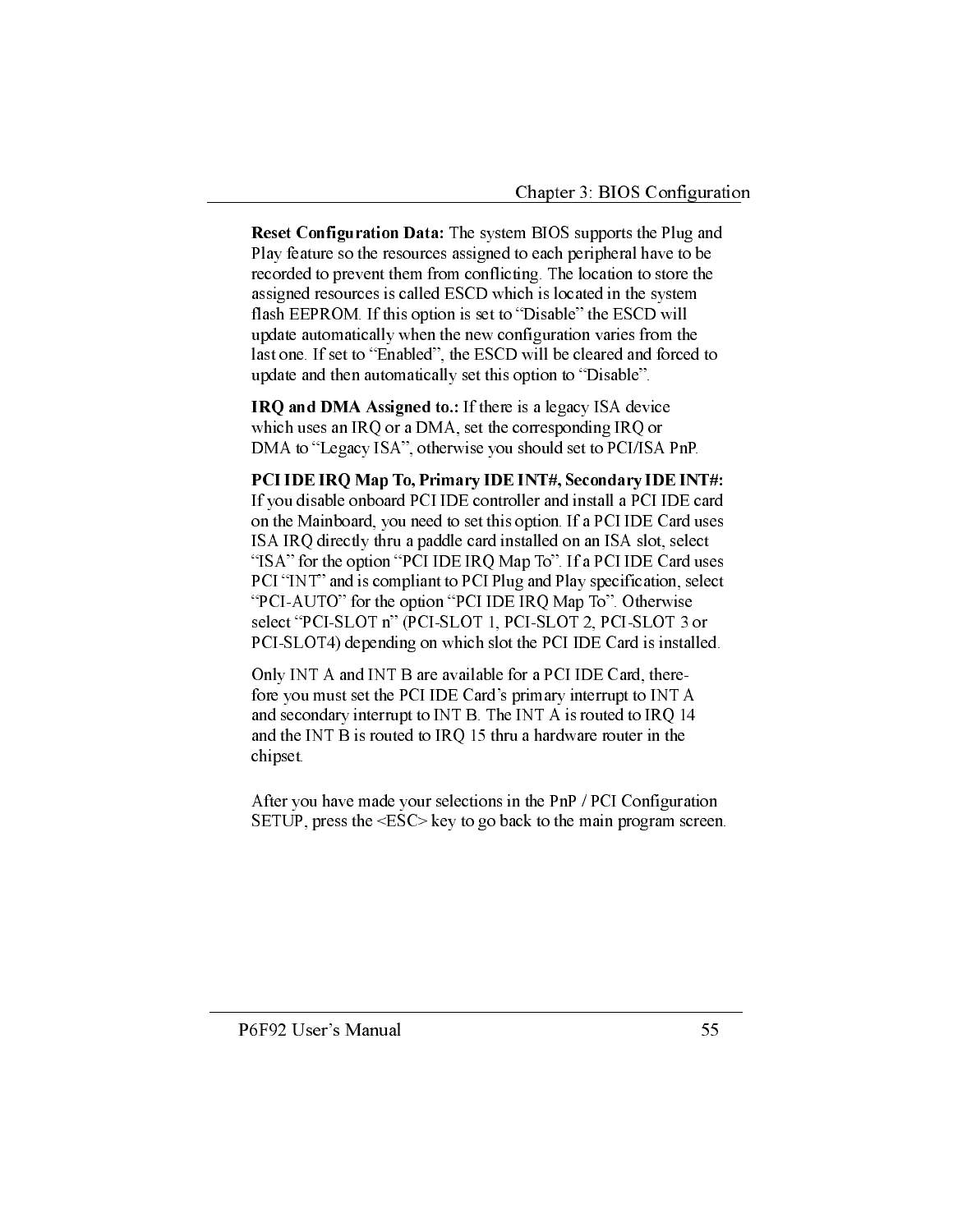## **3.12 INTEGRATED PERIPHERALS**

Selecting "INTEGRATED PERIPHERALS" on the main program screen displays this menu:

#### **Integrated Peripherals Screen**

| ROM PCI/ISA BIOS (2A69JF2K)<br><b>INTEGRATED PERIPHERALS</b><br>AWARD SOFTWARE, INC.                                                                                                                                                                                                                                                               |                                                                                                                         |                                                                                      |                                                           |
|----------------------------------------------------------------------------------------------------------------------------------------------------------------------------------------------------------------------------------------------------------------------------------------------------------------------------------------------------|-------------------------------------------------------------------------------------------------------------------------|--------------------------------------------------------------------------------------|-----------------------------------------------------------|
| <b>IDE HDD Block Mode</b><br>IDE Primary Master PIO<br>IDE Primary Slave PIO<br>IDE Secondary Master PIO<br>IDE Secondary Slave PIO<br>IDE Primary Master UDMA<br>IDE Primary Slave UDMA Auto<br>IDE Secondary Master UDMA : Auto<br>IDE Secondary Slave UDMA Auto<br>On-Chip Primary PCI IDE<br>On-Chip Secondary PCI IDE<br>USB Keyboard Support | Enabled<br>: Auto<br>: Auto<br>: Auto<br>: Auto<br>: Auto<br>$\therefore$ Enabled<br>Enabled<br>$\epsilon$<br>: Disable | UART Mode Select<br>Onboard Parallel Port<br>Parallel Port Mode<br>Power On Function | : Normal<br>$378 /$ IRQ7<br>: Normal<br>Button Only<br>÷. |
| Onboard FDD Controller<br>Onboard Serial Port 1<br>Onboard Serial Port 2                                                                                                                                                                                                                                                                           | $\therefore$ Enabled<br>: 3F8 / IRO4<br>2F8 / IRQ3<br>$\mathcal{L}^{\pm}$                                               | ESC: Quit<br>$F1$ : Help<br>F5: Old Values<br>F7: Load Setup Defaults                | Select Item<br>PU/PD/+/ Modify<br>(Shift) F2 Color        |

**IDE HDD Block Mode:** The Default setting is "Enabled". This feature enhances hard disk performance by making multi-sector transfers instead of one sector per transfer. Most IDE drives, except very early design, have the Block Mode transfer feature.

**IDE Primary Master PIO, IDE Primary Slave PIO, IDE Secondary** Master PIO, IDE Secondary Slave PIO: There are six options "Auto", "Mode 0", "Mode 1", "Mode 2", "Mode 3" and "Mode 4". The default setting is "Auto". When set to "Auto" the BIOS will automatically set the mode to match the transfer rate of hard disk. If the system won't boot up when set to "Auto", set it manually to the lower mode, e.g, from Mode 3 to Mode 2. All IDE drives should work with PIO mode 0.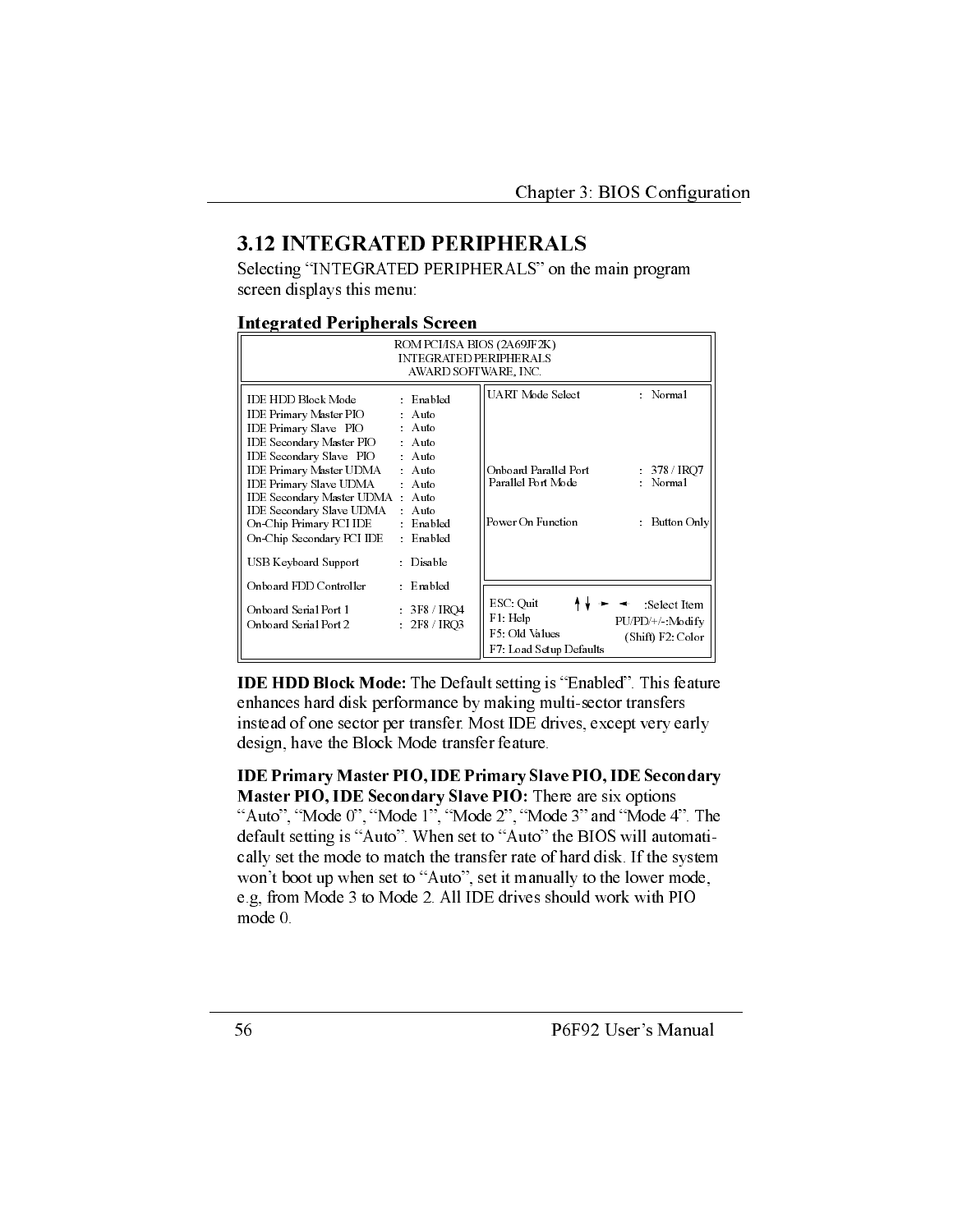**IDE Primary Master UDMA, IDE Primary Slave UDMA, IDE** Secondary Master UDMA, IDE Secondary Slave UDMA: The options are "Auto" (default) and "Disabled". When set to "Auto" the BIOS will automatically load Ultra DMA 33 driver to match the transfer rate of IDE hard disk drive which supports Ultra DMA 33 mode. The default setting is "Auto".

On-Chip Primary/Secondary PCI IDE: The default setting is "Enabled". This option enables the onboard Primary / Secondary PCI IDE controller.

**USB Keyboard Support:** Set this option to "Enabled" if an Universal Serial Bus (USB) keyboard is used in your system. The default setting is "Disable".

**Onboard FDC Controller:** The default setting is "Enabled". This option enables the onboard floppy disk drive controller.

**Onboard Serial Port 1 and Onboard Serial Port 2:** These options are used to assign the I/O addresses for two onboard serial ports. They can be assigned as follows:

3F8/ IRQ4 (Serial Port 1 default) 2F8/ IRQ3 (Serial Port 2 default) 3E8/IRQ4 2E8/IRQ3 Auto Disabled (Disable the onboard serial port)

UART Mode: The options are "Normal" (default), "IrDA" and "ASKIR". The IrDA is Hewlett Packard infrared communication protocol with maximum baud rate up to 115.2K bps, and the ASKIR is Sharp infrared communication protocol with maximum baud rate up to 57.6K bps. The UART mode setting depends on which type of infrared module is used in the system. When set to "ASKIR" or "IrDA", the UART 2 is used to support the infrared module connected on the mainboard. If this option is not set to "Normal", a device connected to the COM2 port, will no longer work.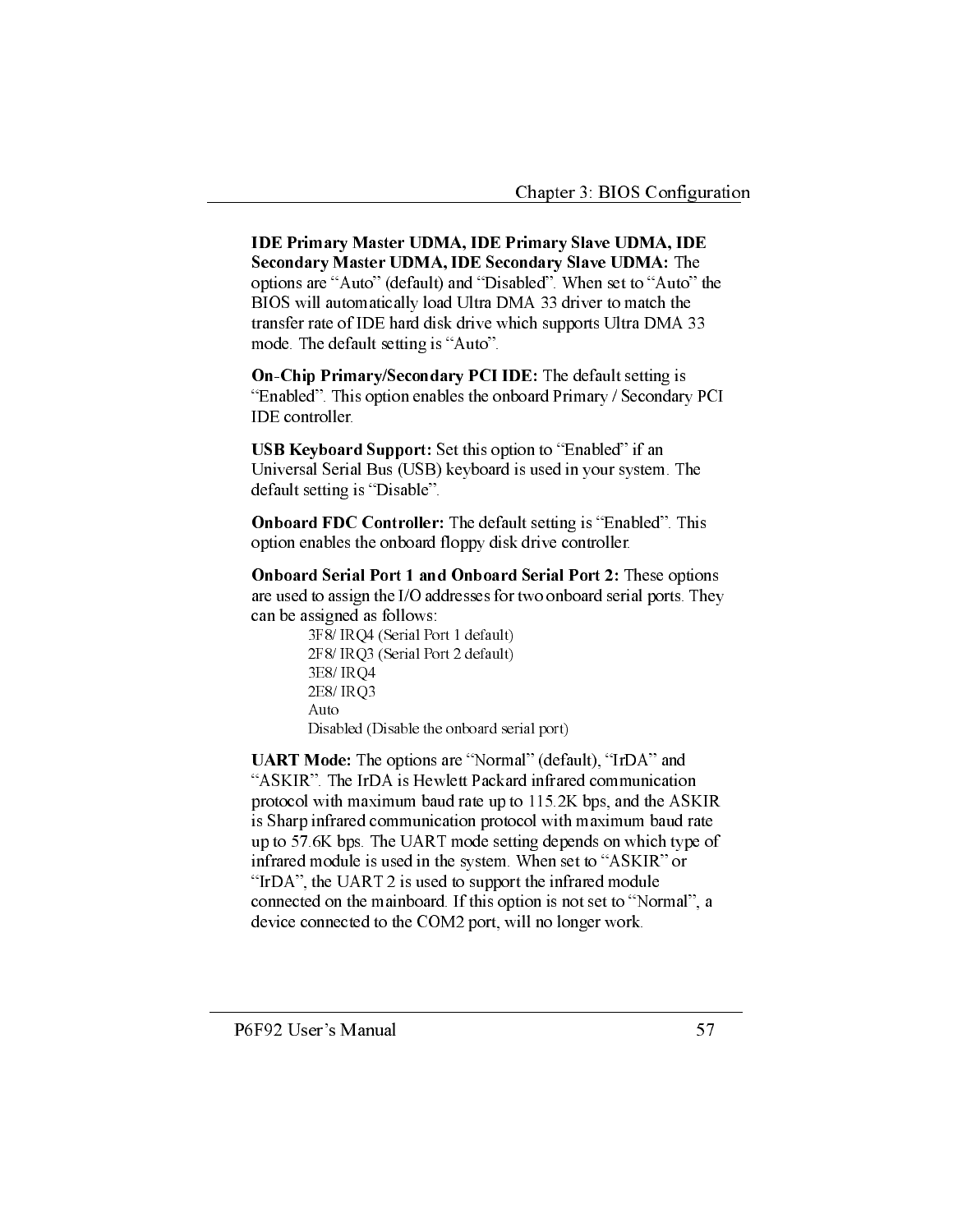**RxD.** TxD Active: The options are "Hi. Hi" (default). "Hi. Lo". "Lo, Hi" and "Lo, Lo". It will define voltage level for your Infrared module RxD (receive) mode and TxD (transmit) mode. This setting has to match the infrared module used in the system.

**IR Transmission Delay:** The options are "Enabled" and "Disable". When set to "Enabled", you will utilize the capability of your board to allow for faster infrared transmission rates.

**Onboard Parallel Port:** This option is used to assign the I/O address for the onboard parallel port. The options are "378/IRQ7" (defaults), "278/IRQ5", "3BC/IRQ7" and "Disabled" (disable the onboard parallel port).

Parallel Port Mode: There are four options "Normal" (default), "EPP", "ECP", "ECP+EPP". Change the mode from "Normal" to the enhanced mode only if your peripheral device can support it.

**EPP Mode Select:** There are two options "EPP1.9" (default), "EPP $1.7$ ".

**ECP Mode Use DMA:** When set on-board parallel port to ECP mode, the parallel port has option to use DMA "3" (default) or "1".

**Power On Function:** There are five options "Button Only" (default), "Password", "Hot KEY", "Mouse Left" and "Mouse Right". When set to "Button Only", system power can be turned on by power button. When set to "Password", system power can be turned on by entering password. You have to enter "password" to activate this option.

After set the password, go "Save and Exit" to store the password into CMOS RAM. System will reboot, after seeing "System configuration table" screen, turn off computer by power button. Then your system is under password protection now. You need to press <Enter> key right after enter the password to reactivate your system.

Note: If "Password" is selected for this option, the power button will not be able to turn on the system. If you forget the password, then you need to clear CMOS RAM. (see chapter2 Clear CMOS & Password).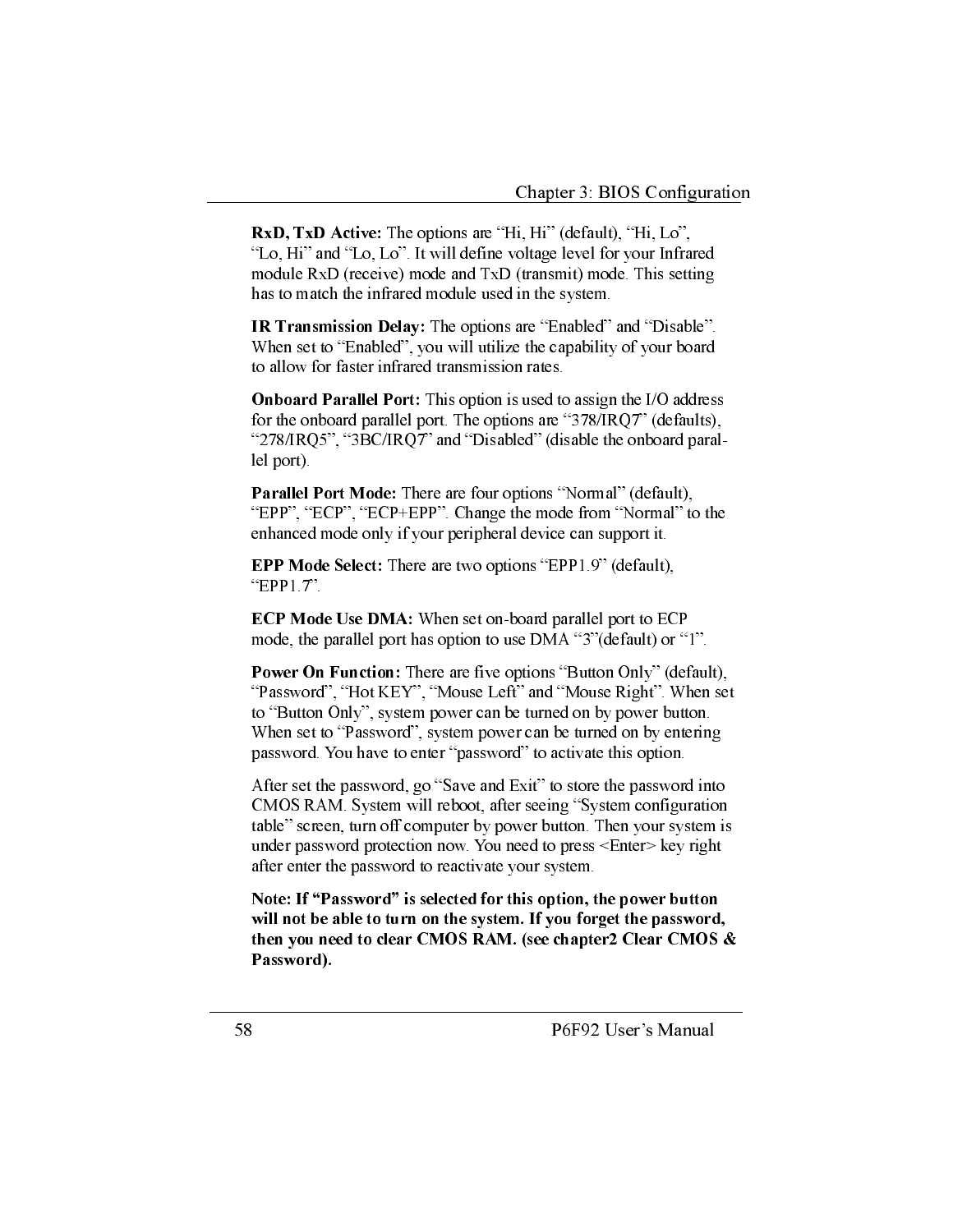When set to "Hot KEY", system power can be turned on by pressing keyboard function key,i.e.,  $\langle \text{Ctrl}\rangle + \langle \text{FI}\rangle$  through  $\langle \text{Ctrl}\rangle + \langle \text{FI}\rangle$ .

When set to "Mouse Left/Right", system power can be turned on by pressing PS/2 mouse left/right key. This function works with a standard two-button PS/2 mouse only.

If you make any changes to the onboard FDD controller, serial ports or parallel port in this setup, save the changes and turn off the system. After turning the system on again the change will be in effect.

## **3.13 SUPERVISOR / USER PASSWORD**

The "SUPERVISOR/USER PASSWORD" utility sets the password. The Mainboard is shipped with the password disabled. If you want to change the password, you must first enter the current password, then at the prompt enter your new password. The password is case sensitive and you can use up to 8 alphanumeric characters, press <Enter> after entering the password. At the next prompt, confirm the new password by typing it and pressing <Enter> again.

To disable the password, press the <Enter> key instead of entering a new password when the "Enter Password" dialog box appears. A message will appear confirming that the password is disabled.

If you have set both supervisor and user password, only the supervisor password allows you to enter the BIOS SETUP PRO-GRAM.

#### Note:

If you forget your password, the only way to solve this problem is to discharge the CMOS memory by turning power off and placing a shunt on the JP9 to short pin 2 and pin 3 for 5 seconds, then putting the shunt back to pin1 and pin2 of JP9.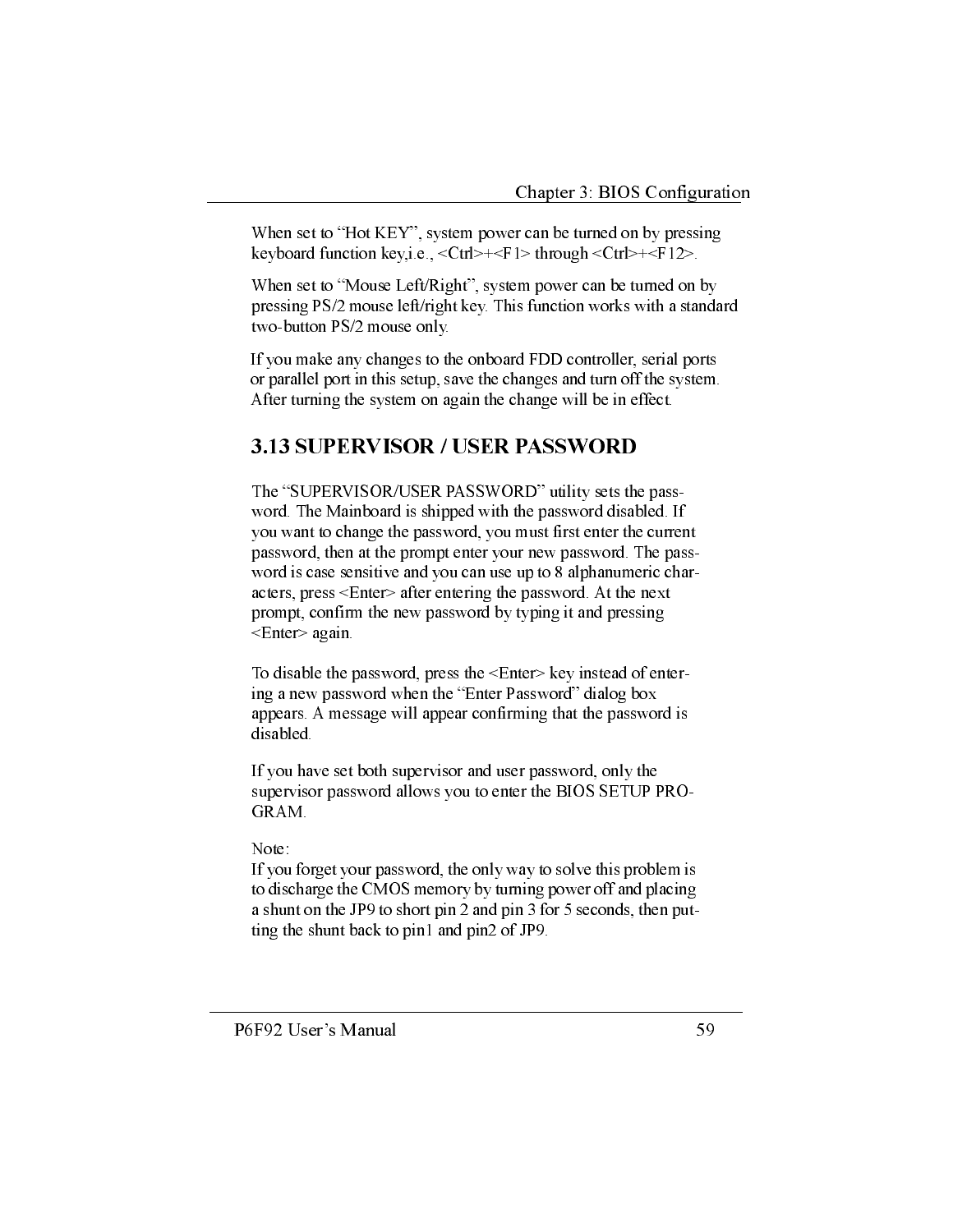## **4 Driver and Utility**

#### 4.1 Flash Utility

The BIOS of the P6F92 mainboard can be upgraded by using a Flash utility. A new version of the BIOS can be downloaded from the factory's BBS and Web site. The system BIOS is stored in a 1M-bit Flash EEPROM which can be erased and reprogrammed by the Flash utility.

There are two files in the FLASH directory.

| FLASH EXE  | The Flash utility for AWARD<br>BIOS upgrade |
|------------|---------------------------------------------|
| README TXT | A text file of instructions                 |

The Flash utility will not work with any memory manager software running in the system. In order to make sure no memory manager software is running, boot your system from a bootable floppy diskette which does not contain CONFIG.SYS and AUTOEXEC.BAT files. If you are using MS-DOS 6.x, you can press  $\leq$  F5> function key while the "Starting MS-DOS..." message appearing on the screen to bypass the CONFIG.SYS and AUTOEXEC.BAT.

## **4.2 EIDE Bus Master Driver**

The Bus Master EIDE logic designed in the Intel 82440LX/EX chipset is intended to reduce the workload of the CPU and make the CPU running more efficiently. It will take care the data transfer between IDE drives and system memory and let CPU handle other tasks. The driver must be loaded in order to make the EIDE drive operating at bus-mastering DMA or Ultra DMA33 mode.

There are three self-extracting archive files in the BMIDE directory.

| BMIDE 95 EXE        | For Windows 95 |
|---------------------|----------------|
| <b>BMIDE NT EXE</b> | For Windows NT |
| BMIDEOS2 EXE        | For $OS/2$     |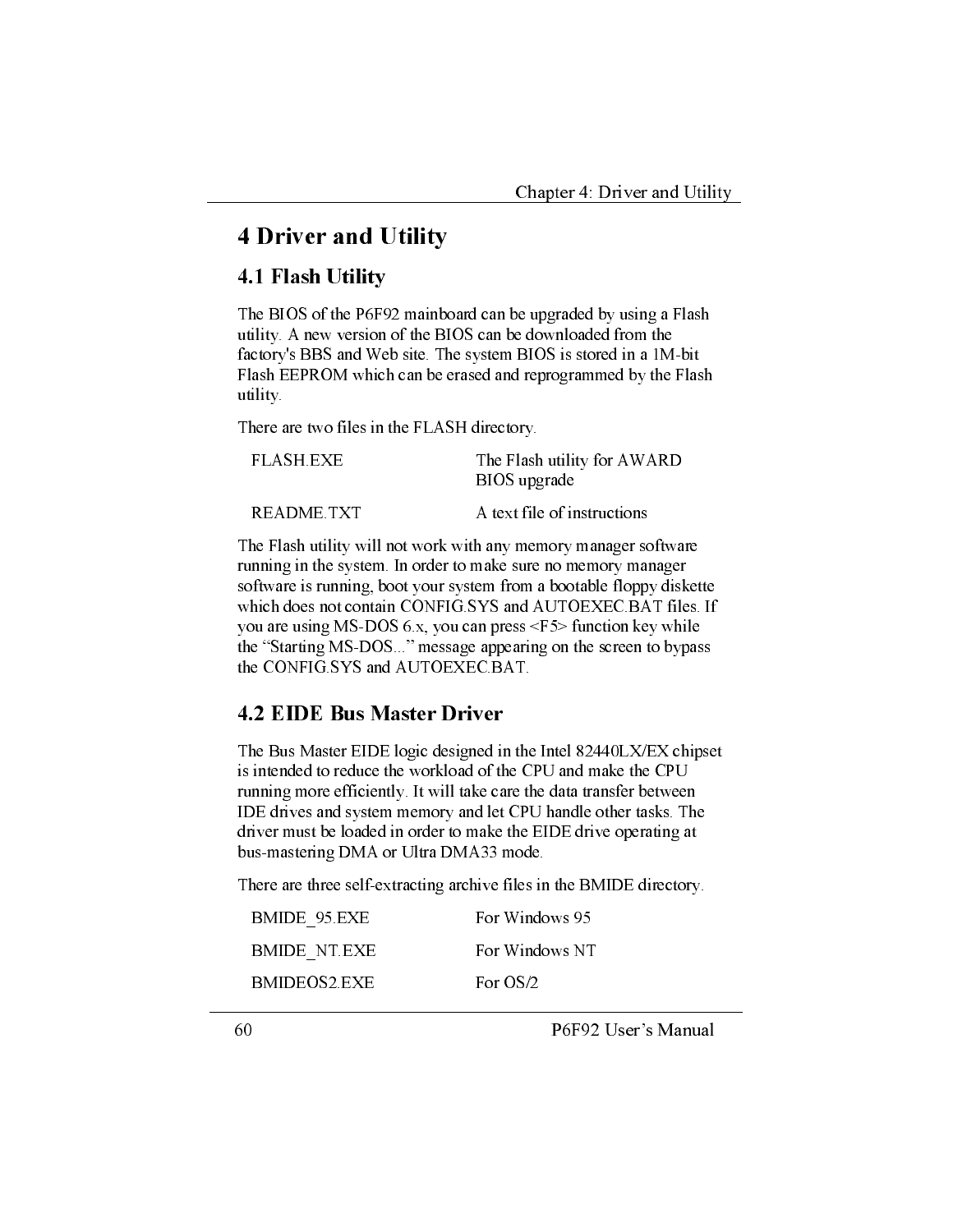Execute the BMIDE 95 EXE to extract files for driver and installation instructions for Windows 95. Execute the BMIDE NT EXE to extract files for driver and installation instructions for Windows NT. Execute the BMIDEOS2.EXE to extract files for driver and installation instructions for OS/2.

#### 4.3 PIIX4(E) Utility for Windows 95

The  $PIIX4(E)$  utility is a an upgrade utility that can be employed under Win95 to automatically upgrade your current IDE controller support to PIIX4. For example, while install a Windows95 from PIIX4 platform,

Under Win95, My computer, control Panel, Device Manager. View device by Type

Other Device! PCI Bridge,! PCI Universal Serial BUS.

To let Win95 properly report your device resource, follow below instructions:

Implement WINP2X4 Under Win95 DOS prompt, type WINP2X4 After issuing this command, a display similar to this appear:

#### WinP2X4.EXE V1.xx

Copyright(c) Award Software, inc. 1997 All rights Reserved  $==$  Microsoft Windows 95 implement for Intel PIIX4 === The Windows 95 directory is C:/WINDOWS (Y/N)?

Respond "Y" if windows 95 directory is correct. If the Windows 95 directory is other than the default directory, please respond "N", and follow the on-screen prompt to enter the correct path.

Please input directory name of your Windows 95 system: XXXX \*\*\*\* Modifying your Windows 95 system.....success You have to restart the Windows95 system right now.

Follow the on-screen prompt to restart your system to let the change take effect. You may be prompted to update device drivers after system restart.

Note: The device driver ideatapi.mpd is locate at C:\windows\system\iosubsys directory.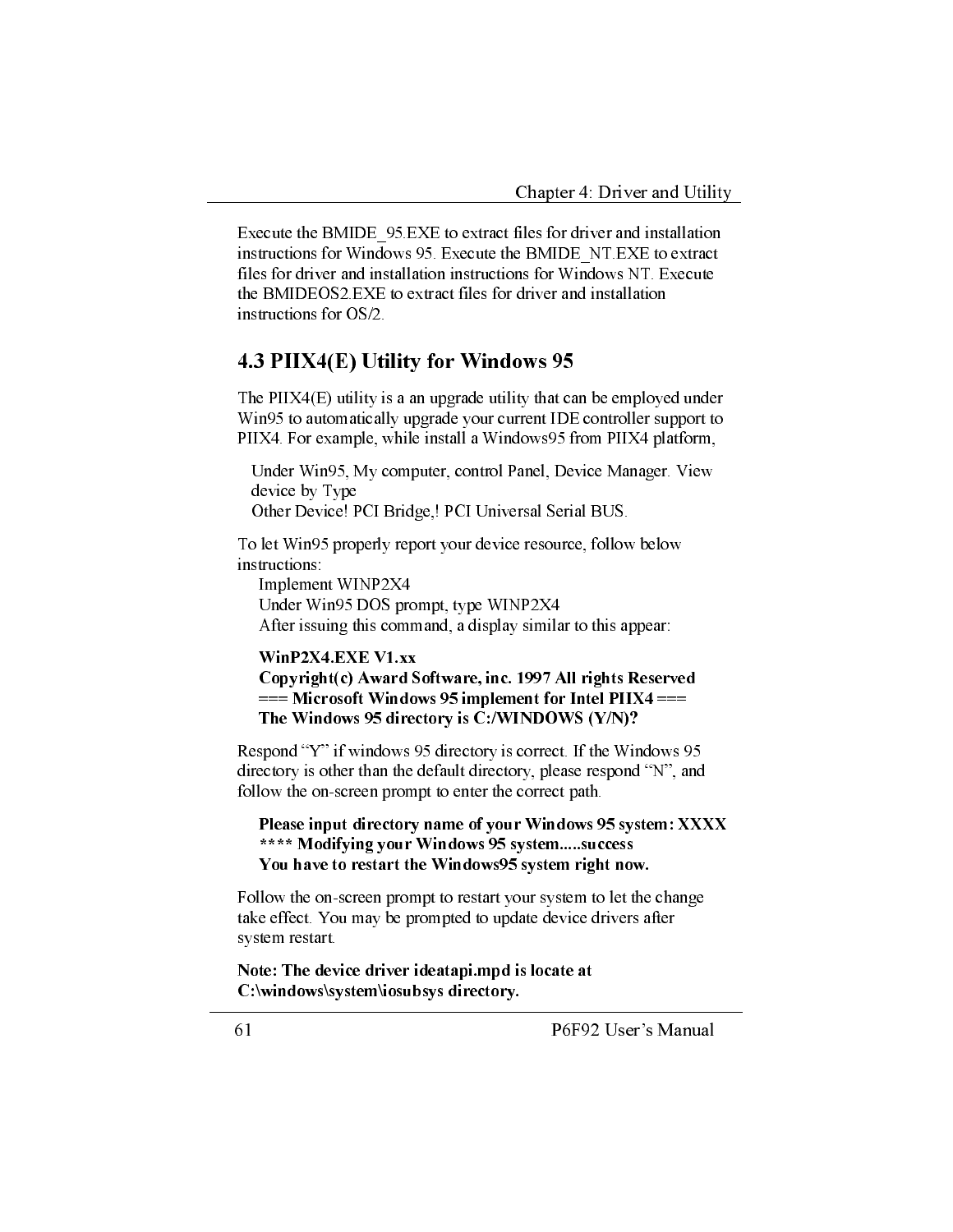## **System Environment Monitor (optional)**

The System Environment Monitoring utility with the onboard Winbond 83781D system monitor chip allow you to monitor your system's temperature, Fan speed and CPU voltage. Using this utility, you can setup the upper and lower limits of these monitored parameters. A prewarning message will pop up on the screen when the monitored parameters is out of the preset range. This software have to be installed under Windows95, the feature version may run on different OS.(like windows NT)

#### 1.0.1 Hardware Doctor Setup

There are two diskettes for the Hardware Doctor software.

- 1) Insert the diskette label with DISK1 into the 1.44M floppy drive and run setup exe under Windows95.
- 2) The following screen will appear

| Hardware Doctor Setup                                                                                                                                                                                                          |
|--------------------------------------------------------------------------------------------------------------------------------------------------------------------------------------------------------------------------------|
| <b>B</b> Hardware Doctor Setup<br>×                                                                                                                                                                                            |
| Welcome to the Hardware Doctor installation program.<br>Setup cannot install system files or update shared files if they are in use.<br>Before proceeding, we recommend that you close any applications you may<br>be running. |
| ΠK<br>Exit Setup                                                                                                                                                                                                               |

Click "OK" and continue setup procedure.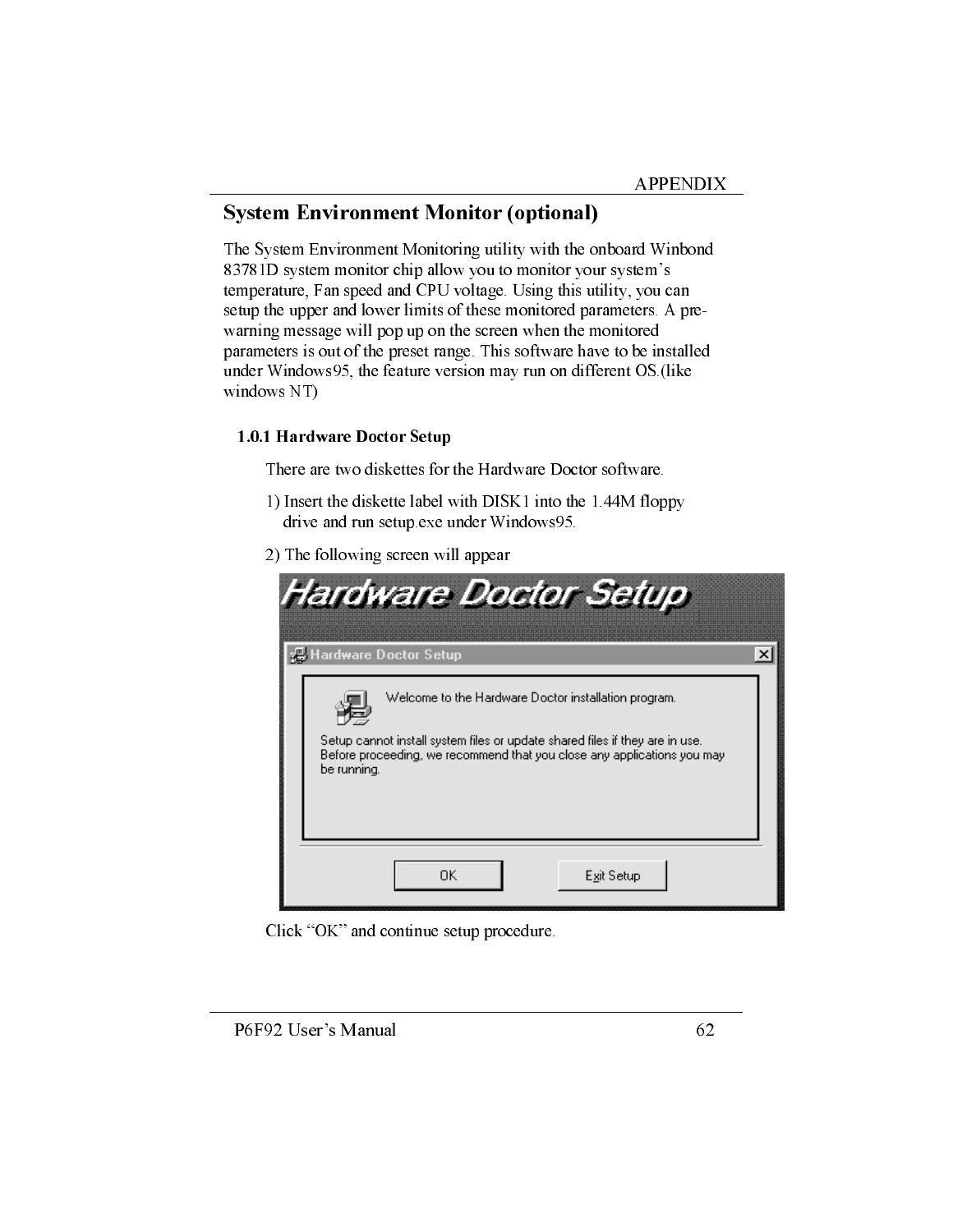3) Select the directory to install Hardware Doctor program. The default directory is ":\Program Files\ Hardware Doctor\"

|                                   | <b>Hardware Doctor Setup</b>                                                                     |                  |
|-----------------------------------|--------------------------------------------------------------------------------------------------|------------------|
| 缊 Hardware Doctor Setup           |                                                                                                  | ×l               |
|                                   | Begin the installation by clicking the button below.                                             |                  |
|                                   | Click this button to install Hardware Doctor software to the specified<br>destination directory. |                  |
| Directory:                        |                                                                                                  |                  |
| C:\Program Files\Hardware Doctor\ |                                                                                                  | Change Directory |
|                                   | Exit Setup                                                                                       |                  |
|                                   |                                                                                                  |                  |

Follow the instructions on the screen to complete the installation. After setup is completed, you need to restart the computer before you can activate the program.

4) The "Hardware Doctor" option will be added to the "program" directory. Click on the "Hardware Doctor" icon to access the program.

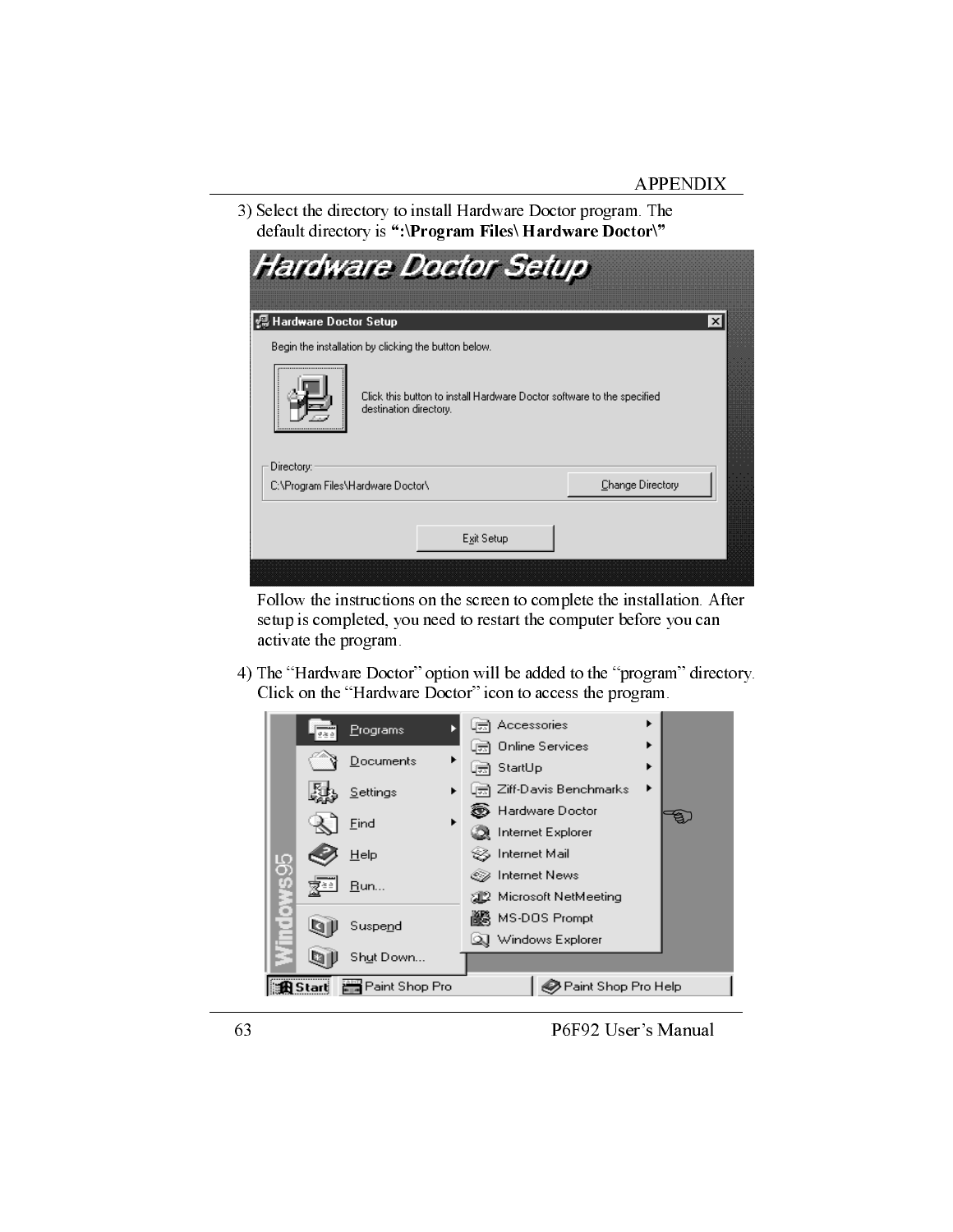#### 1.0.2 Setting the Threshold:

Set the threshold you want for system temperature, voltages and FAN speeds, by moving the slide bars or by clicking the increase/decrease buttons